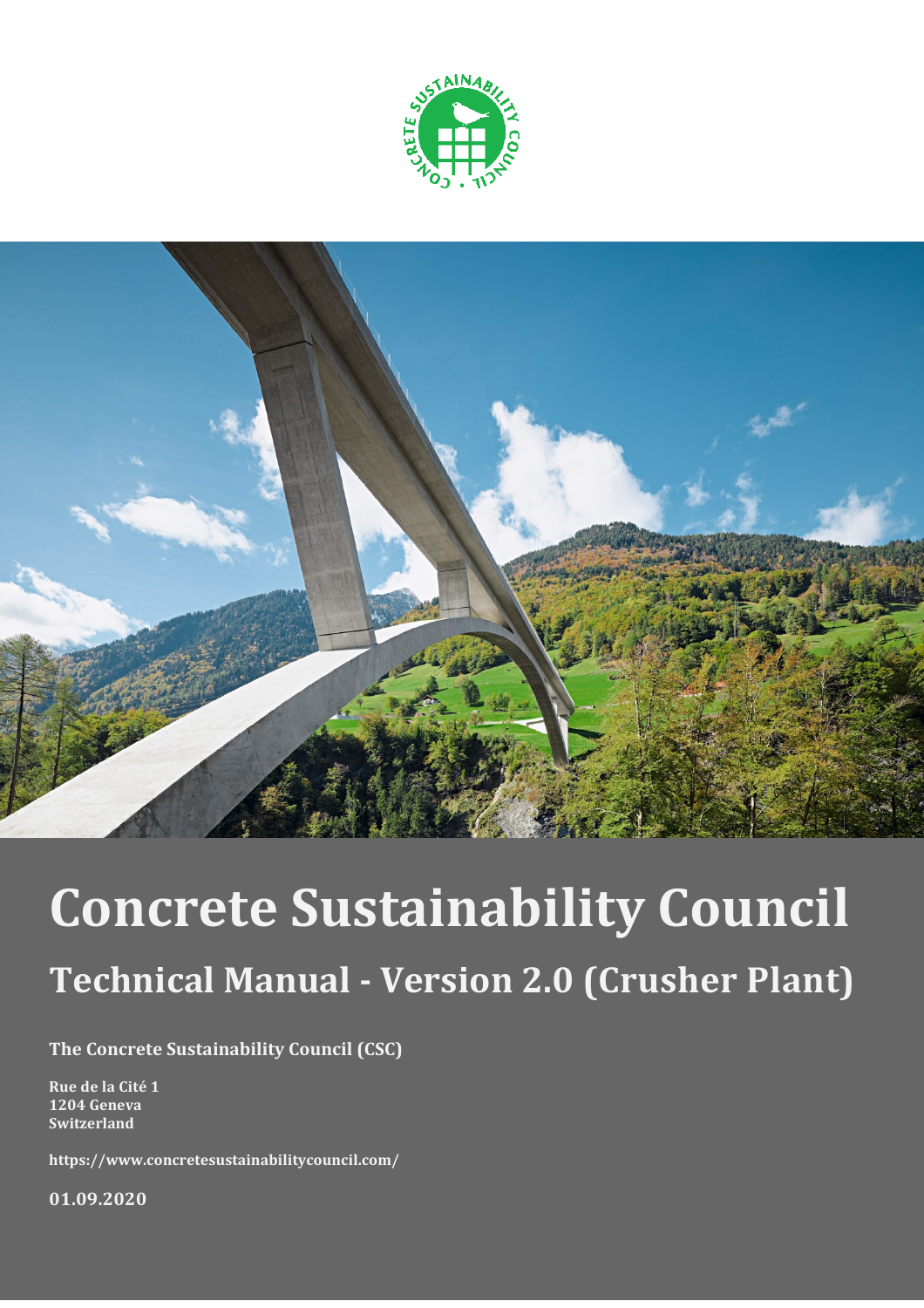

### <span id="page-1-0"></span>**Table of Contents**

| <b>Table of Contents</b>             | 1                       |
|--------------------------------------|-------------------------|
| <b>Prerequisites</b>                 | $\overline{\mathbf{2}}$ |
| P1 - Ethical and Legal Compliance    | $\overline{2}$          |
| P2 - Human Rights                    | 4                       |
| P3 - Indigenous Peoples Rights       | 7                       |
| P4 - Environmental and Social Impact | 9                       |
| P5 - Traced Materials                | 10                      |
| <b>Management</b>                    | 11                      |
| M1 - Sustainable Purchasing          | 11                      |
| M2 - Environmental Management        | 14                      |
| M3 - Quality Management              | 15                      |
| M4 - Health & Safety Management      | 16                      |
| M5 - Benchmarking                    | 17                      |
| <b>Environmental</b>                 | 19                      |
| E1 - Life Cycle Impact               | 19                      |
| E2 - Land Use                        | 21                      |
| E3 - Energy & Climate                | 22                      |
| E4 - Air Quality                     | 26                      |
| E5 - Water                           | 27                      |
| E8 - Transport                       | 32                      |
| <b>Social</b>                        | 34                      |
| S1 - Local Community                 | 34                      |
| S3 - Occupational Health & Safety    | 39                      |
| S4 - Labor Practices                 | 46                      |
| <b>Economics</b>                     | 51                      |
| <b>B1 - Local Economy</b>            | 51                      |
| <b>B2 - Ethical Business</b>         | 52                      |
| B <sub>3</sub> - Innovation          | 55                      |
| <b>B4 - Feedback Procedure</b>       | 56                      |
| <b>Chain of Custody</b>              | 58                      |
| C4 - Raw Aggregate Suppliers         | 58                      |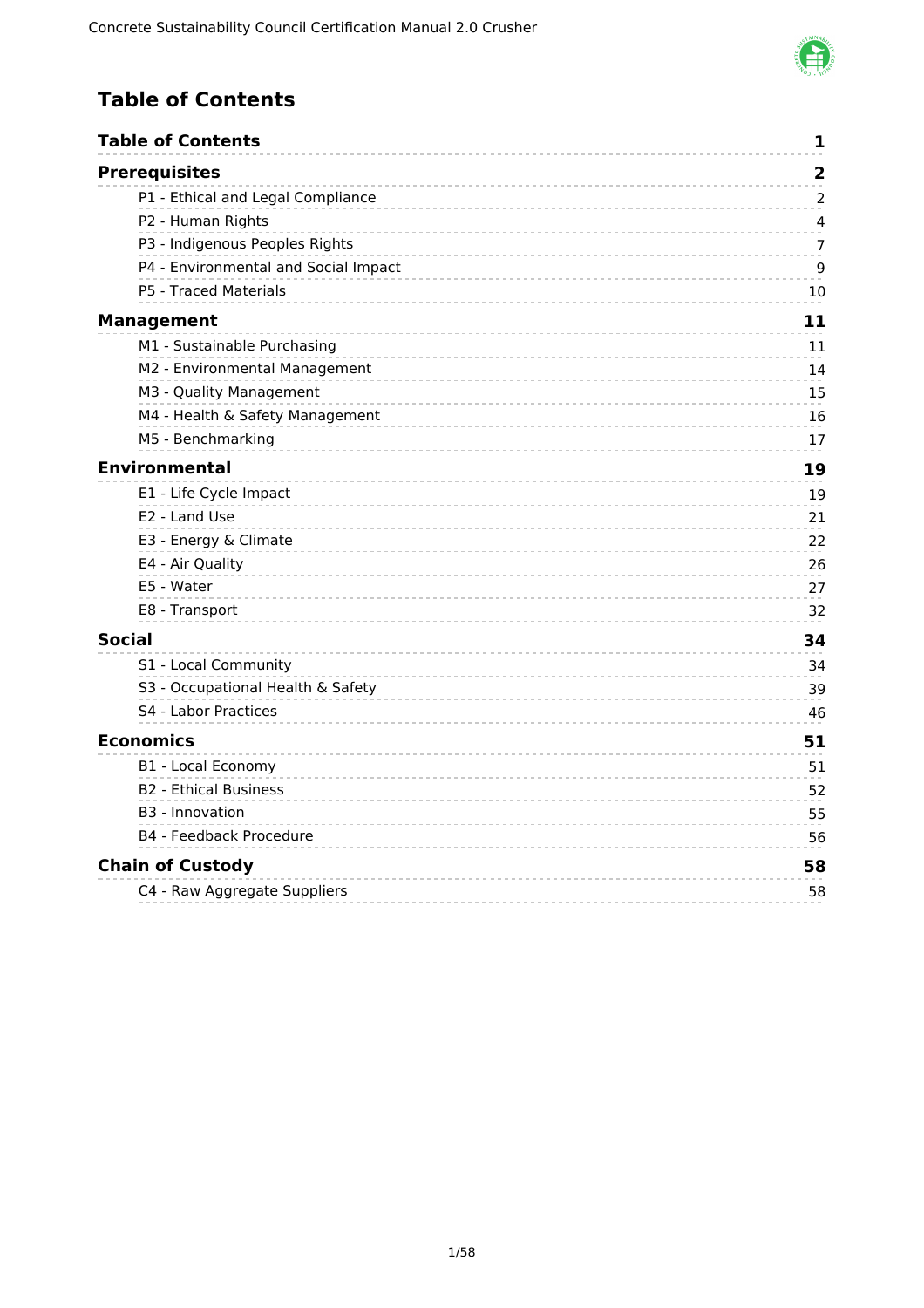## <span id="page-2-0"></span>**Prerequisites**

### <span id="page-2-1"></span>**P1 - Ethical and Legal Compliance**

#### **Aim**

To ensure compliance with all applicable legislation.

This credit is a prerequisite for certification. No points can be achieved.

| Total points achievable for this credit                                                                                                                                                                                                                                                                                                                                      |                           |        |                         |          |                     |  |
|------------------------------------------------------------------------------------------------------------------------------------------------------------------------------------------------------------------------------------------------------------------------------------------------------------------------------------------------------------------------------|---------------------------|--------|-------------------------|----------|---------------------|--|
|                                                                                                                                                                                                                                                                                                                                                                              | <b>Concrete: 0 points</b> |        | <b>Cement: 0 points</b> |          | Aggregate: 0 points |  |
|                                                                                                                                                                                                                                                                                                                                                                              |                           |        |                         |          |                     |  |
| P1.01 Legal Compliance                                                                                                                                                                                                                                                                                                                                                       |                           |        |                         |          |                     |  |
| <b>Criterium Type</b><br>Company<br>Points achievable for this criterion<br><b>Concrete: 0 points</b><br>Aggregate: 0 points<br><b>Cement: 0 points</b><br><b>Prerequisite to obtain</b>                                                                                                                                                                                     |                           |        |                         |          |                     |  |
|                                                                                                                                                                                                                                                                                                                                                                              | <b>Bronze</b>             | Silver | Gold                    | Platinum |                     |  |
| Concrete                                                                                                                                                                                                                                                                                                                                                                     |                           |        |                         |          |                     |  |
| Cement                                                                                                                                                                                                                                                                                                                                                                       |                           |        |                         |          |                     |  |
| Aggregate                                                                                                                                                                                                                                                                                                                                                                    | X                         | X      | X                       | X        |                     |  |
| The organization must declare that all efforts have been made that may reasonably be expected of the<br>organization in order to ensure that all of its operations comply with all applicable legal legislation, requirements,<br>regulations, laws and by-laws.<br><b>Required evidence</b><br>Written declaration by senior management satisfying the assessment criteria. |                           |        |                         |          |                     |  |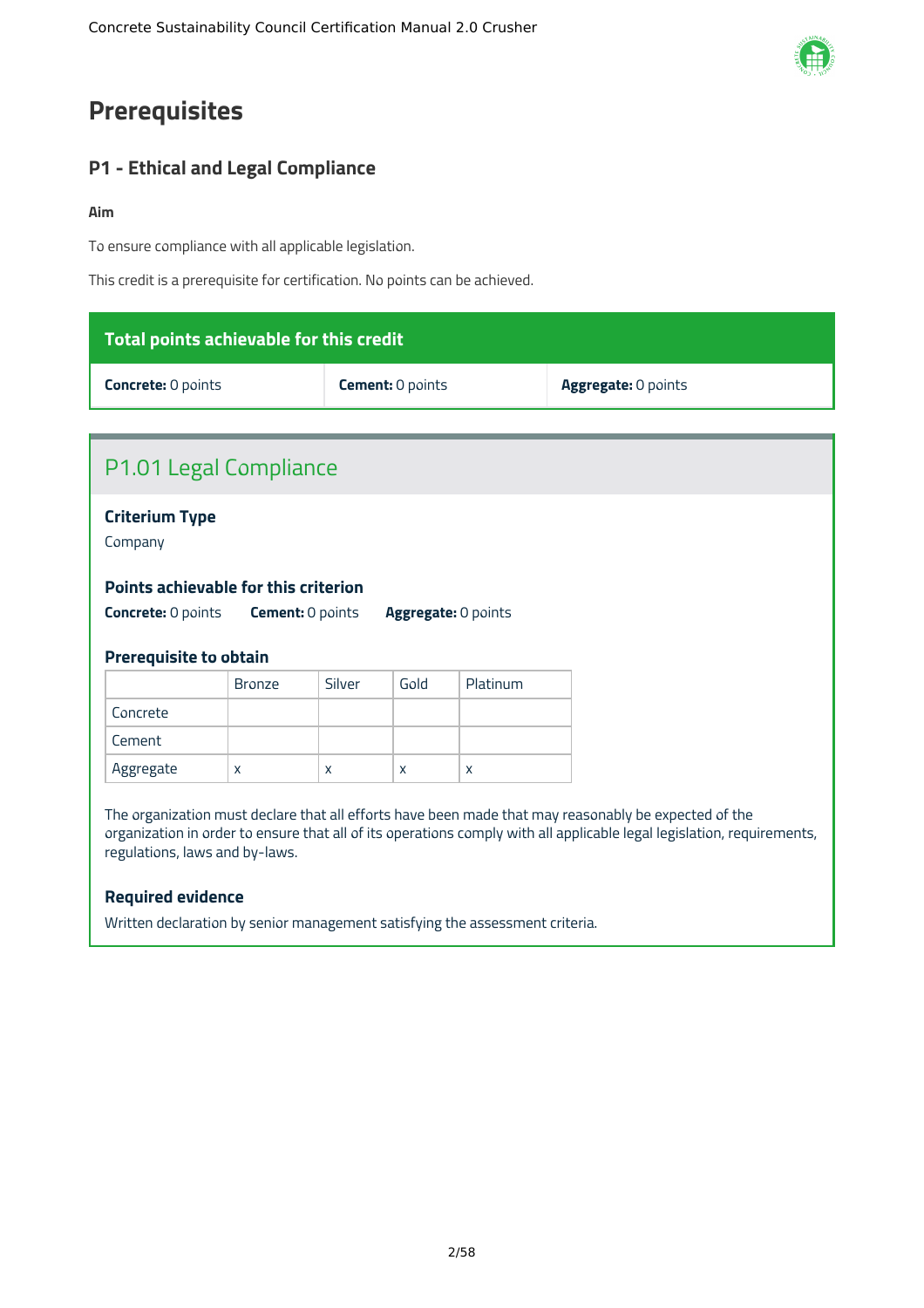

### P1.02 Anti Corruption

#### **Criterium Type**

Company

#### **Points achievable for this criterion**

**Concrete:** 0 points **Cement:** 0 points **Aggregate:** 0 points

#### **Prerequisite to obtain**

|           | <b>Bronze</b> | Silver | Gold | Platinum |
|-----------|---------------|--------|------|----------|
| Concrete  |               |        |      |          |
| Cement    |               |        |      |          |
| Aggregate | X             | x      | x    | χ        |

The organization must declare that all efforts have been made that may reasonably be expected of the organization and its suppliers in order to prevent corruption.

The organization expects its suppliers to adhere to the highest standard of moral and ethical conduct, to respect local laws and not engage in any form of corrupt practices such as extortion, fraud, or bribery.

#### **Required evidence**

1: Written declaration by senior management satisfying the assessment criteria.

AND

2A: Company specific guidelines, directives, policies addressing the risk of corruption.

OR

2B: B2 Ethical Business 'B2.01 Ethical risk assessment' or B2.02 'Policy or code for ethical business' is achieved.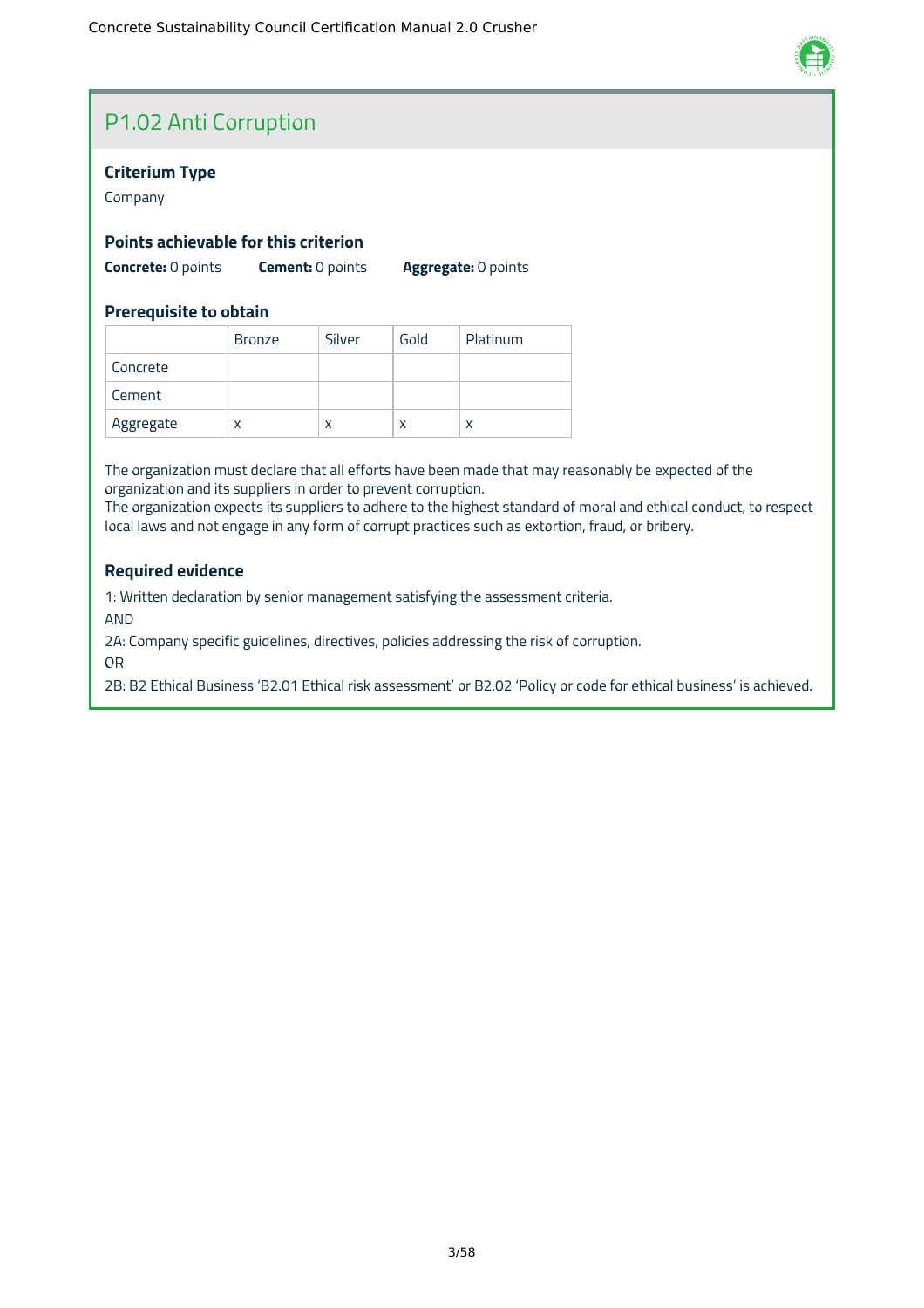

### <span id="page-4-0"></span>**P2 - Human Rights**

#### **Aim**

To ensure compliance with human rights. This credit is a prerequisite for certification. No points can be achieved.

| Total points achievable for this credit |                         |                            |  |  |  |
|-----------------------------------------|-------------------------|----------------------------|--|--|--|
| <b>Concrete:</b> 0 points               | <b>Cement: 0 points</b> | <b>Aggregate: 0 points</b> |  |  |  |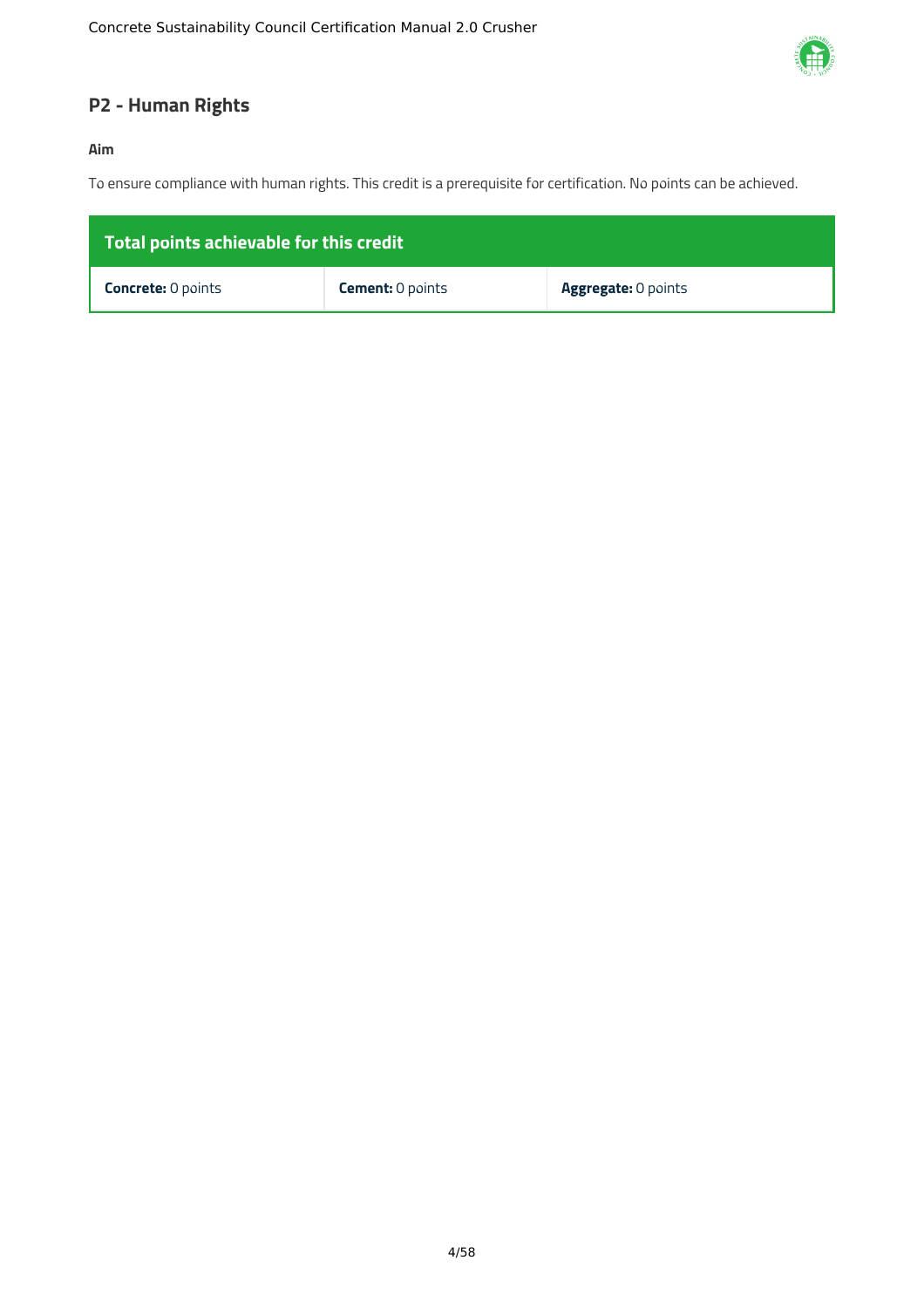

### P2.01 Human rights

#### **Criterium Type**

Company

#### **Points achievable for this criterion**

**Concrete:** 0 points **Cement:** 0 points **Aggregate:** 0 points

#### **Prerequisite to obtain**

|           | <b>Bronze</b> | Silver | Gold | Platinum |
|-----------|---------------|--------|------|----------|
| Concrete  |               |        |      |          |
| Cement    |               |        |      |          |
| Aggregate | х             | X      | X    | x        |

The organization must declare that all efforts have been made that may reasonably be expected of the organization in order to ensure that all of its operations comply with the Universal Declaration of Human Rights (UDHR). Topics that must be addressed in the declaration are:

- Human rights risk situations
- Avoidance of complicity
- Resolving grievances
- Discrimination and vulnerable groups (ILO convention 100, 111)
- Civil and political rights
- Economic, social and cultural rights
- Fundamental principles and rights at work (ILO convention 87, 98, appendix D)
- Child labor (ILO convention 138 and 182)
- Forced labor (ILO convention 29, 105, 203)

See the annex for additional information. For countries listed in the annex the provision of evidence is waived. This waiver applies to: A: cement and aggregates plants in those countries, B: Concrete plants that are in such countries, C: Concrete plants that receive at least the percentages of main materials (cement and aggregates) specified in P5 Traced Materials for the targeted certification level from such countries. D: For countries that have legal frameworks that conflict with one of the listed ILO conventions, plants have to deliver alternative evidence (see the annex).

#### **Required evidence**

Written declaration by senior management satisfying the requirements OR an SA8000 certificate covering the scope of this certification, not older than three years.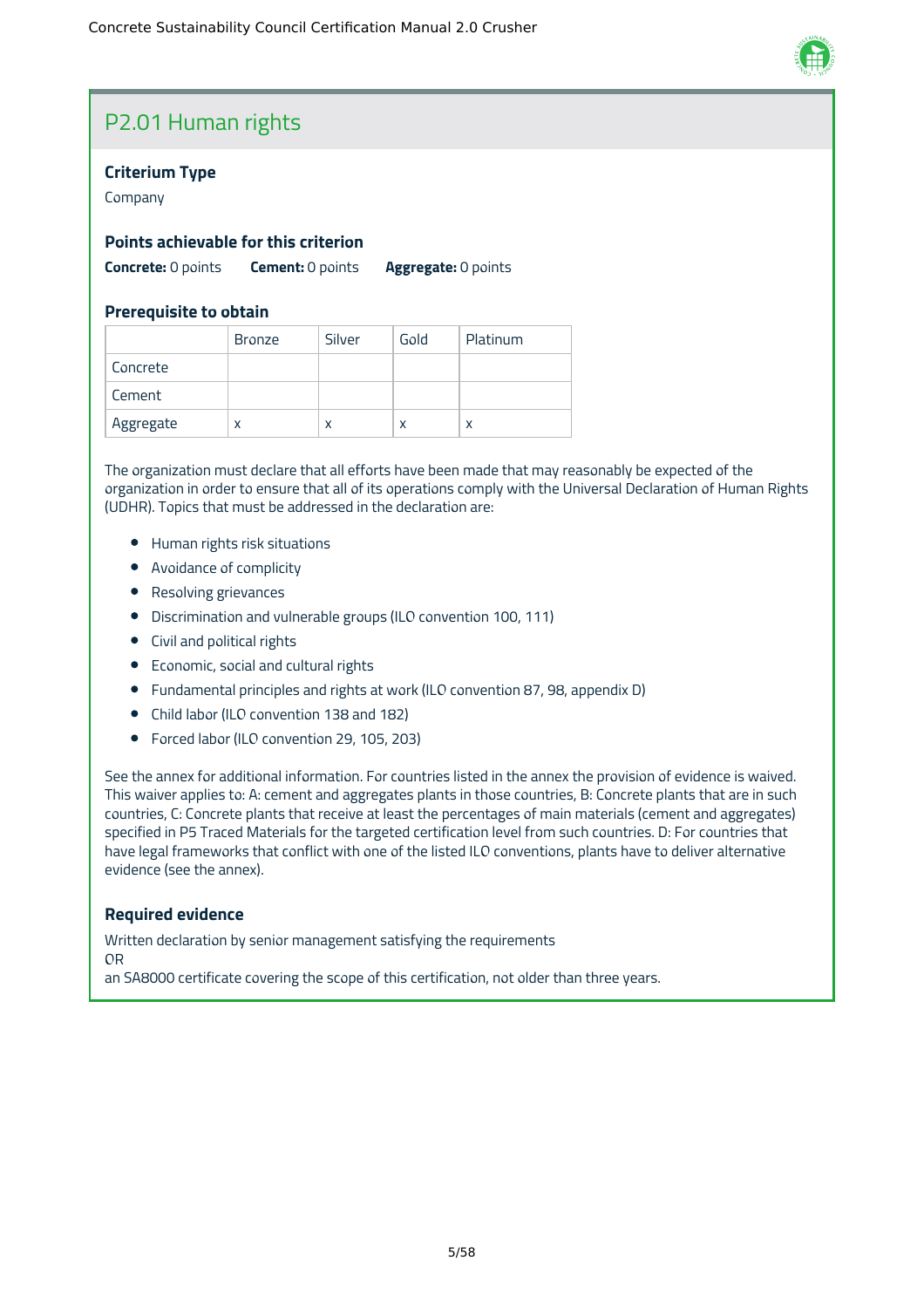

### P2.02 Fair wages

#### **Criterium Type**

Company

#### **Points achievable for this criterion**

**Concrete:** 0 points **Cement:** 0 points **Aggregate:** 0 points

#### **Prerequisite to obtain**

|           | <b>Bronze</b> | Silver | Gold | Platinum |
|-----------|---------------|--------|------|----------|
| Concrete  |               |        |      |          |
| Cement    |               |        |      |          |
| Aggregate | X             | x      | X    | χ        |

In order to address the topics mentioned in ILO Convention 131 wages and salaries paid by the organization must meet the following requirements:

- Wage and salary rates
	- 1. Wage and salary rates in all circumstances meet or exceed legal minimum rates, where such rates exist.
	- 2. Wherever applicable, wage and salary rates meet or exceed: i. minimum concrete, cement or aggregates industry, respectively, minimum standards; or ii. other recognized industry wage agreements; or iii. living wages it these are higher than legal minimum wages.
	- 3. When no minimum wage levels exist, wages are established through culturally appropriate engagement with workers and/or formal and informal workers organizations.
- Wages and salaries are paid on time.

#### **Required evidence**

Written declaration by senior management satisfying the assessment criteria.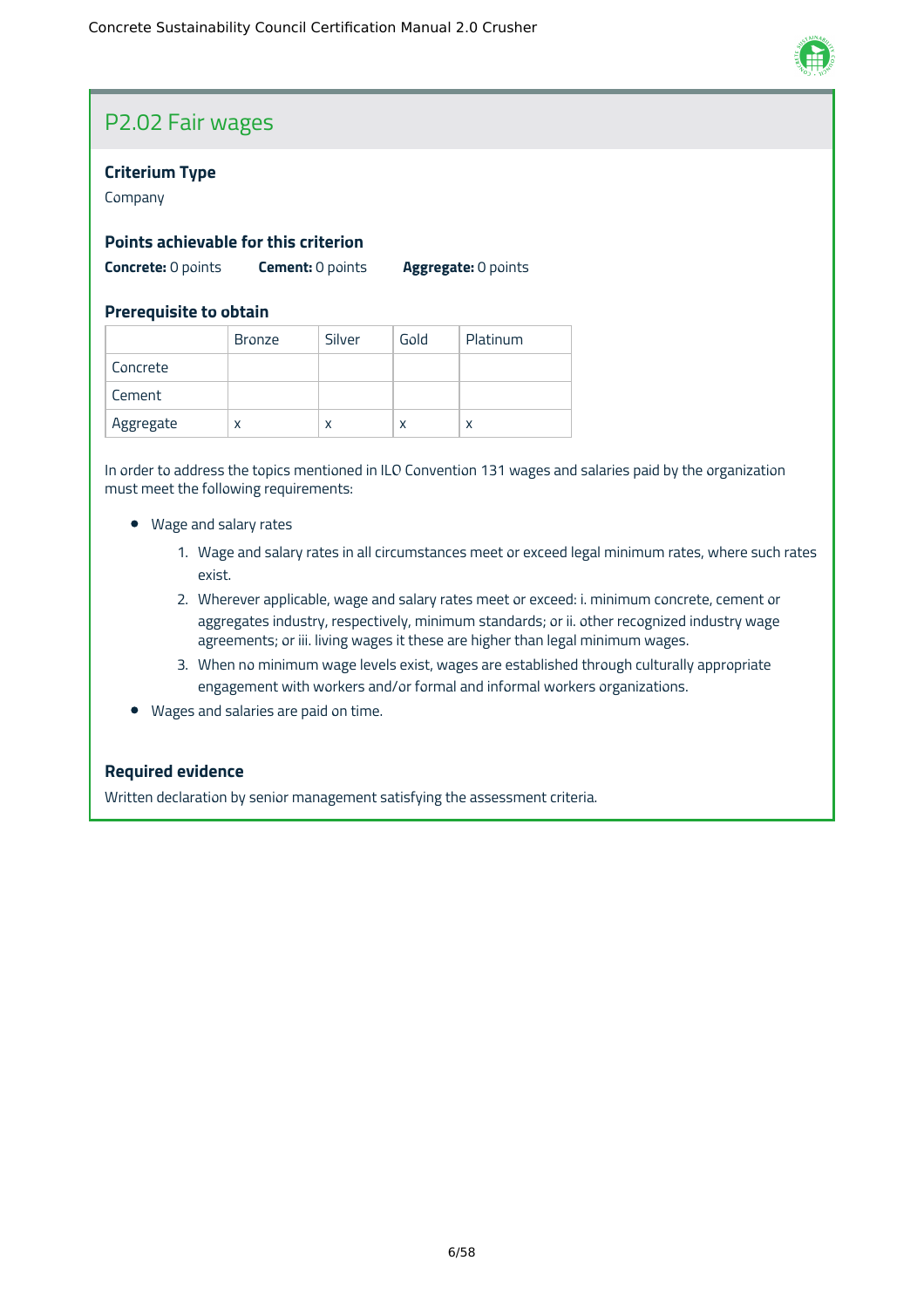

#### <span id="page-7-0"></span>**P3 - Indigenous Peoples Rights**

#### **Aim**

To ensure that the rights and way of life of indigenous peoples potentially affected are respected.

This credit is a prerequisite for certification of mining operations which have started after December 31st, 2019. No points can be achieved.

| Total points achievable for this credit |                         |                            |  |  |  |
|-----------------------------------------|-------------------------|----------------------------|--|--|--|
| <b>Concrete: 0 points</b>               | <b>Cement: 0 points</b> | <b>Aggregate: 0 points</b> |  |  |  |

### P3.01 Assessment of potential impact on indigenous people

#### **Criterium Type**

Plant

#### **Points achievable for this criterion**

**Concrete:** 0 points **Cement:** 0 points **Aggregate:** 0 points

#### **Prerequisite to obtain**

|           | <b>Bronze</b> | Silver | Gold | Platinum |
|-----------|---------------|--------|------|----------|
| Concrete  |               |        |      |          |
| Cement    |               |        |      |          |
| Aggregate | x             | X      | X    |          |

An assessment is done of whether indigenous people are potentially affected by the quarry operation. See the annex for the list of countries and / or regions that are considered free of potential impacts on indigenous people. Sites within these countries / regions are not required to provide an individual assessment.

#### **Note for Crusher Plants:**

The client must provide CSC system-conform evidence that the raw aggregate suppliers meet the conditions set forth in P3 - Indigenous Peoples rights. The evidence for P3 can be provided by the CSC certificates of the raw aggregate producers or by various individual evidence (in the same way as they would be provided for P3 in CSC aggregate certifications) by the individual raw aggregate producers.

Minimum proven aggregate coverage of prerequisites P3 is as follows:

>=90% to be able to obtain a score

>=90% to be able to obtain a certificate at level Bronze

>=90% to be able to obtain a certificate at level Silver

>=98% to be able to obtain a certificate at level Gold

>=98% to be able to obtain a certificate at level Platinum

No assessment is possible if the proven aggregate coverage of prerequisites P3 is less than 90%.

#### **Required evidence**

Copy of the assessment

OR

Evidence (map, address) that the plant is within one of the countries / regions listed in the annex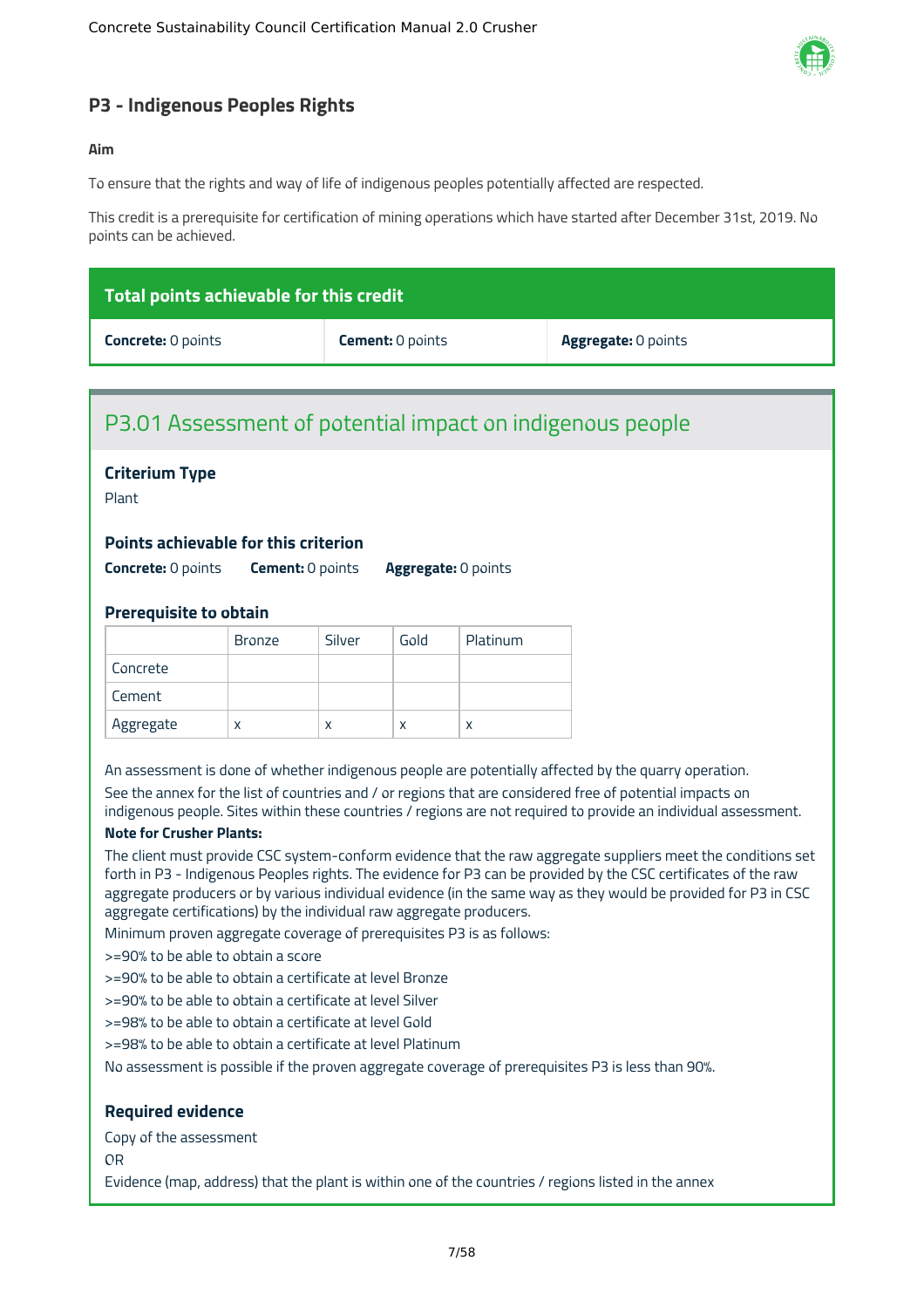

### P3.02 Free, prior and informed consent

#### **Criterium Type**

Plant

#### **Points achievable for this criterion**

**Concrete:** 0 points **Cement:** 0 points **Aggregate:** 0 points

#### **Prerequisite to obtain**

|           | <b>Bronze</b> | Silver | Gold | Platinum |
|-----------|---------------|--------|------|----------|
| Concrete  |               |        |      |          |
| Cement    |               |        |      |          |
| Aggregate | x             | x      | X    | x        |

If the assessment in P3.01 indicates that indigenous peoples are potentially affected, a participation process respecting the principle of free, prior and informed consent (FPIC) has to be implemented in the development of the activity, following for example the Conservation International Guidelines on FPIC or a similar framework (see the annex).

#### **Note for Crusher Plants:**

The client must provide CSC system-conform evidence that the raw aggregate suppliers meet the conditions set forth in P3 - Indigenous Peoples rights. The evidence for P3 can be provided by the CSC certificates of the raw aggregate producers or by various individual evidence (in the same way as they would be provided for P3 in CSC aggregate certifications) by the individual raw aggregate producers.

Minimum proven aggregate coverage of prerequisites P3 is as follows:

>=90% to be able to obtain a score

>=90% to be able to obtain a certificate at level Bronze

>=90% to be able to obtain a certificate at level Silver

>=98% to be able to obtain a certificate at level Gold

>=98% to be able to obtain a certificate at level Platinum

No assessment is possible if the proven aggregate coverage of prerequisites P3 is less than 90%.

#### **Required evidence**

Documentation of the process according FPIC or similar (see the annex) and its outcomes OR

Reference to evidence for P3.01 (in case no indigenous people are potentially affected)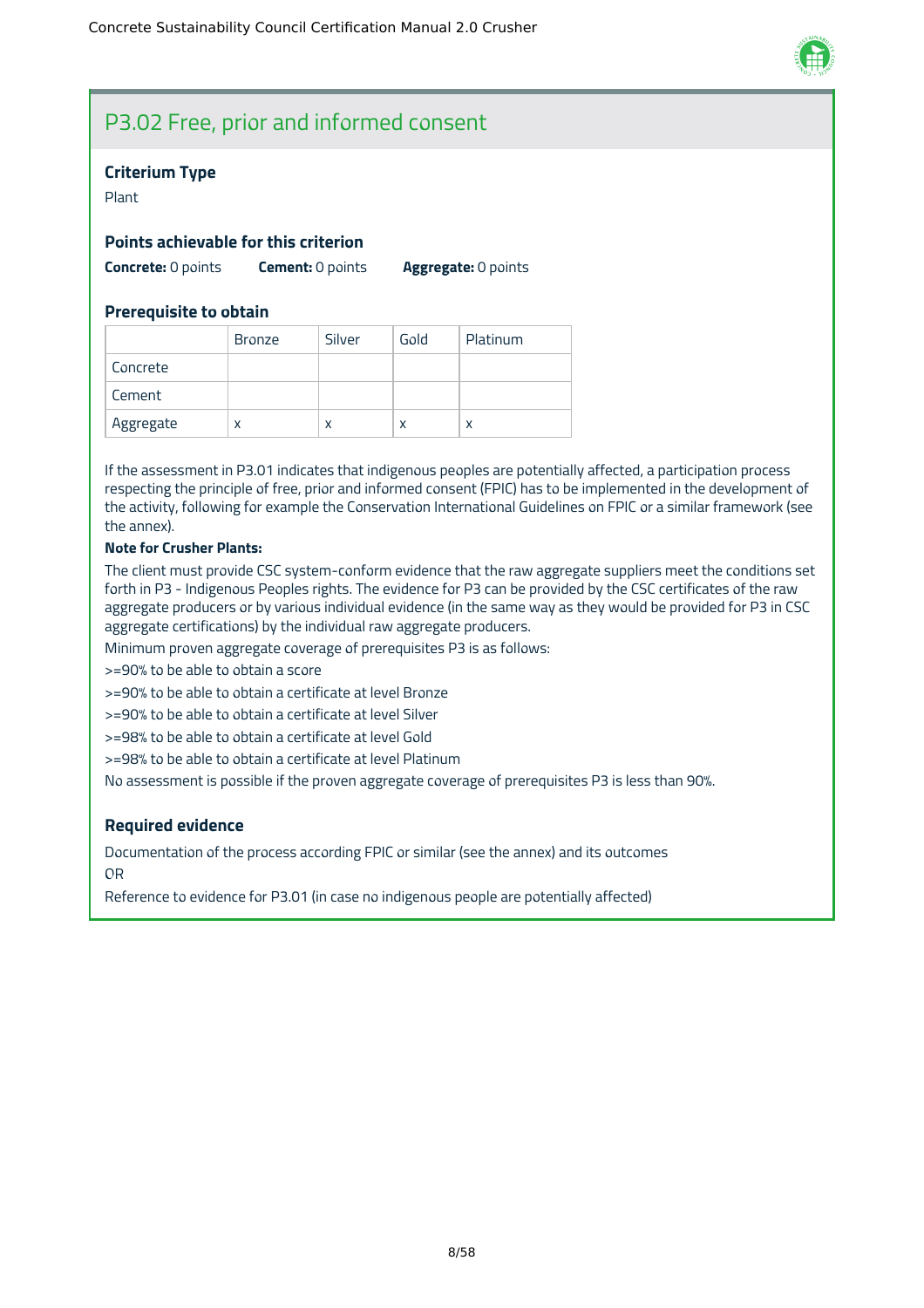

#### <span id="page-9-0"></span>**P4 - Environmental and Social Impact**

#### **Aim**

To ensure that environmental and social impacts have been duly considered before the implementation of the activity.

This credit is a prerequisite for certification of mining operations or major expansions which have started after December 31st, 2019. No points can be achieved.

| $\,$ Total points achievable for this credit $_1$ |                         |                            |  |  |  |
|---------------------------------------------------|-------------------------|----------------------------|--|--|--|
| <b>Concrete: 0 points</b>                         | <b>Cement:</b> 0 points | <b>Aggregate:</b> 0 points |  |  |  |

### P4.01 Environmental and social impact assessment (ESIA)

#### **Criterium Type**

Plant

#### **Points achievable for this criterion**

**Concrete:** 0 points **Cement:** 0 points **Aggregate:** 0.03 points

#### **Prerequisite to obtain**

|           | <b>Bronze</b> | Silver | Gold | Platinum |
|-----------|---------------|--------|------|----------|
| Concrete  |               |        |      |          |
| Cement    |               |        |      |          |
| Aggregate | x             | x      | X    | χ        |

An ESIA was conducted before the extraction operation began. The ESIA shall follow one of the frameworks referenced in the Annex. The ESIA shall also identify whether the site is in a karst region, and in such case should also address the biodiversity issues related to karst regions.

#### **Note for Crusher Plants:**

The client must provide CSC system-conform evidence that the raw aggregate suppliers meet the conditions set forth in P4 - Environmental and Social Impact. The evidence for P4 can be provided by the CSC certificates of the raw aggregate producers or by various individual evidence (in the same way as they would be provided for P4 in CSC aggregate certifications) by the individual raw aggregate producers.

Minimum proven aggregate coverage of prerequisites P4 is as follows:

>=90% to be able to obtain a score

>=90% to be able to obtain a certificate at level Bronze

>=90% to be able to obtain a certificate at level Silver

>=98% to be able to obtain a certificate at level Gold

>=98% to be able to obtain a certificate at level Platinum

No assessment is possible if the proven aggregate coverage of prerequisites P4 is less than 90%.

#### **Required evidence**

Copy of the ESIA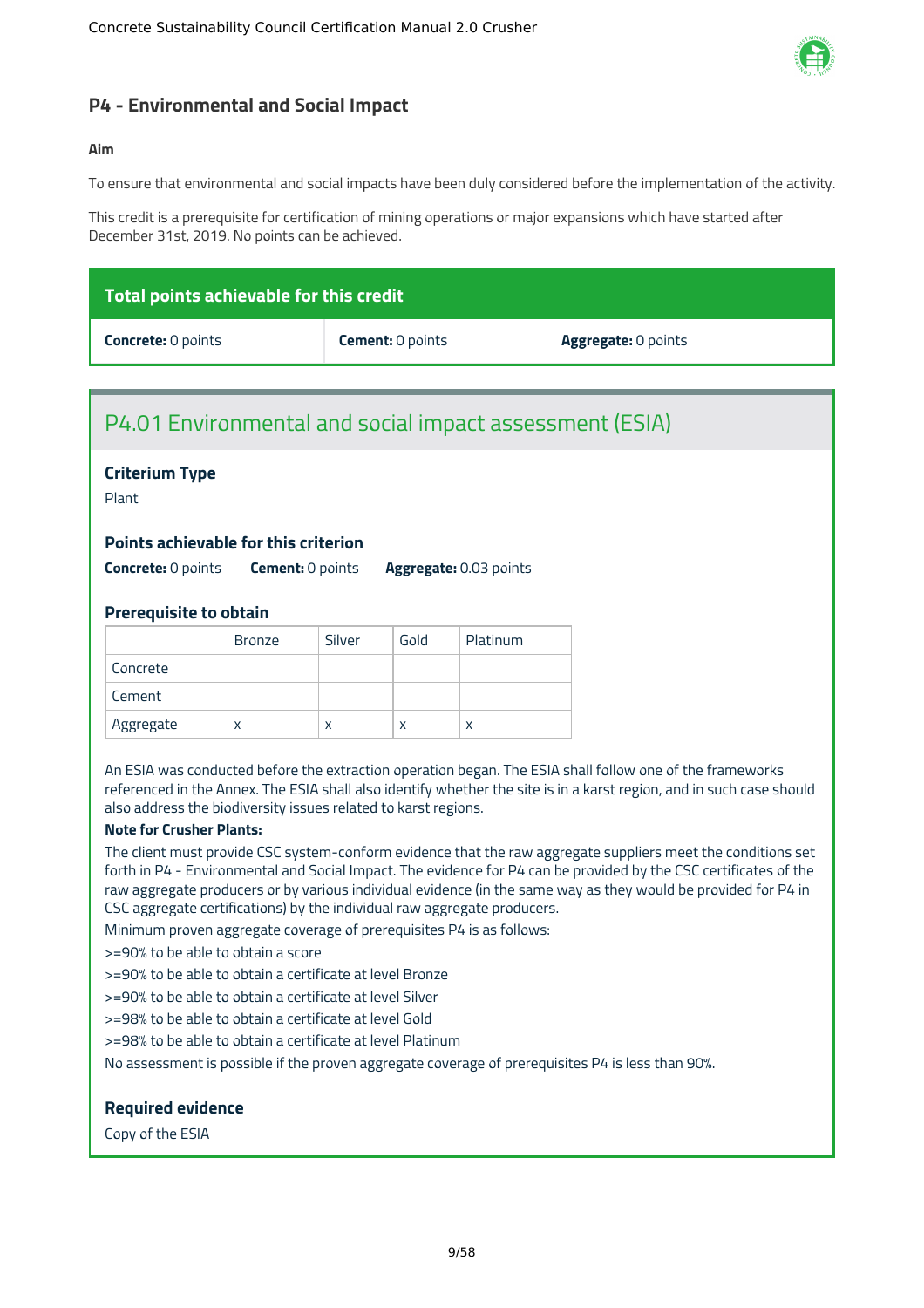

#### <span id="page-10-0"></span>**P5 - Traced Materials**

#### **Aim**

To ensure that all materials are from traceable sources.

This credit is a prerequisite for certification. No points can be achieved for this credit.

| Total points achievable for this credit |                         |                            |  |  |  |
|-----------------------------------------|-------------------------|----------------------------|--|--|--|
| <b>Concrete: 0 points</b>               | <b>Cement:</b> 0 points | <b>Aggregate: 0 points</b> |  |  |  |
|                                         |                         |                            |  |  |  |

| P5.01 Traceability of materials                                                                                                                                                                                                                                                                                                                                                          |
|------------------------------------------------------------------------------------------------------------------------------------------------------------------------------------------------------------------------------------------------------------------------------------------------------------------------------------------------------------------------------------------|
| <b>Criterium Type</b><br>Plant                                                                                                                                                                                                                                                                                                                                                           |
| <b>Points achievable for this criterion</b>                                                                                                                                                                                                                                                                                                                                              |
| <b>Concrete: 0 points</b><br><b>Cement:</b> 0 points<br><b>Aggregate: 0.02 points</b>                                                                                                                                                                                                                                                                                                    |
| The plant must demonstrate (via Environmental Management System or similar) that solid constituent materials<br>(by mass) are from traceable sources.<br>The materials of all tier one suppliers have to be included in the scope.<br>CSC Bronze/Silver: >= 90% of materials must come from traceable sources<br>CSC Gold/Platinum: >= 98% of materials must come from traceable sources |
| <b>Required evidence</b>                                                                                                                                                                                                                                                                                                                                                                 |
| Exemplary material list giving an overview on the suppliers<br><b>AND</b>                                                                                                                                                                                                                                                                                                                |
| Written declaration by senior management satisfying the assessment criteria.                                                                                                                                                                                                                                                                                                             |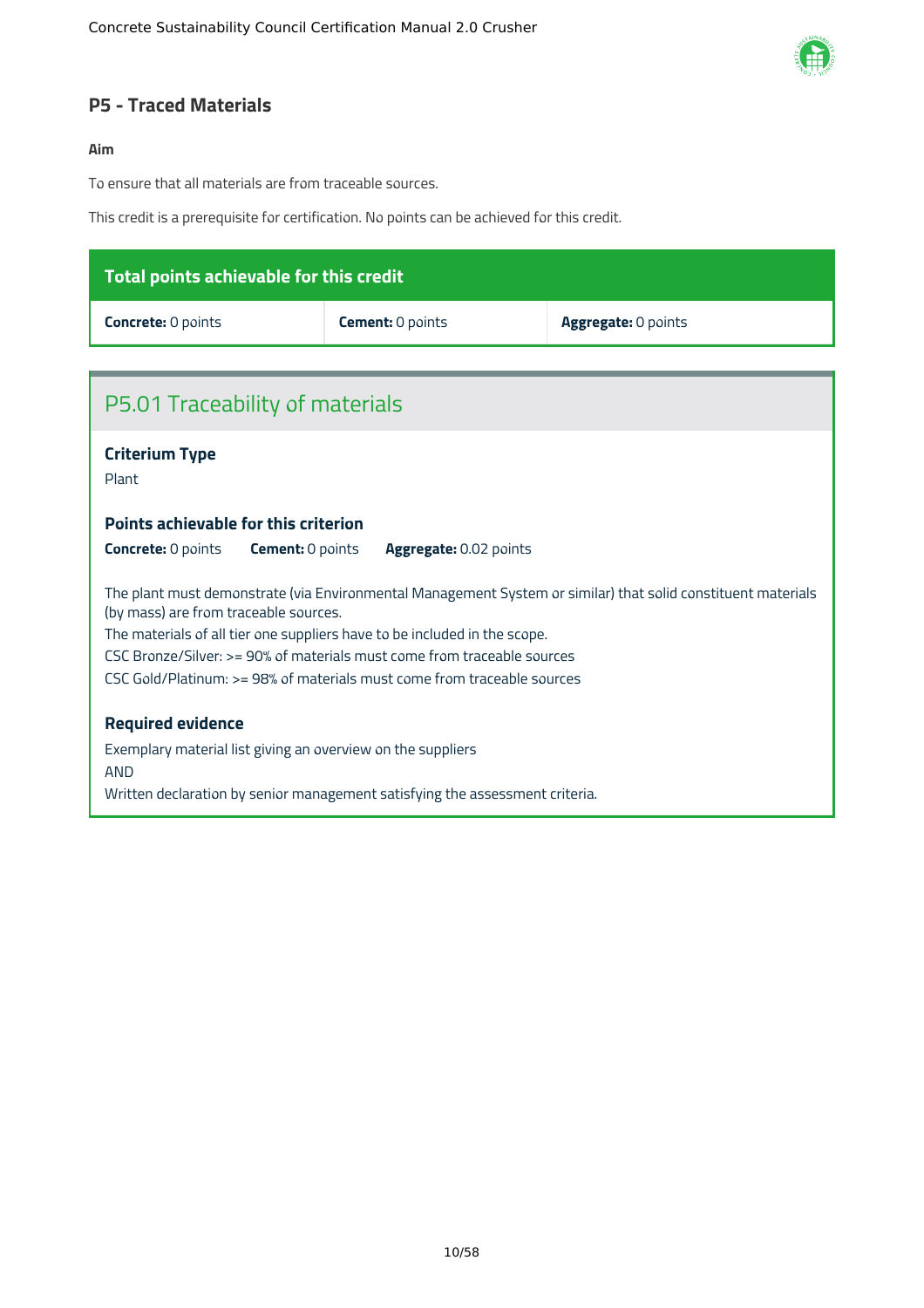### <span id="page-11-0"></span>**Management**

### <span id="page-11-1"></span>**M1 - Sustainable Purchasing**

#### **Aim**

To ensure an embedded long-term focus on and implementation of responsible sourcing.

| Total points achievable for this credit |                         |                             |
|-----------------------------------------|-------------------------|-----------------------------|
| <b>Concrete: 0 points</b>               | <b>Cement:</b> 0 points | <b>Aggregate: 14 points</b> |

| M1.01 Purchasing Policy                                                                                                                                                                                   |
|-----------------------------------------------------------------------------------------------------------------------------------------------------------------------------------------------------------|
| <b>Criterium Type</b><br>Company                                                                                                                                                                          |
| Points achievable for this criterion                                                                                                                                                                      |
| <b>Cement: 0 points</b><br><b>Concrete:</b> 0 points<br><b>Aggregate:</b> 2 points                                                                                                                        |
| The company has a purchasing policy covering social and environmental aspects. The policy is valid & operational<br>and has been approved by the management responsible for the scope of this assessment. |
| <b>Required evidence</b>                                                                                                                                                                                  |
| A copy of the purchasing policy, with reference to social and environmental aspects including evidence that<br>senior management has formally approved the policy.                                        |
|                                                                                                                                                                                                           |

### M1.02 Supplier assessment

**Criterium Type**

Company

#### **Points achievable for this criterion**

**Concrete:** 0 points **Cement:** 0 points **Aggregate:** 2 points

The company has a process of assessing its main suppliers regarding the social, and environmental aspects in the sense of this system (by online tool/on site audit or similar).

#### **Required evidence**

Documentation that the process has taken place (e.g. minutes, assessment results, used tools or similar).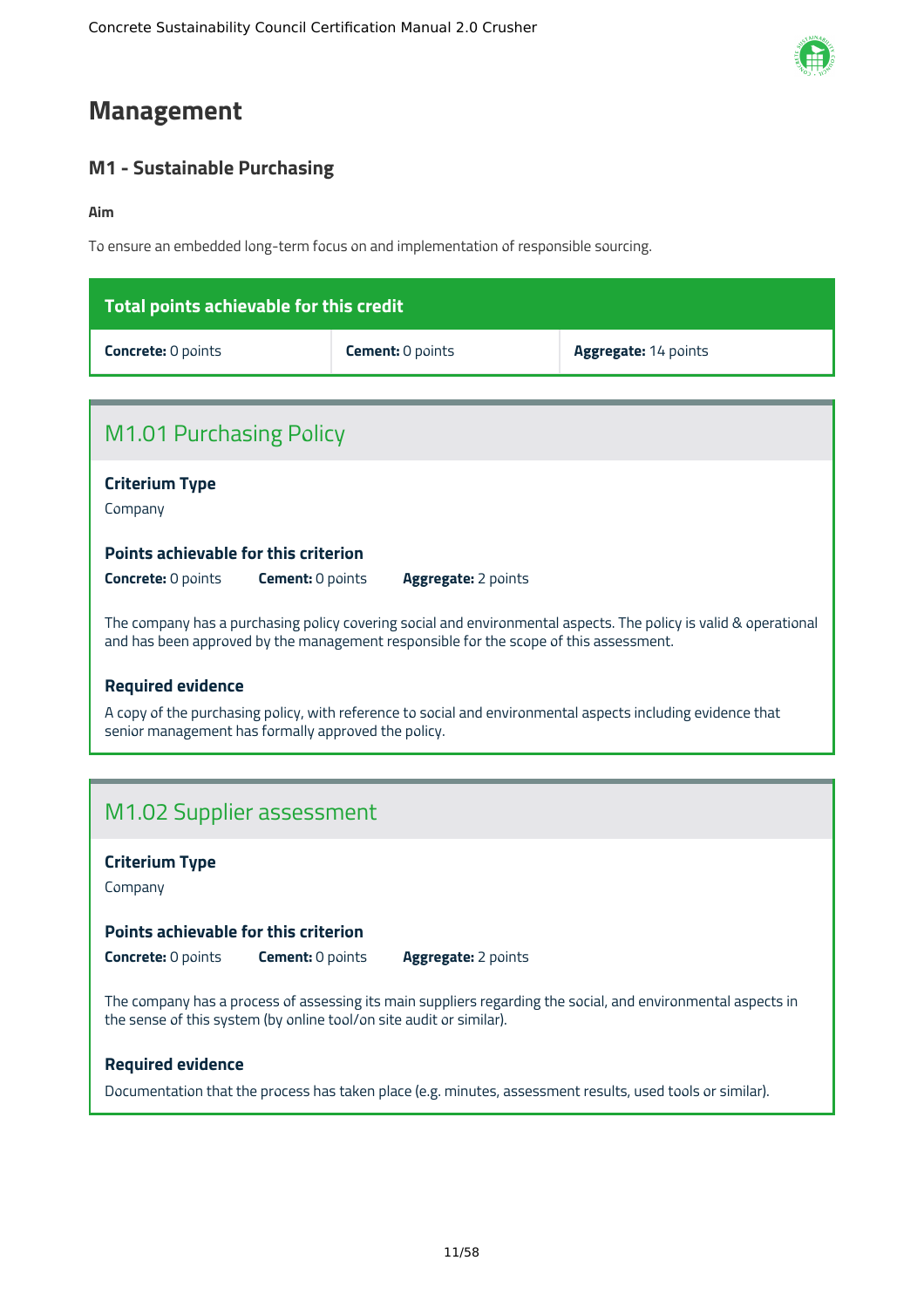

### M1.03 Monitoring performance of suppliers

#### **Criterium Type**

Company

#### **Points achievable for this criterion**

**Concrete:** 0 points **Cement:** 0 points **Aggregate:** 2 points

The company can provide evidence that the performance of its suppliers regarding the social and environmental aspects of this system are being maintained or improving.

#### **Required evidence**

Documentation of the results of an assessment process (e.g. minutes, assessment results, used tools or similar).

### M1.04 Training on responsible sourcing

#### **Criterium Type**

Company

#### **Points achievable for this criterion**

**Concrete:** 0 points **Cement:** 0 points **Aggregate:** 2 points

The company applies learning by and development of its employees to cover the principles of responsible sourcing in introduction programs and in all relevant professional and functional training.

#### **Required evidence**

Evidence that the principles of responsible sourcing (e.g. content of criteria M1.01 to M1.03) are communicated to relevant employees.

### M1.05 Promotion of responsible sourcing

#### **Criterium Type**

Company

#### **Points achievable for this criterion**

**Concrete:** 0 points **Cement:** 0 points **Aggregate:** 2 points

The company promotes, where applicable, responsible sourcing in public communications, such as websites and (financial) reporting.

#### **Required evidence**

Evidence of promotion, for example, website links and copies of reports, publications, etc.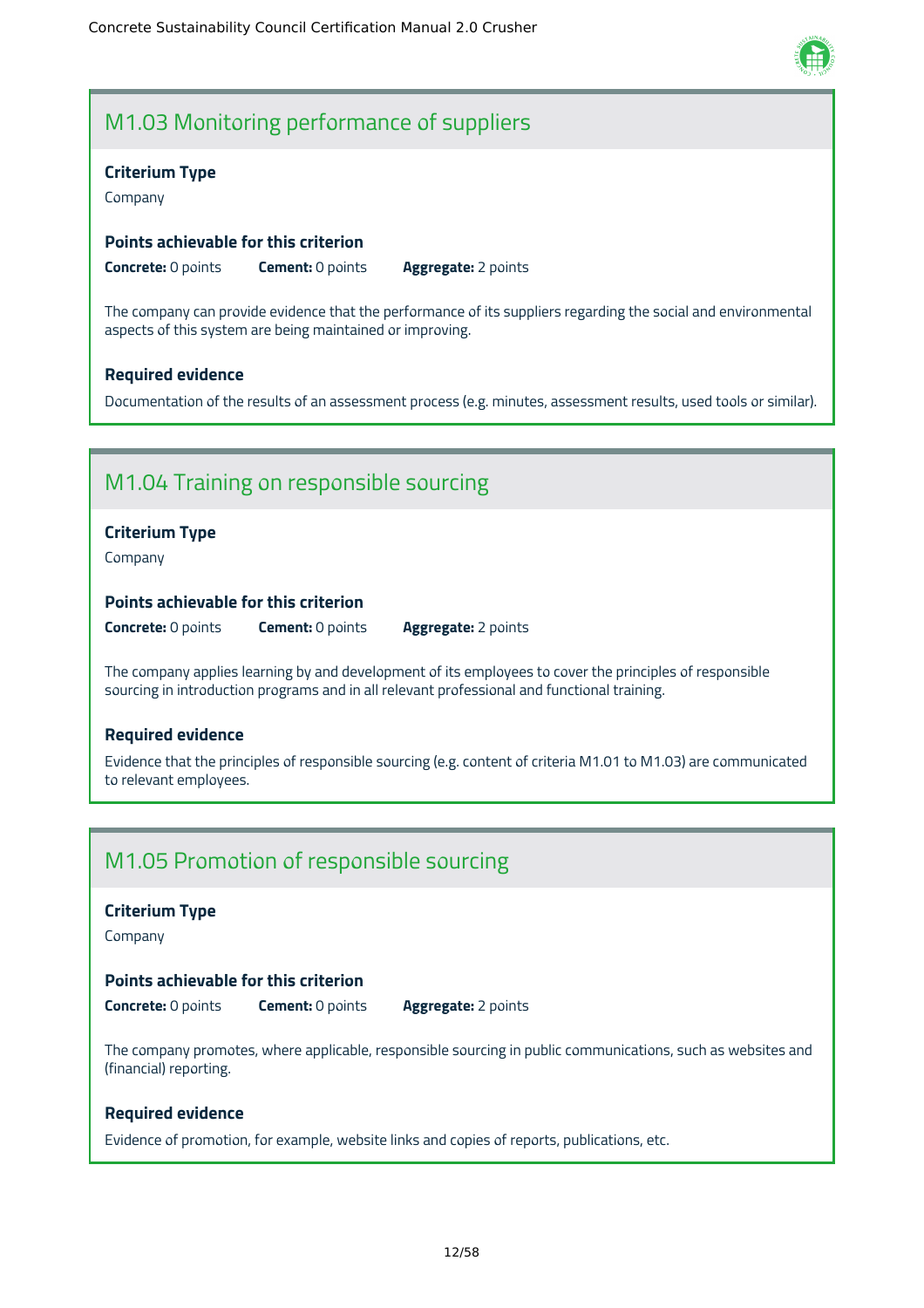

### M1.06 Responsible sourcing as a criterion in the procurement process

#### **Criterium Type**

Company

#### **Points achievable for this criterion**

**Concrete:** 0 points **Cement:** 0 points **Aggregate:** 2 points

The company includes responsible sourcing as a criterion in its procurement process.

#### **Required evidence**

Evidence of practical implementation of the purchasing policy/plan

### M1.07 Sample check

#### **Criterium Type**

Company

#### **Points achievable for this criterion**

**Concrete:** 0 points **Cement:** 0 points **Aggregate:** 2 points

Random sample by the auditor, defined by the auditor, on the site(s) visited, to check if one current material available at the location matches with the material list in the administration and that the material can be traced back to its origin. In case of a multiple site assessment, the criteria is awarded for all plants in the scope of assessment.

#### **Required evidence**

Statement from the auditor/assessor that constituent check has been performed and that it matches with the constituent list.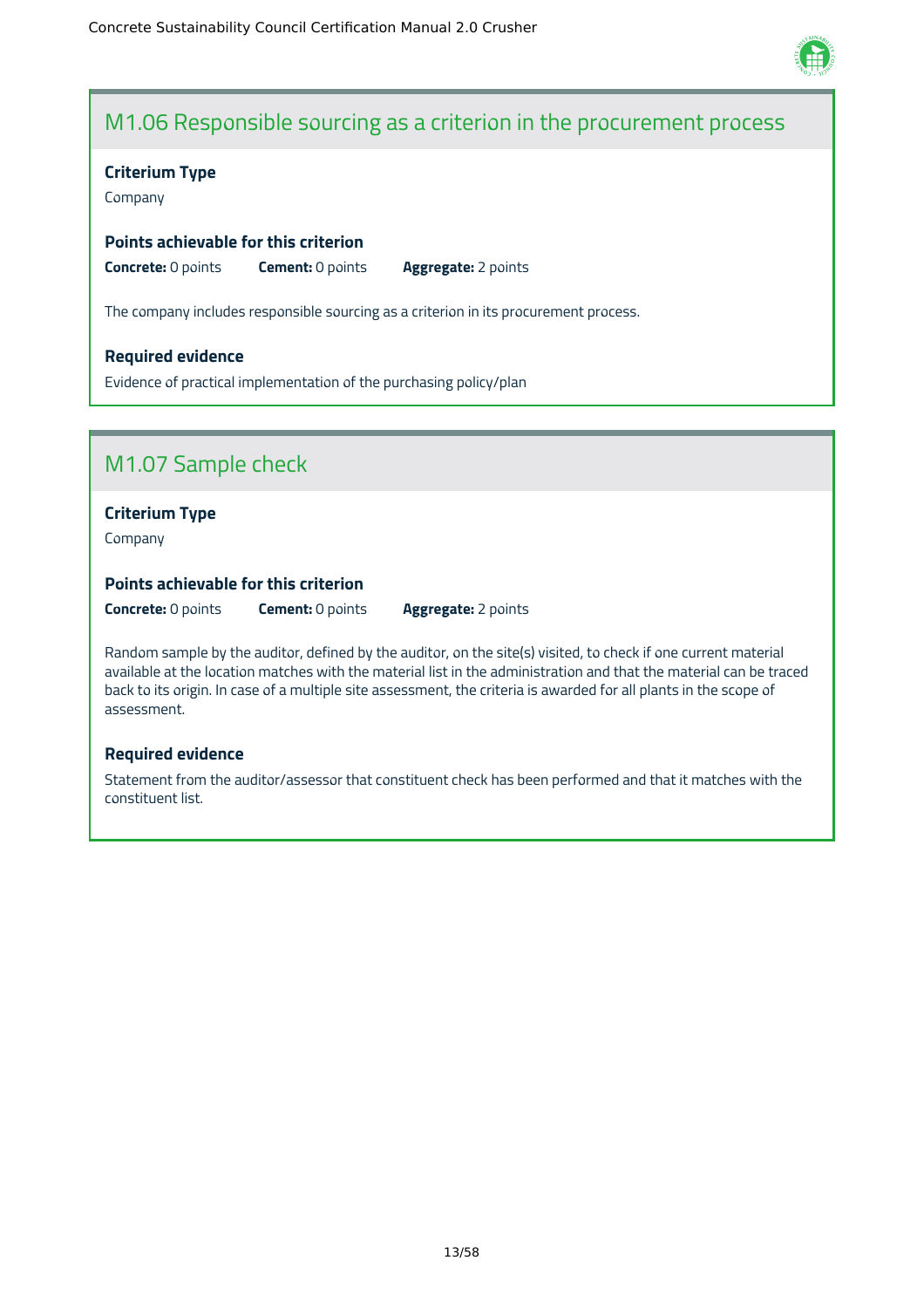

#### <span id="page-14-0"></span>**M2 - Environmental Management**

#### **Aim**

To promote the use of an environmental management system (EMS in the supply chain).

| Total points achievable for this credit |                         |                            |
|-----------------------------------------|-------------------------|----------------------------|
| <b>Concrete:</b> 0 points               | <b>Cement:</b> 0 points | <b>Aggregate: 3 points</b> |

### M2.01 Environmental management system (EMS)

#### **Criterium Type**

Company

#### **Points achievable for this criterion**

**Concrete:** 0 points **Cement:** 0 points **Aggregate:** 2 points

#### **Prerequisite to obtain**

|           | Bronze | Silver | Gold | Platinum |
|-----------|--------|--------|------|----------|
| Concrete  |        |        |      |          |
| Cement    |        |        |      |          |
| Aggregate |        | X      | x    | X        |

The company has a documented EMS in place. The EMS shall include the relevant scope: the key processes for raw material extraction and primary material production and/or production of concrete.

#### **Required evidence**

Validation by the auditor that the company has a documented EMS.

### M2.02 Certified environmental management system (EMS)

#### **Criterium Type**

Company

#### **Points achievable for this criterion**

**Concrete:** 0 points **Cement:** 0 points **Aggregate:** 1 point

The company has a certified EMS in place (see the annex).

#### **Required evidence**

Copy of the valid EMS certificate.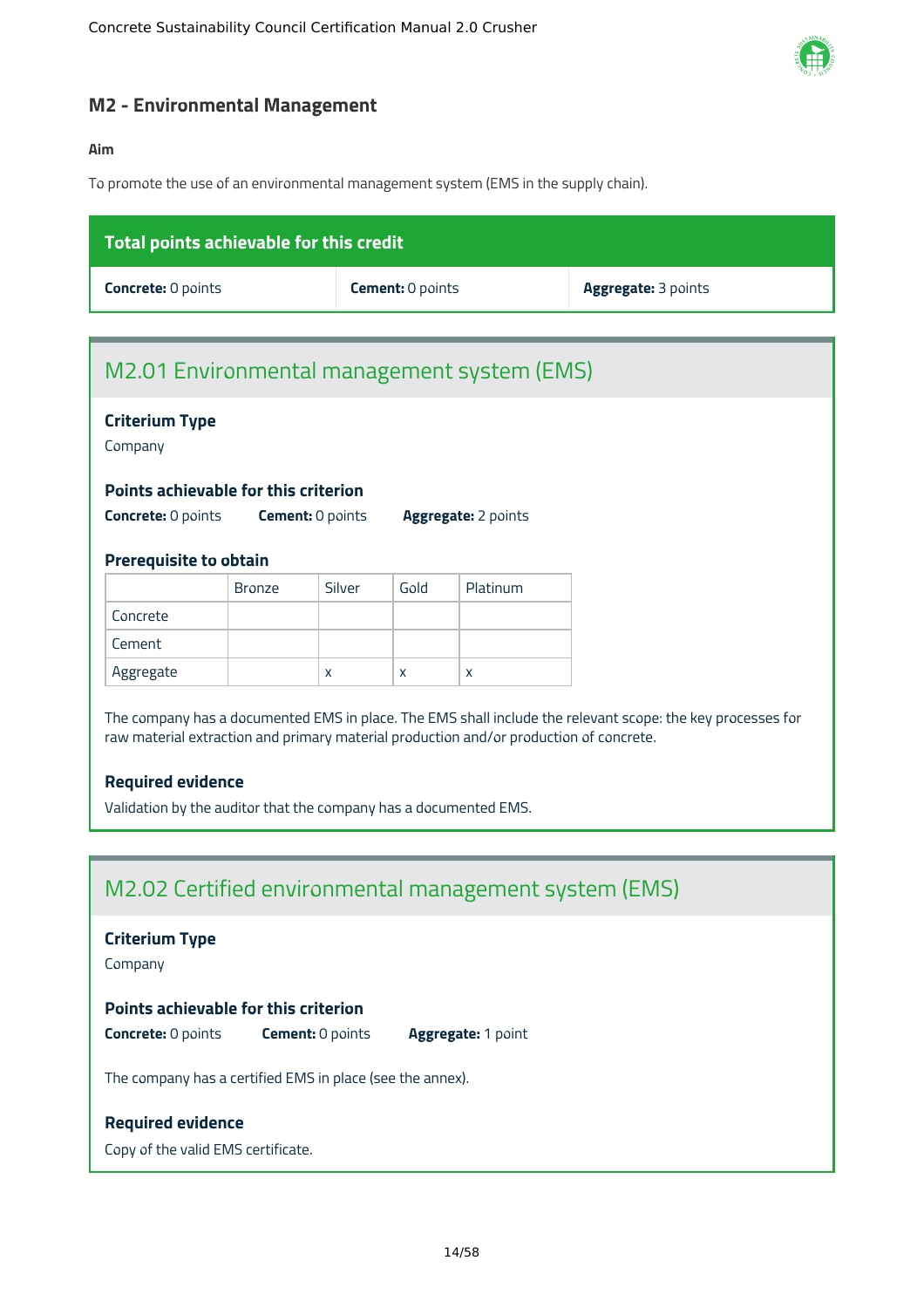

### <span id="page-15-0"></span>**M3 - Quality Management**

#### **Aim**

The company has a documented quality management system in place.

| Total points achievable for this credit                                                      |                                                                                        |                     |
|----------------------------------------------------------------------------------------------|----------------------------------------------------------------------------------------|---------------------|
| <b>Concrete: 0 points</b>                                                                    | <b>Cement: 0 points</b>                                                                | Aggregate: 3 points |
|                                                                                              |                                                                                        |                     |
| M3.01 Quality management system (QMS)                                                        |                                                                                        |                     |
| <b>Criterium Type</b><br>Company                                                             |                                                                                        |                     |
| Points achievable for this criterion                                                         |                                                                                        |                     |
| <b>Concrete: 0 points</b><br><b>Cement: 0 points</b>                                         | <b>Aggregate: 2 points</b>                                                             |                     |
| The company has a documented quality management system in place.                             |                                                                                        |                     |
| <b>Required evidence</b>                                                                     |                                                                                        |                     |
|                                                                                              | Validation by the auditor that the company has a documented quality management system. |                     |
|                                                                                              |                                                                                        |                     |
|                                                                                              | M3.02 Certified quality management system (QMS)                                        |                     |
| <b>Criterium Type</b><br>Company                                                             |                                                                                        |                     |
| Points achievable for this criterion<br><b>Concrete: 0 points</b><br><b>Cement: 0 points</b> | Aggregate: 1 point                                                                     |                     |

A certified quality management system is in place (see the annex).

### **Required evidence**

Copy of the valid QMS certificate.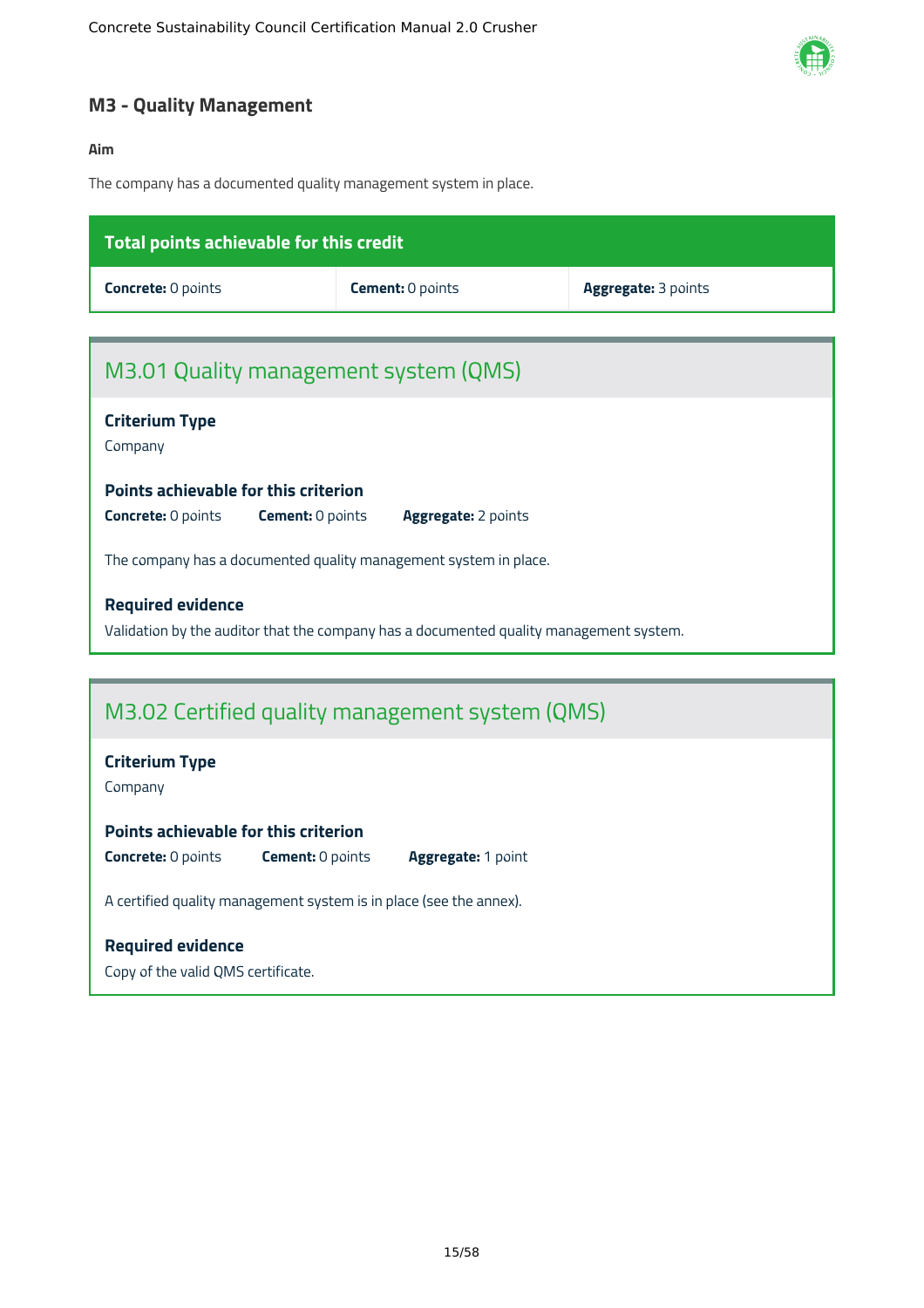

#### <span id="page-16-0"></span>**M4 - Health & Safety Management**

#### **Aim**

To promote the use of health and safety management systems.

| <b>Total points achievable for this credit</b>                  |                                                                                                 |                            |
|-----------------------------------------------------------------|-------------------------------------------------------------------------------------------------|----------------------------|
| <b>Concrete: 0 points</b>                                       | <b>Cement: 0 points</b>                                                                         | <b>Aggregate: 3 points</b> |
|                                                                 |                                                                                                 |                            |
| M4.01 Health and safety system                                  |                                                                                                 |                            |
| <b>Criterium Type</b><br>Company                                |                                                                                                 |                            |
| Points achievable for this criterion                            |                                                                                                 |                            |
| <b>Concrete: 0 points</b><br><b>Cement: 0 points</b>            | <b>Aggregate: 2 points</b>                                                                      |                            |
| The company has a health and safety management system in place. |                                                                                                 |                            |
| <b>Required evidence</b>                                        |                                                                                                 |                            |
|                                                                 | Validation by the auditor that the company has a documented health and safety management system |                            |

### M4.02 Certified health and safety management system

#### **Criterium Type**

Company

#### **Points achievable for this criterion**

**Concrete:** 0 points **Cement:** 0 points **Aggregate:** 1 point

The company has a certified health and safety management system in place (see the annex).

#### **Required evidence**

Copy of the valid Health & Safety certificate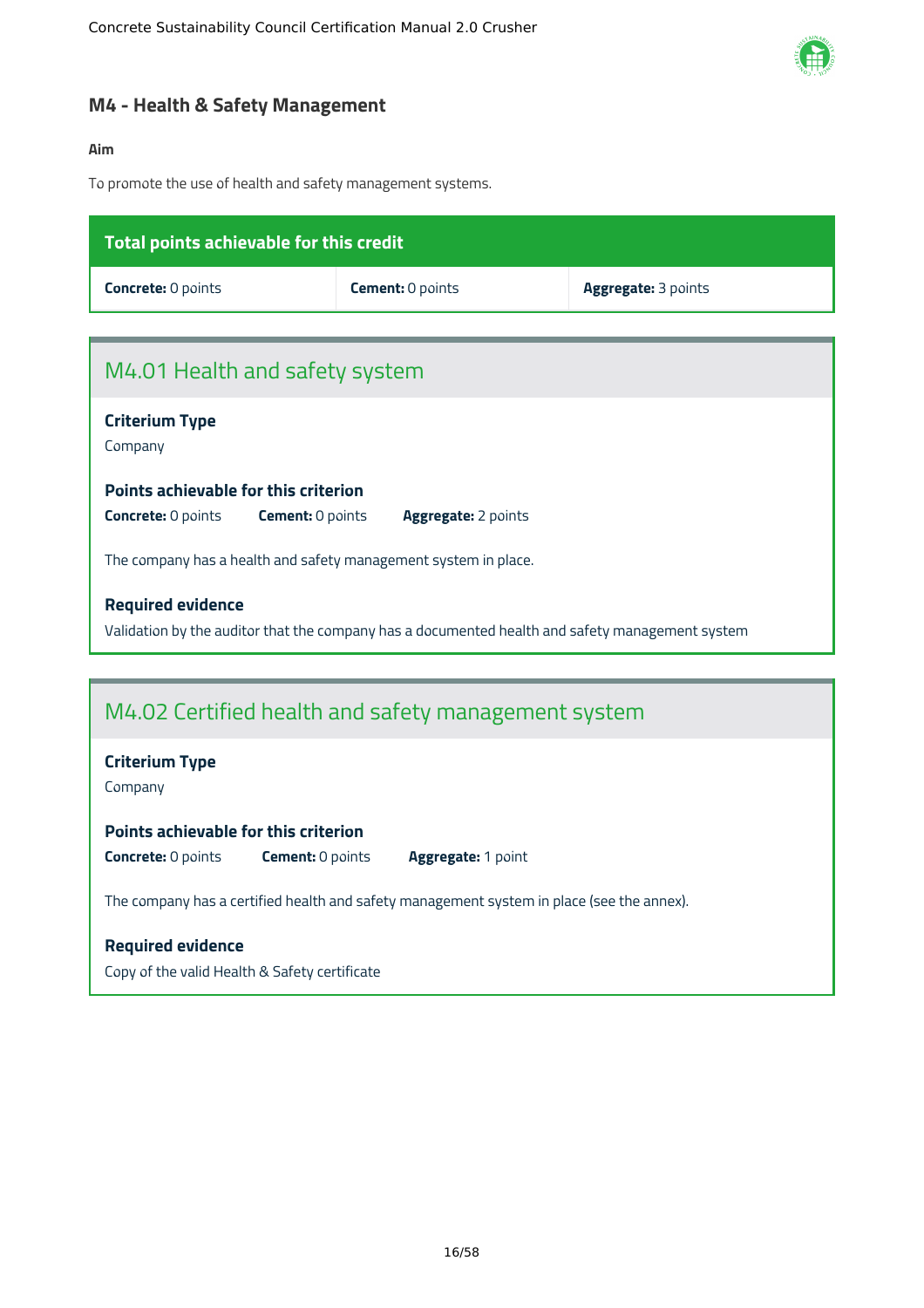

### <span id="page-17-0"></span>**M5 - Benchmarking**

#### **Aim**

Publish actual performance data.

| Total points achievable for this credit                                                                                                     |                                                                        |                                                                                                                     |
|---------------------------------------------------------------------------------------------------------------------------------------------|------------------------------------------------------------------------|---------------------------------------------------------------------------------------------------------------------|
| <b>Concrete: 0 points</b>                                                                                                                   | Cement: 0 points                                                       | Aggregate: 5 points                                                                                                 |
|                                                                                                                                             |                                                                        |                                                                                                                     |
| M5.01 Publishing annual performance data (KPIs)                                                                                             |                                                                        |                                                                                                                     |
| <b>Criterium Type</b><br>Company                                                                                                            |                                                                        |                                                                                                                     |
| Points achievable for this criterion<br><b>Concrete: 0 points</b><br><b>Cement: 0 points</b>                                                | Aggregate: 3 points                                                    |                                                                                                                     |
| by joining an industry benchmark.<br>The performance data must be covering the relevant topics with a minimum of five of the listed topics: |                                                                        | The company publishes annual performance data (KPIs) on a regular basis by publishing a sustainability report or    |
| Clinker content;<br>$\bullet$                                                                                                               |                                                                        |                                                                                                                     |
|                                                                                                                                             | % of transport (raw material and or to client) within total emissions; |                                                                                                                     |
| Use of secondary materials;<br>$\bullet$                                                                                                    |                                                                        |                                                                                                                     |
| Use of fossil fuels;                                                                                                                        |                                                                        |                                                                                                                     |
| Production of renewable energy/ % of renewable energy;<br>$\bullet$                                                                         |                                                                        |                                                                                                                     |
| Use of potable water;                                                                                                                       |                                                                        |                                                                                                                     |
| Carbon dioxide emissions;                                                                                                                   |                                                                        |                                                                                                                     |
| Incidents/injuries/accidents;                                                                                                               |                                                                        |                                                                                                                     |
| Employee health & well-being.                                                                                                               |                                                                        |                                                                                                                     |
| <b>Required evidence</b><br>evidence that data is being published on an annual basis.                                                       |                                                                        | The latest sustainability report, not older than three years, or evidence of participation in a benchmark providing |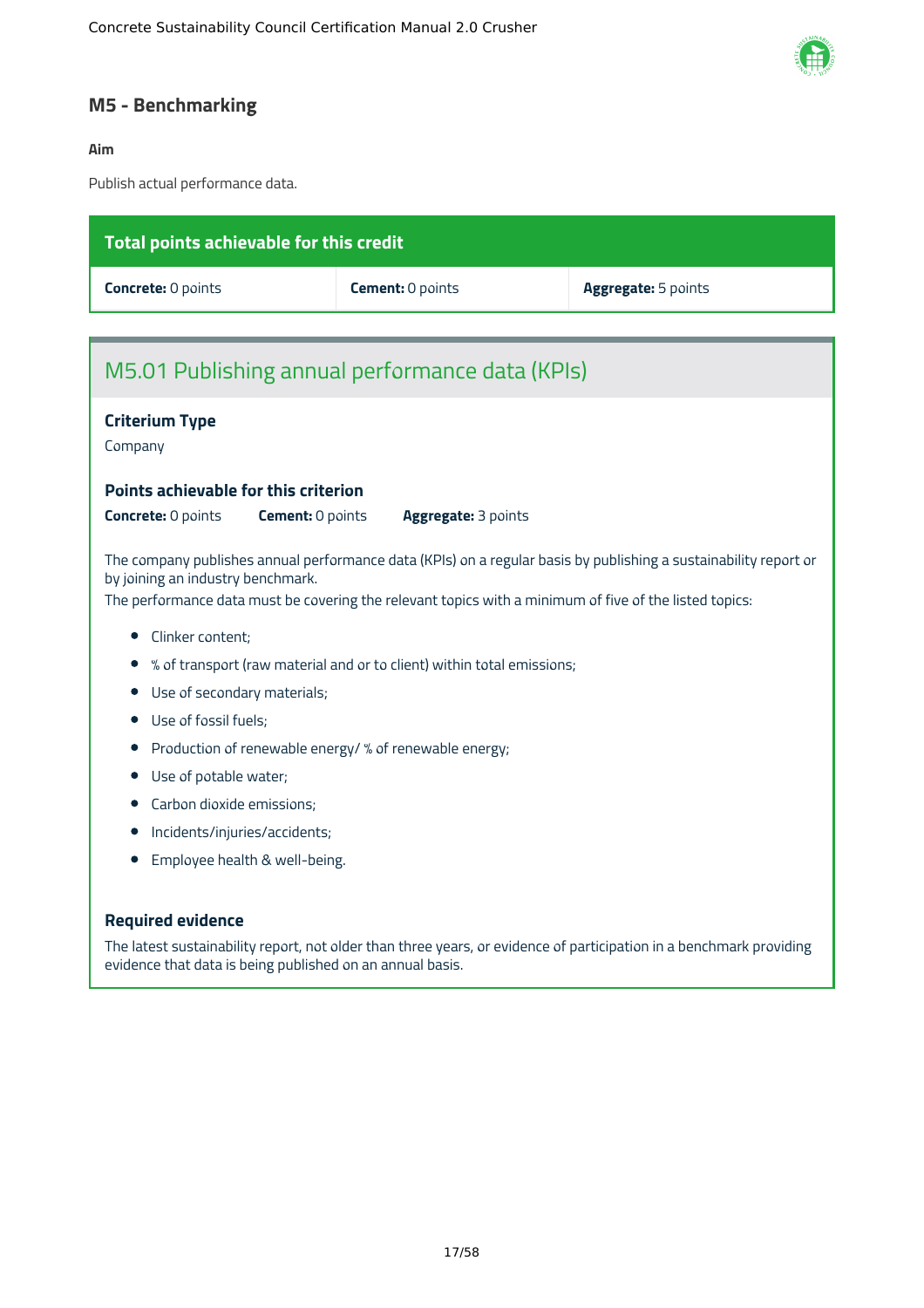

### M5.02 Externally verified KPIs

#### **Criterium Type**

Company

#### **Points achievable for this criterion**

**Concrete:** 0 points **Cement:** 0 points **Aggregate:** 2 points

The KPIs are externally verified (see the annex).

#### **Required evidence**

Publically available evidence of external verification OR Evidence that the company has been audited against the GCCA Sustainability Charter within the last five years.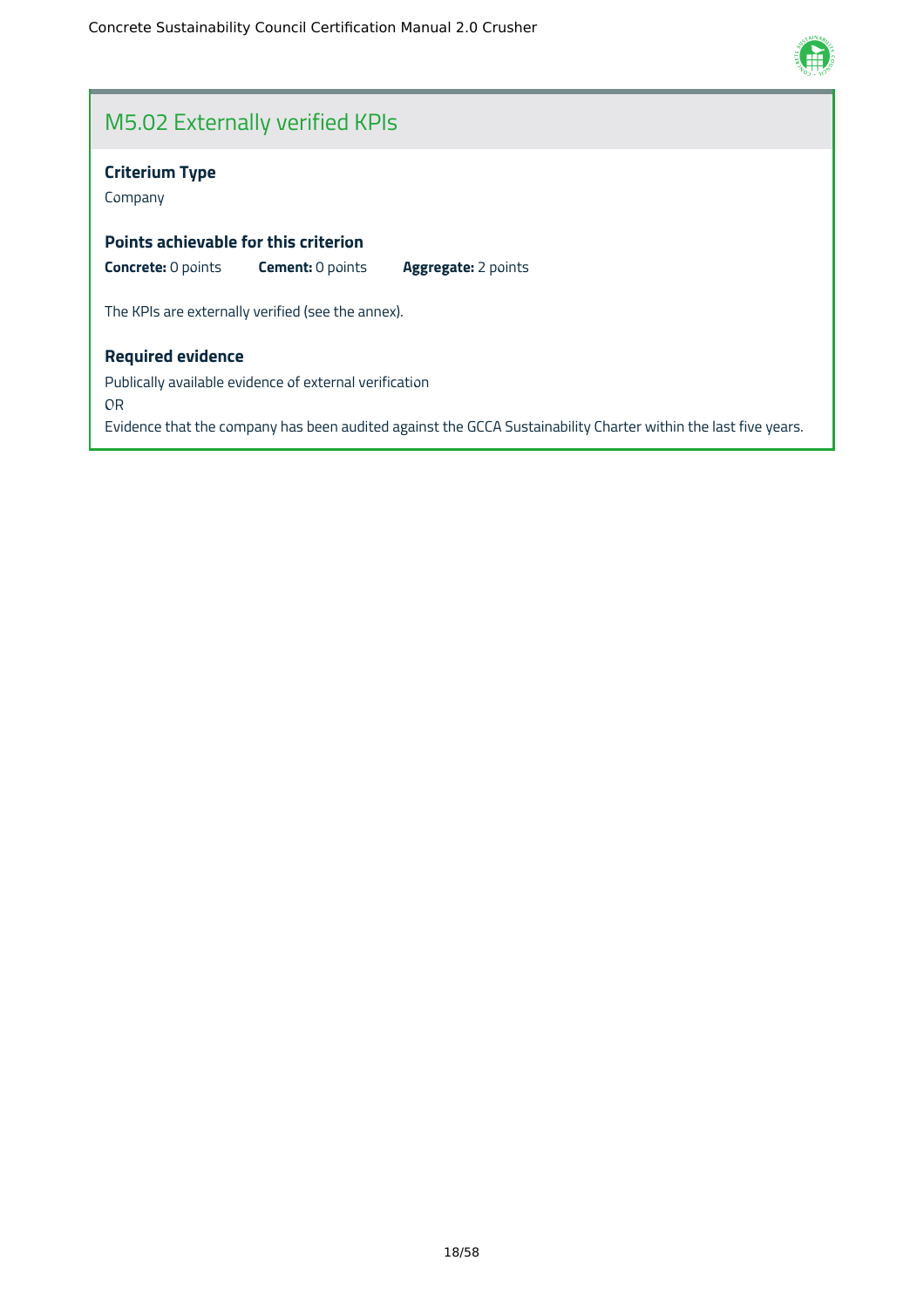## <span id="page-19-0"></span>**Environmental**

### <span id="page-19-1"></span>**E1 - Life Cycle Impact**

#### **Aim**

Provide transparency and encourage the use of products and materials with an improved life-cycle impact.

| Total points achievable for this credit |                         |                            |
|-----------------------------------------|-------------------------|----------------------------|
| <b>Concrete: 0 points</b>               | <b>Cement:</b> 0 points | <b>Aggregate:</b> 6 points |

### E1.01 Sectoral environmental product declaration

### **Criterium Type**

Company

#### **Points achievable for this criterion**

**Concrete:** 0 points **Cement:** 0 points **Aggregate:** 2 points

The company joins efforts to develop in the region of the assessed plant(s) sectoral environmental product declarations (EPD's) for their products, contributing to the collection of representative average LCA data. The EPD's are conforming to national EPD standards.

#### **Required evidence**

Evidence confirming that the company has contributed - by providing data - to the generation of at least one industry-wide concrete/Cement/Aggregate EPD in the country where the plant requesting certification is located. The EPD needs to be either valid or in the preparation phase. The requested evidence needs to be issued or confirmed by the party that is / was coordinating the generation of the industry-wide EPD.

#### OR

If the local sector association confirms that no EPD is available or in the preparation phase in the country where the plant requesting certification is located, E1.01 is achieved if E1.03 is fulfilled.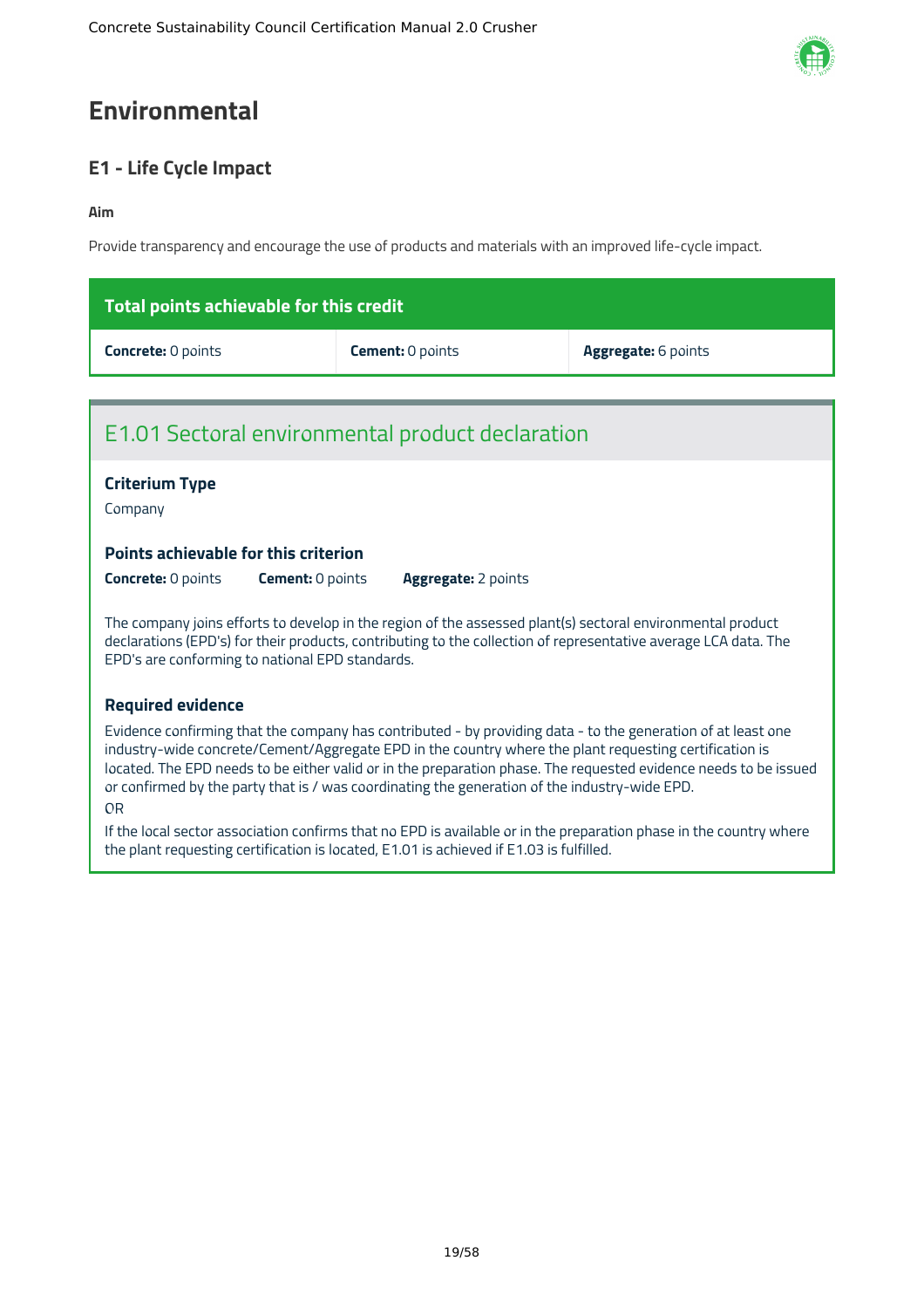

### E1.02 Implementation of life cycle assessment (LCA)

#### **Criterium Type**

Company

#### **Points achievable for this criterion**

**Concrete:** 0 points **Cement:** 0 points **Aggregate:** 2 points

#### **Prerequisite to obtain**

|           | Bronze | Silver | Gold | Platinum |
|-----------|--------|--------|------|----------|
| Concrete  |        |        |      |          |
| Cement    |        |        |      |          |
| Aggregate |        | X      | x    | x        |

The company performs company-specific LCA's.

#### **Required evidence**

Evidence is provided via the subscription and demonstrated use of the GCCA Industry EPD Tool OR

Evidence is provided of the subscription or ownership and use of other LCA-tools (see the annex) OR

E1.03 is fulfilled.

### E1.03 Release of environmental product declarations (EPDs)

#### **Criterium Type**

Company

#### **Points achievable for this criterion**

**Concrete:** 0 points **Cement:** 0 points **Aggregate:** 2 points

The company has released at least one EPD. The EPD follows international or national standards and is third party verified (see the annex).

#### **Required evidence**

Electronic copy of the EPD OR Publically available internet link to the EPD.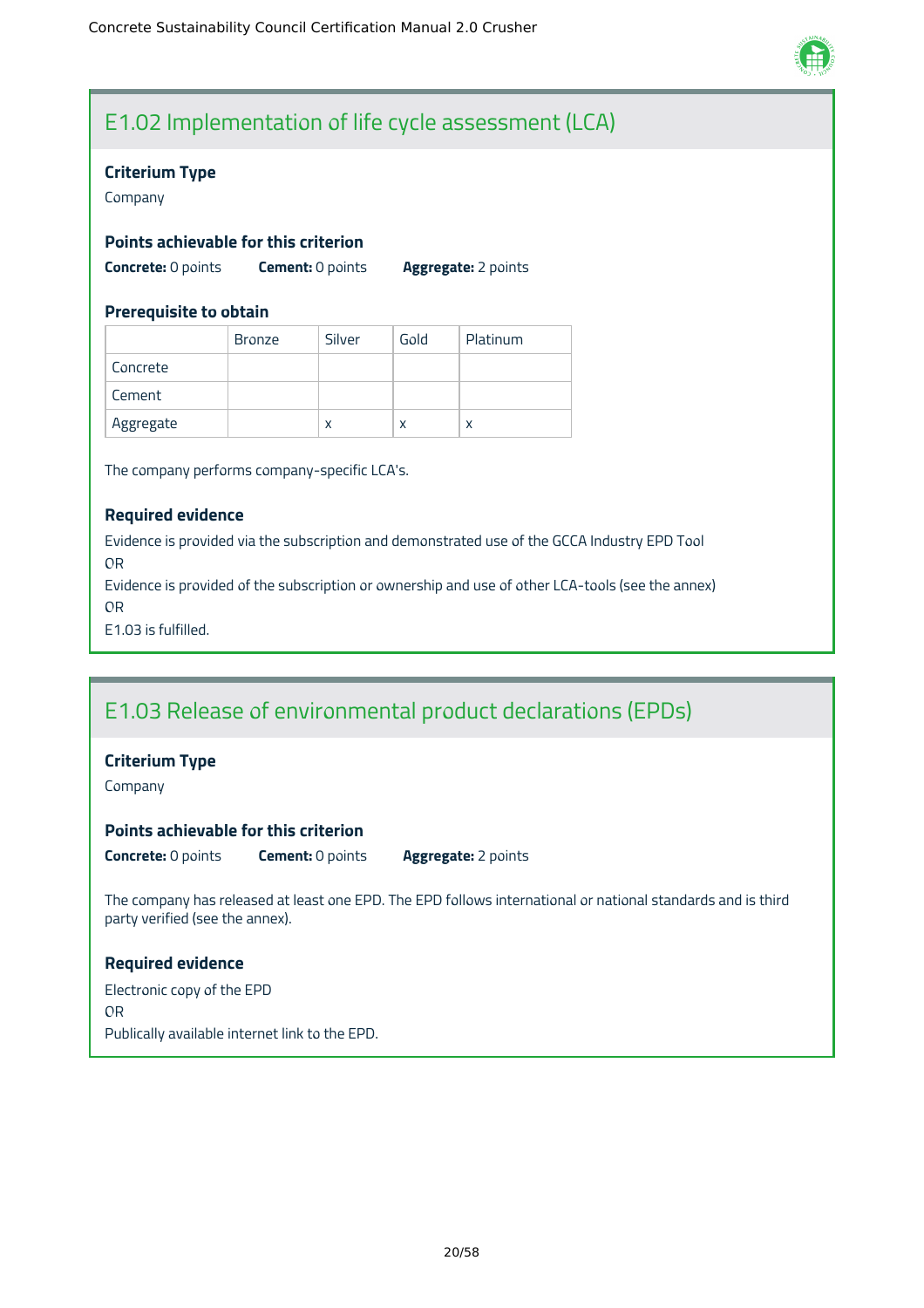

### <span id="page-21-0"></span>**E2 - Land Use**

#### **Aim**

To ensure land is used in a rightful way, that land-use conflicts are minimized, and that the land is reclaimed at the end of use in accordance with the planning consent or, if there are no requirements in the planning consent, reclaimed in a way that meets the approval of the local community.

| Total points achievable for this credit |                         |                             |
|-----------------------------------------|-------------------------|-----------------------------|
| <b>Concrete: 0 points</b>               | <b>Cement:</b> 0 points | <b>Aggregate: 10 points</b> |

| <b>E2.04 Protection from pollution</b>                                                                            |               |                         |      |                    |
|-------------------------------------------------------------------------------------------------------------------|---------------|-------------------------|------|--------------------|
| <b>Criterium Type</b><br>Plant                                                                                    |               |                         |      |                    |
|                                                                                                                   |               |                         |      |                    |
| Points achievable for this criterion                                                                              |               |                         |      |                    |
| <b>Concrete: 0 points</b>                                                                                         |               | <b>Cement: 0 points</b> |      | Aggregate: 1 point |
| <b>Prerequisite to obtain</b>                                                                                     |               |                         |      |                    |
|                                                                                                                   | <b>Bronze</b> | Silver                  | Gold | Platinum           |
| Concrete                                                                                                          |               |                         |      |                    |
| Cement                                                                                                            |               |                         |      |                    |
| Aggregate                                                                                                         |               | X                       | X    | X                  |
| The plant has facilities where chemicals (including fuels) are stored in conditions where any spillage, including |               |                         |      |                    |
| accidental, does not contaminate the land.                                                                        |               |                         |      |                    |
|                                                                                                                   |               |                         |      |                    |
| <b>Required evidence</b>                                                                                          |               |                         |      |                    |
| Photographs of the storage facilities for chemicals and fuels                                                     |               |                         |      |                    |
| <b>OR</b>                                                                                                         |               |                         |      |                    |
| The plant is ISO 14001 certified.<br><b>OR</b>                                                                    |               |                         |      |                    |
| The criterion is awarded by default if no chemicals and fuels are used and stored on the site.                    |               |                         |      |                    |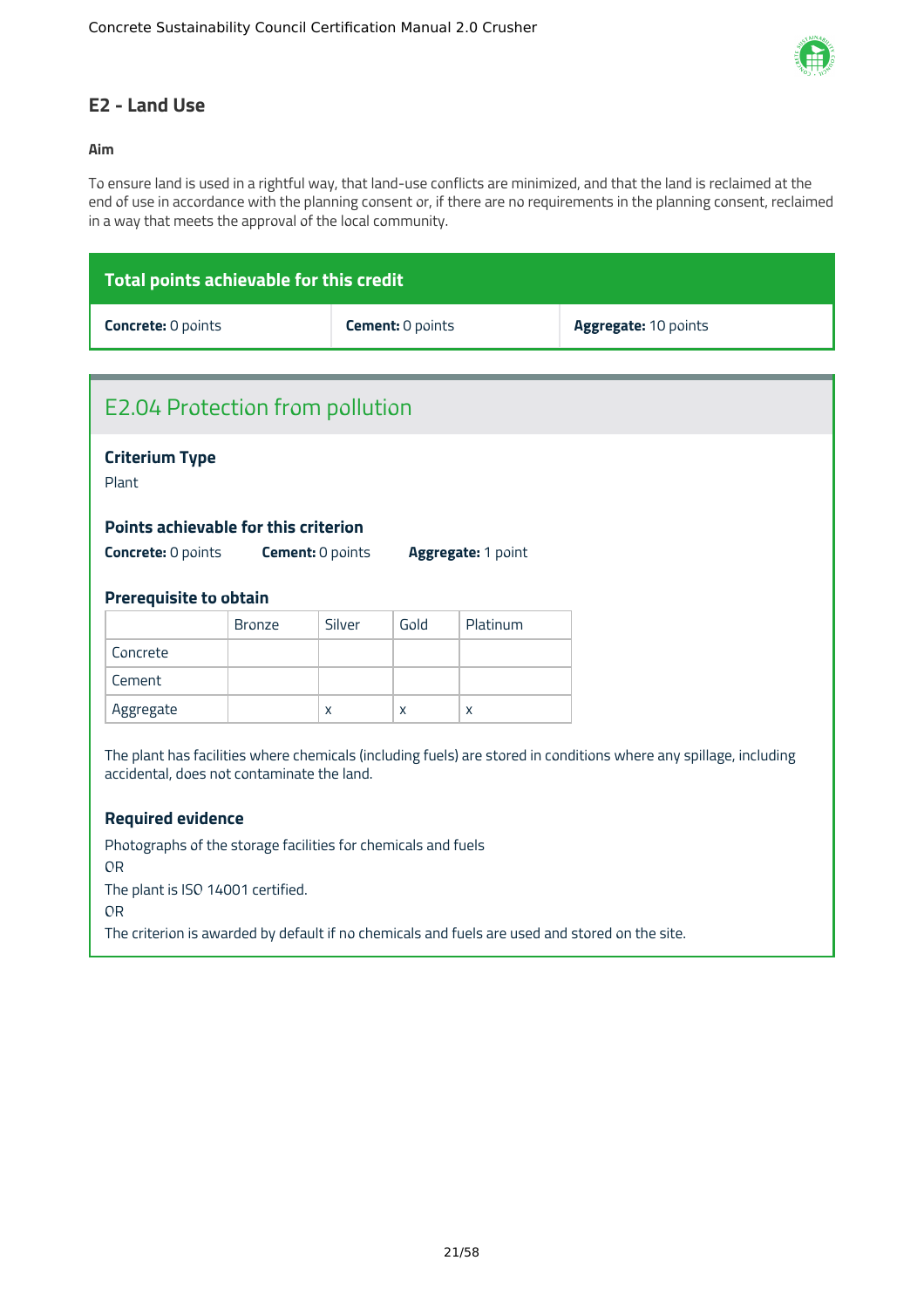

### <span id="page-22-0"></span>**E3 - Energy & Climate**

#### **Aim**

To promote the responsible use of energy and the reduction of Greenhouse Gas (GHG) emissions.

| Total points achievable for this credit                                                                                                                                                                                       |                         |                                                                                                           |  |  |  |
|-------------------------------------------------------------------------------------------------------------------------------------------------------------------------------------------------------------------------------|-------------------------|-----------------------------------------------------------------------------------------------------------|--|--|--|
| <b>Concrete: 0 points</b>                                                                                                                                                                                                     | <b>Cement: 0 points</b> | Aggregate: 11 points                                                                                      |  |  |  |
|                                                                                                                                                                                                                               |                         |                                                                                                           |  |  |  |
| E3.01 Energy & climate policy                                                                                                                                                                                                 |                         |                                                                                                           |  |  |  |
| <b>Criterium Type</b><br>Company                                                                                                                                                                                              |                         |                                                                                                           |  |  |  |
| Points achievable for this criterion                                                                                                                                                                                          |                         |                                                                                                           |  |  |  |
| <b>Concrete: 0 points</b><br><b>Cement: 0 points</b>                                                                                                                                                                          | Aggregate: 1 point      |                                                                                                           |  |  |  |
| The company is committed to measuring, reporting and reducing its GHG emissions.                                                                                                                                              |                         |                                                                                                           |  |  |  |
| <b>Required evidence</b>                                                                                                                                                                                                      |                         |                                                                                                           |  |  |  |
| Publically available policy / commitment to measuring, reporting and reducing the company's greenhouse gas<br>emissions.<br>0 <sub>R</sub>                                                                                    |                         |                                                                                                           |  |  |  |
| Membership to a sector organization (e.g. GCCA) that is publicly committed to measuring, reporting and reducing<br>GHG emissions, and were committing to these principles is required to join the organization.<br><b>AND</b> |                         |                                                                                                           |  |  |  |
|                                                                                                                                                                                                                               |                         | Evidence for the commitment to measure GHG emissions is automatically covered via a reporting commitment. |  |  |  |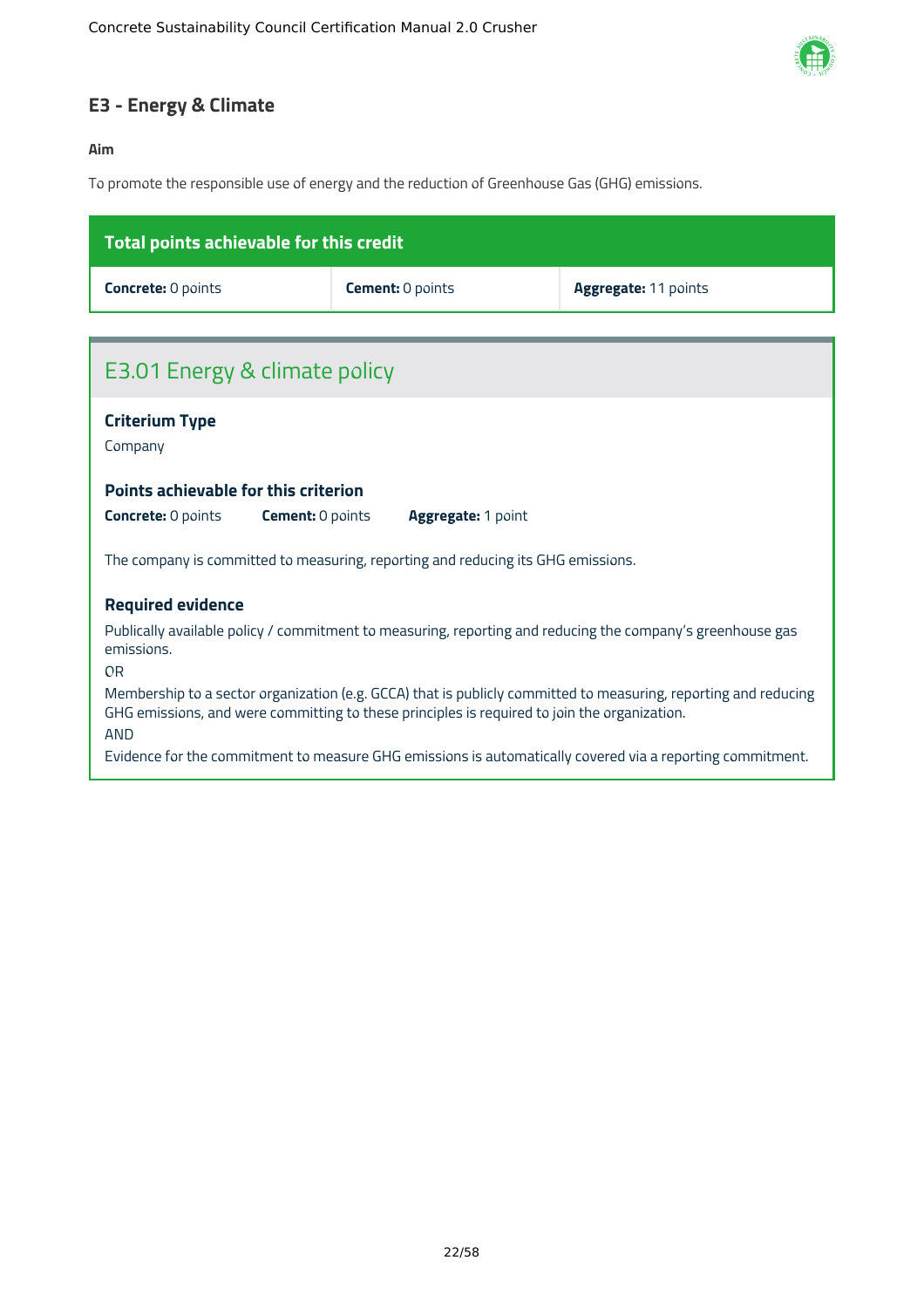

### E3.02 Monitoring of GHG emissions

#### **Criterium Type**

Company

#### **Points achievable for this criterion**

**Concrete:** 0 points **Cement:** 0 points **Aggregate:** 2 points

The company monitors its relevant GHG emissions.

**Concrete:** GHG emissions relating to own operations and concrete delivery.

**Cement:** GHG emissions as defined in the GCCA Sustainability Charter (former CSI protocol) or equivalent (see the annex).

**Aggregates:** GHG emissions relating to own operations and aggregate delivery.

#### **Required evidence**

Extract of the monitoring results and the related GHG emission calculations. OR Proof that the Company was successfully audited against the CSI charter/ GCCA Sustainability Charter within the last five years

### E3.03 Public reporting of monitoring results

#### **Criterium Type**

Company

#### **Points achievable for this criterion**

**Concrete:** 0 points **Cement:** 0 points **Aggregate:** 1 point

The company reports monitoring results on a yearly basis.

#### **Required evidence**

Copy of the latest publication / link to the latest publication (not older than 1 year) available upon certification. OR

Proof that the Company was successfully audited against the CSI charter/ GCCA Sustainability Charter within the last five years.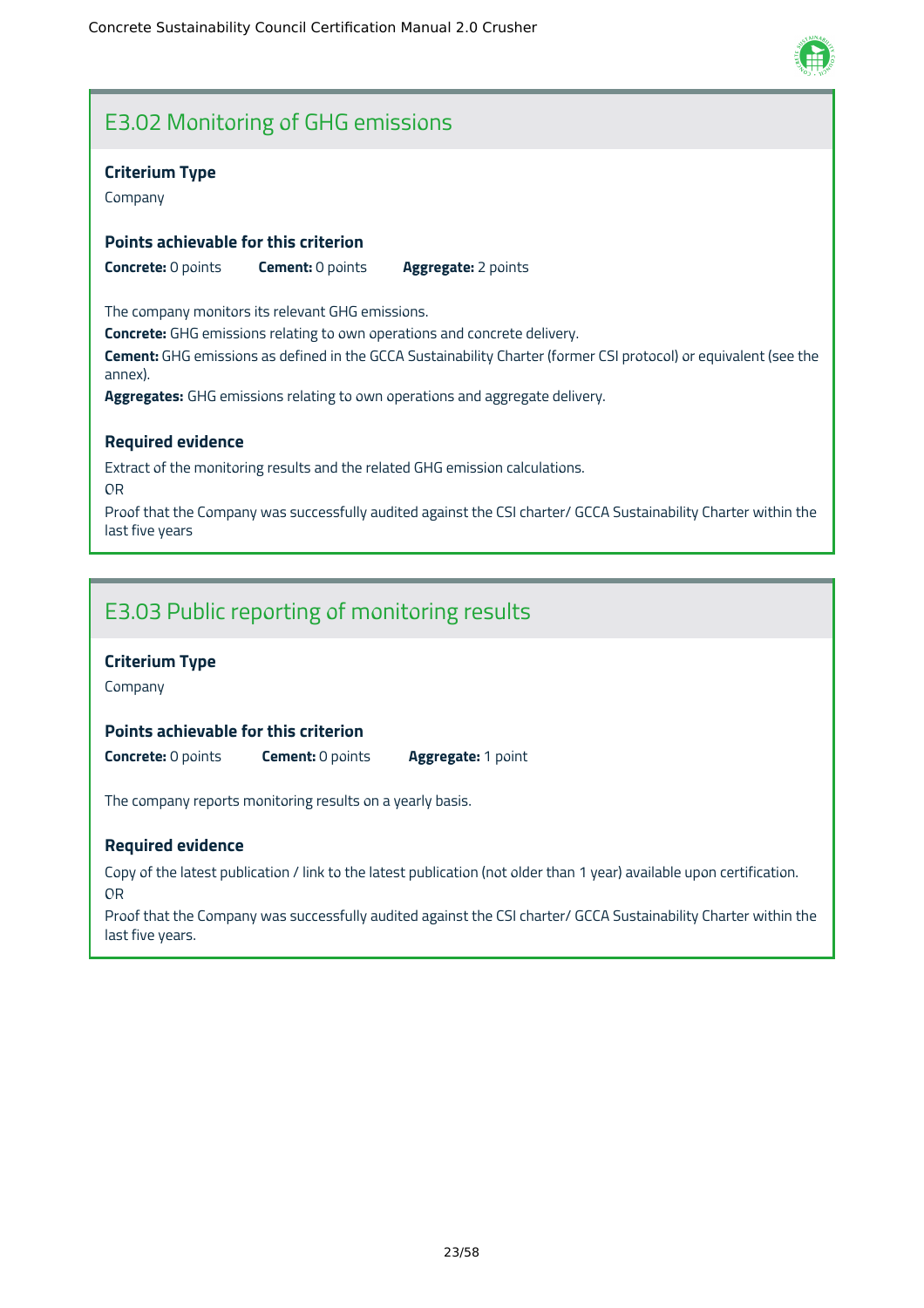

### E3.04 Externally verified reporting of GHG emissions

#### **Criterium Type**

Company

#### **Points achievable for this criterion**

**Concrete:** 0 points **Cement:** 0 points **Aggregate:** 1 point

The GHG reporting has been externally verified according to accepted standards (see the annex) and to at least a level of limited assurance.

#### **Required evidence**

Copy of the verification statement

### E3.08 Energy reduction potentials

#### **Criterium Type**

Plant

#### **Points achievable for this criterion**

**Concrete:** 0 points **Cement:** 0 points **Aggregate:** 2 points

The plant has identified potential actions to reduce its energy consumption.

#### **Required evidence**

Energy audit report or own analysis of energy consumption and energy reduction potentials.

OR ISO 50001 certificate

### E3.10 Implementation of energy reduction potentials

### **Criterium Type** Plant **Points achievable for this criterion Concrete:** 0 points **Cement:** 0 points **Aggregate:** 3 points

The plant has implemented at least one of the energy reduction potentials identified in E3.08

#### **Required evidence**

Proof of implementation including an evaluation of the (expected) energy savings.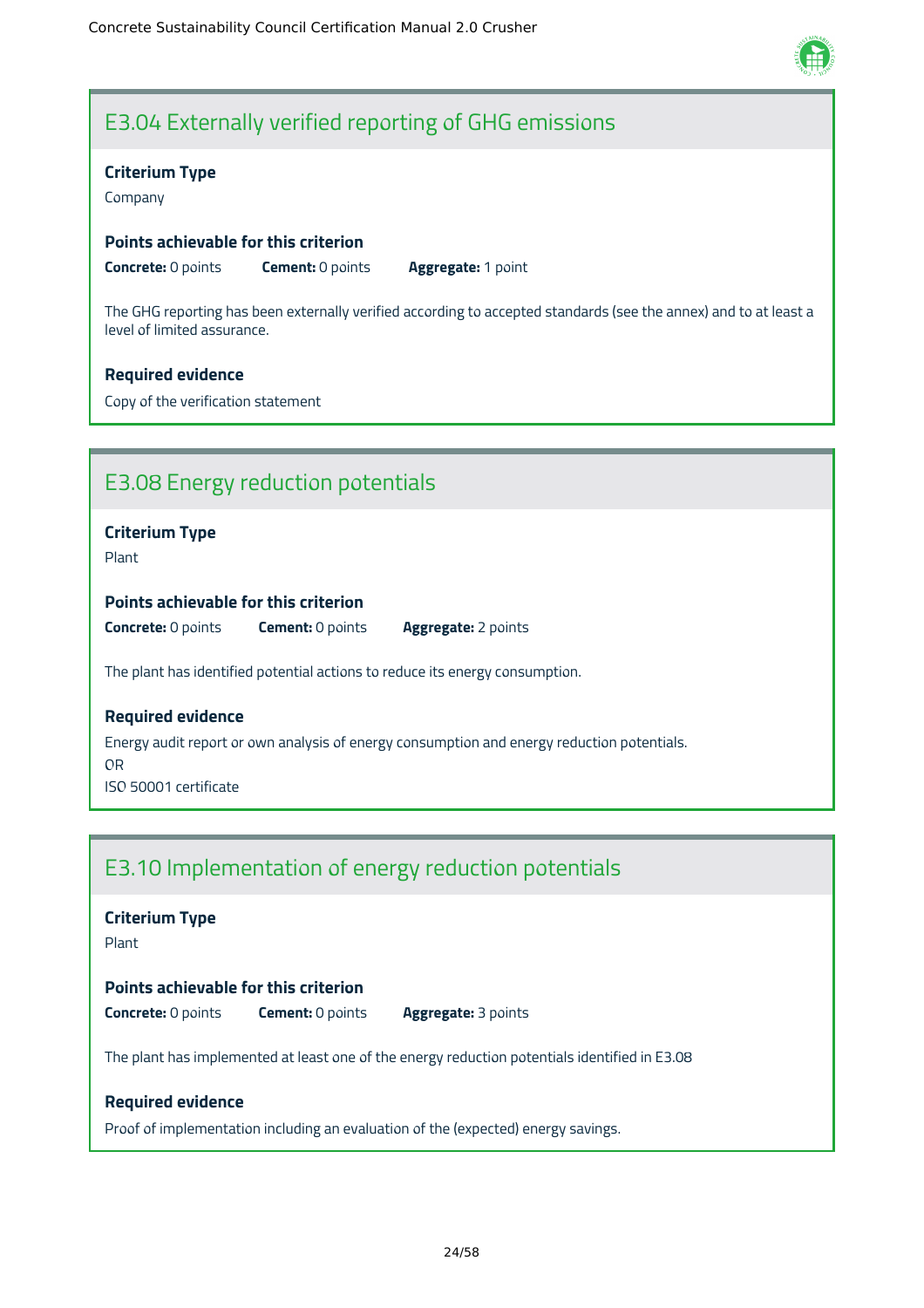

### E3.11 Energy saving awareness creation

#### **Criterium Type**

Plant

#### **Points achievable for this criterion**

**Concrete:** 0 points **Cement:** 0 points **Aggregate:** 1 point

#### **Prerequisite to obtain**

|           | <b>Bronze</b> | Silver | Gold | Platinum |
|-----------|---------------|--------|------|----------|
| Concrete  |               |        |      |          |
| Cement    |               |        |      |          |
| Aggregate |               | x      | x    | х        |

Relevant workers have been made aware of

- the biggest drivers for energy (thermal/electricity) consumption
- and how they can contribute to reducing energy consumption.

#### **Required evidence**

Copy of relevant e-mail, notice or other information channel.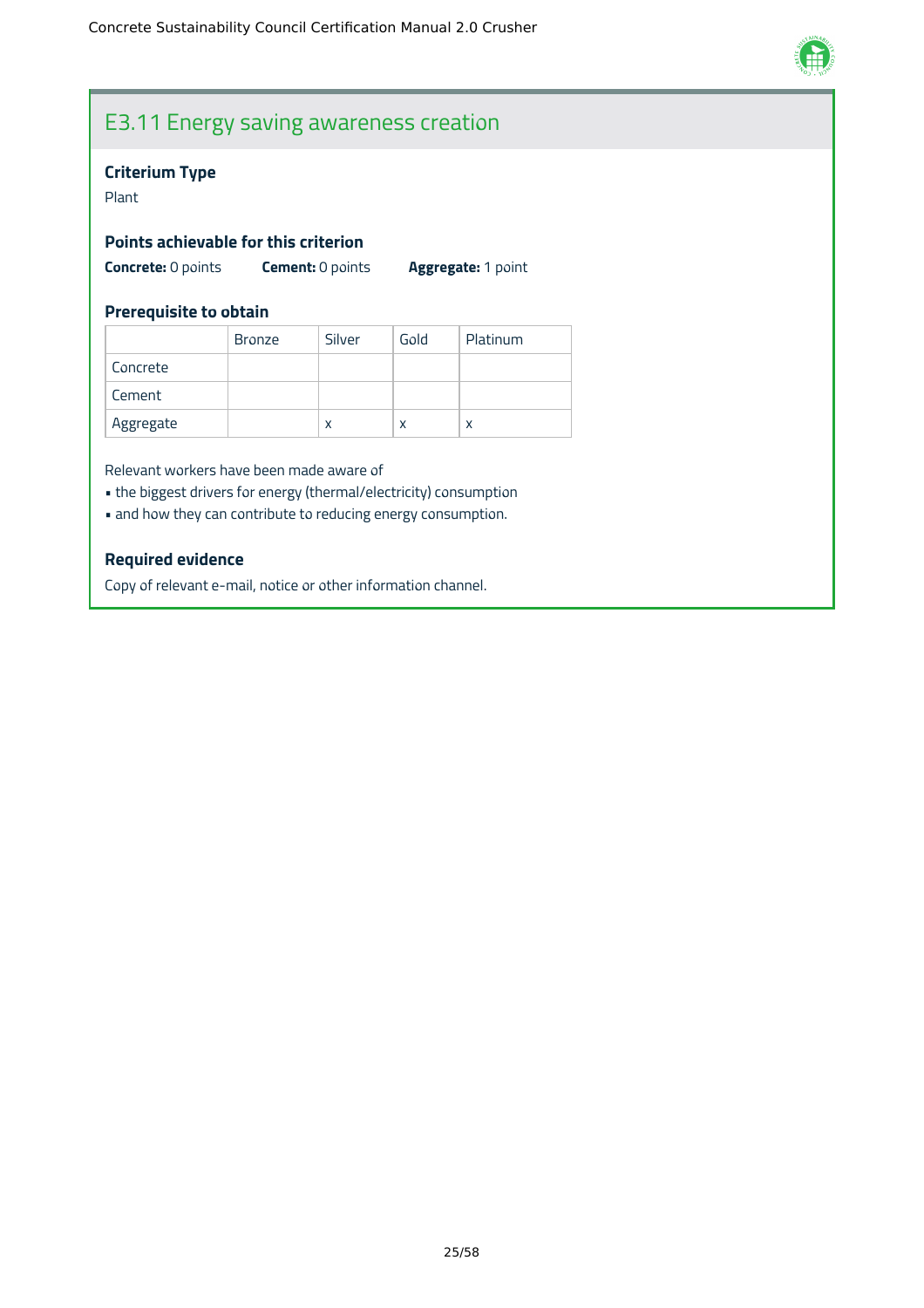

### <span id="page-26-0"></span>**E4 - Air Quality**

#### **Aim**

To minimize emissions of air pollutants and particulate matter from exhaust gases.

| Total points achievable for this credit                                                       |                                                |                                                                                                            |  |  |  |
|-----------------------------------------------------------------------------------------------|------------------------------------------------|------------------------------------------------------------------------------------------------------------|--|--|--|
| <b>Concrete: 0 points</b>                                                                     | <b>Cement: 0 points</b><br>Aggregate: 4 points |                                                                                                            |  |  |  |
|                                                                                               |                                                |                                                                                                            |  |  |  |
| E4.09 Process and fugitive dust reduction measures                                            |                                                |                                                                                                            |  |  |  |
| <b>Criterium Type</b>                                                                         |                                                |                                                                                                            |  |  |  |
| Plant                                                                                         |                                                |                                                                                                            |  |  |  |
| <b>Points achievable for this criterion</b>                                                   |                                                |                                                                                                            |  |  |  |
| <b>Concrete: 0 points</b><br><b>Cement: 0 points</b>                                          | Aggregate: 4 points                            |                                                                                                            |  |  |  |
| dust emissions.<br><b>Points achievable for this criterion:</b>                               |                                                | Dust suppression measures (see the annex) have been implemented to effectively reduce process and fugitive |  |  |  |
| • Concrete                                                                                    | <b>Cement</b>                                  | <b>Aggregates</b>                                                                                          |  |  |  |
| up to 4:                                                                                      | up to $4:$                                     | up to $4:$                                                                                                 |  |  |  |
| 2 for one measure                                                                             | 2 for one measure                              | 2 for one measure                                                                                          |  |  |  |
| 4 as of two measures<br>implemented                                                           | 4 as of two measures<br>implemented            | 4 as of two measures<br>implemented                                                                        |  |  |  |
| <b>Required evidence</b>                                                                      |                                                |                                                                                                            |  |  |  |
| Photographic evidence of one measure taken.<br>Photographic evidence of second measure taken. |                                                |                                                                                                            |  |  |  |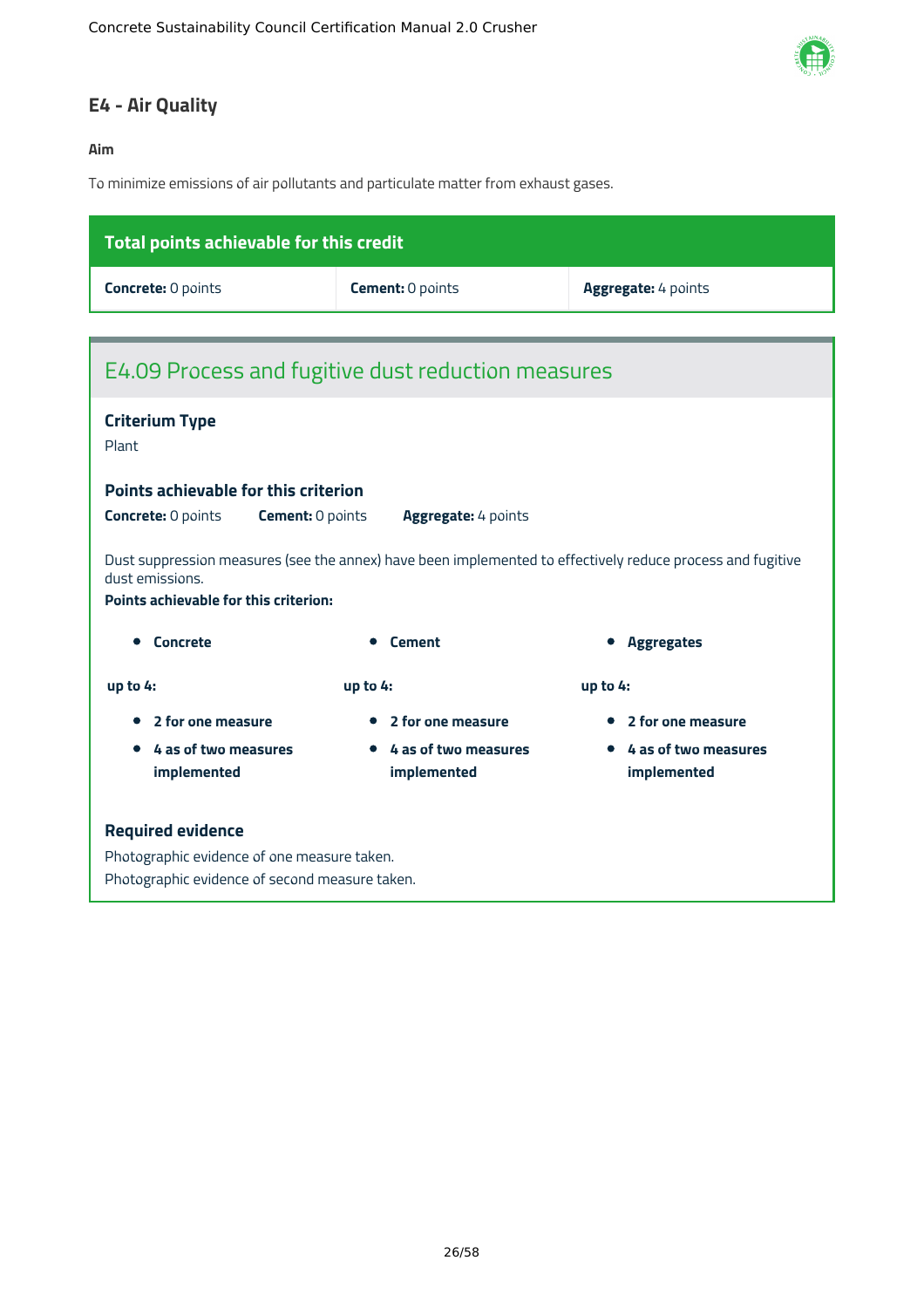

#### <span id="page-27-0"></span>**E5 - Water**

#### **Aim**

To optimize water use and to ensure that discharged water is of a quality that does not harm the environment.

| Total points achievable for this credit |                         |                             |  |  |
|-----------------------------------------|-------------------------|-----------------------------|--|--|
| <b>Concrete: 0 points</b>               | <b>Cement:</b> 0 points | <b>Aggregate: 14 points</b> |  |  |
|                                         |                         |                             |  |  |

## E5.01 Water scarcity and impact **Criterium Type** Plant For the area of the plant, water scarcity is assessed using recognized assessments (see the annex). **Required evidence** A copy of the water scarcity analysis incl. risk category. OR A copy of the ESIA including a water assessment. **Points achievable for this criterion Concrete:** 0 points **Cement:** 0 points **Aggregate:** 2 points **Prerequisite to obtain** Bronze Silver Gold Platinum Concrete Cement Aggregate  $\vert x \vert x \vert x \vert x$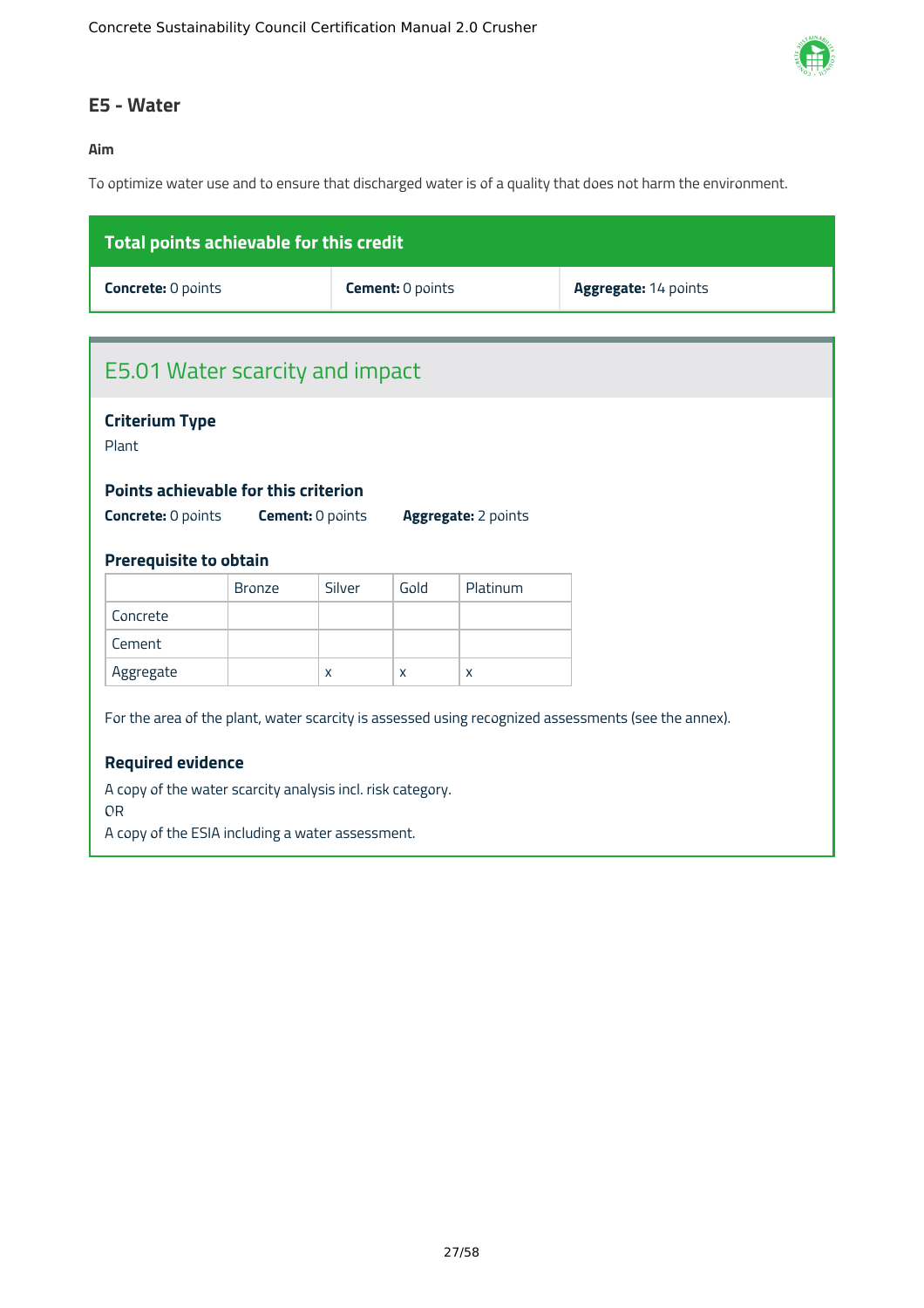

### E5.02 Water monitoring

#### **Criterium Type**

Company

#### **Points achievable for this criterion**

**Concrete:** 0 points **Cement:** 0 points **Aggregate:** 2 points

#### **Prerequisite to obtain**

|           | <b>Bronze</b> | Silver | Gold | Platinum |
|-----------|---------------|--------|------|----------|
| Concrete  |               |        |      |          |
| Cement    |               |        |      |          |
| Aggregate |               | x      | x    | x        |

The company monitors and reports water consumption according to the GCCA Sustainability Guidelines for the monitoring and reporting of water in cement manufacturing or an equivalent water protocol (see the annex).

#### **Required evidence**

Proof that the company monitors and reports according to the GCCA Sustainability Guidelines for the monitoring and reporting of water in cement manufacturing or an equivalent water protocol OR

Proof that the company was successfully audited against the CSI charter/ GCCA Sustainability Charter within the last five years.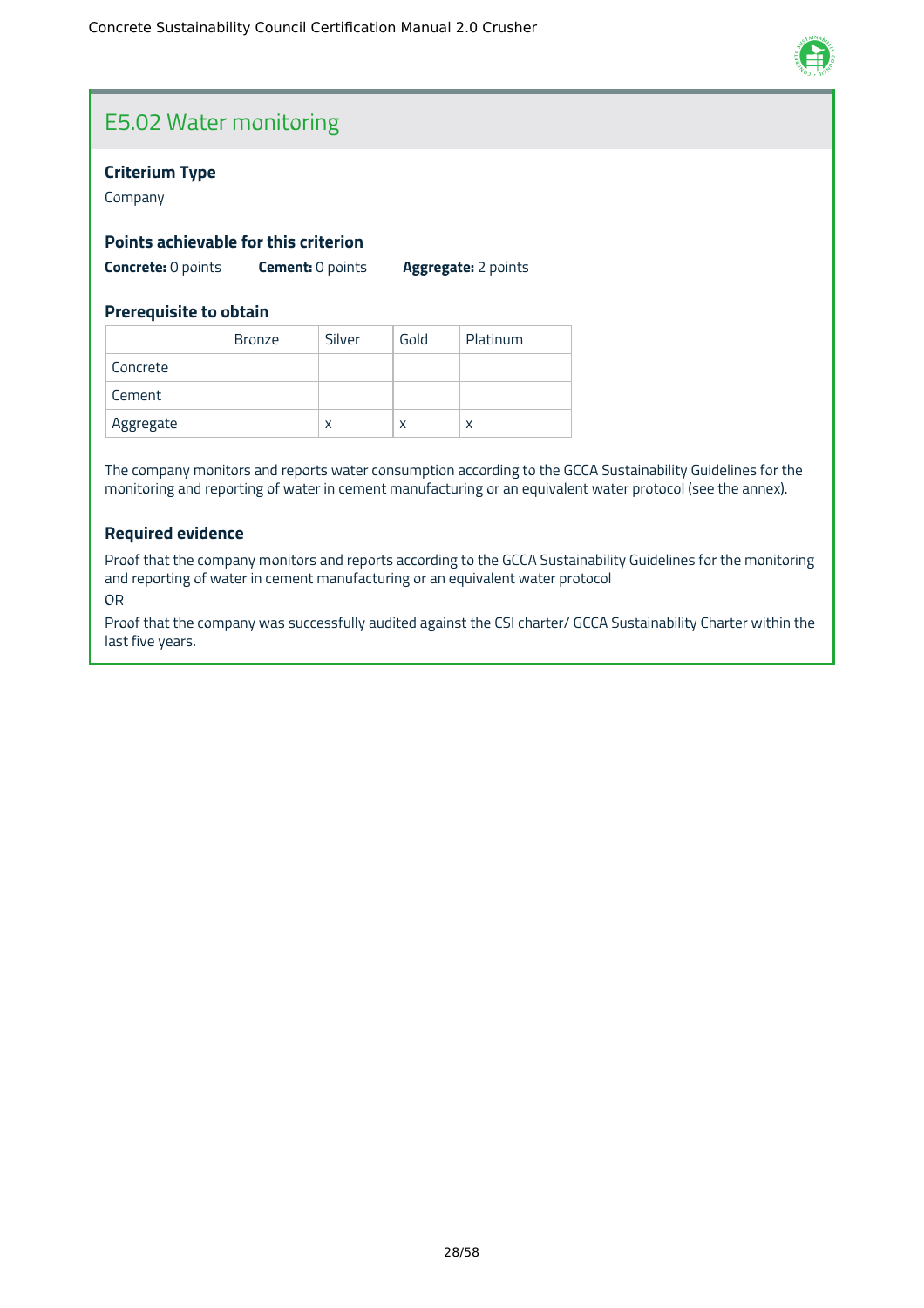

### E5.03 Water target

#### **Criterium Type**

Company

#### **Points achievable for this criterion**

**Concrete:** 0 points **Cement:** 0 points **Aggregate:** 2 points

#### **Prerequisite to obtain**

|           | <b>Bronze</b> | Silver | Gold | Platinum |
|-----------|---------------|--------|------|----------|
| Concrete  |               |        |      |          |
| Cement    |               |        |      |          |
| Aggregate |               | X      | X    | x        |

#### **Prerequisite to obtain, if the plant is located in water scarce areas according to E5.01.**

The company has at least one publicly declared improvement target related to water use and regularly reports on its implementation progress. Possible targets include, but are not restricted to, the key performance indicators defined in the GCCA Sustainability Guidelines for the monitoring and reporting of water in cement manufacturing or an equivalent water protocol (see the annex).

#### **Required evidence**

Copy of a non-confidential document stating the target or link to the public statement detailing the water related target (mandatory in water scarce areas according to E5.01).

### E5.04 Verification of water reporting

#### **Criterium Type**

Company

#### **Points achievable for this criterion**

**Concrete:** 0 points **Cement:** 0 points **Aggregate:** 2 points

The company carries out assurance at least once every three years using recognized, independent assurance practitioners and the scope of assured data covers at least the total water withdrawal according to the GCCA Sustainability Guidelines for the monitoring and reporting of water in cement manufacturing or an equivalent water protocol (see the annex).

#### **Required evidence**

Certification / Assurance report

OR

Proof that the company was successfully audited against the CSI charter/ GCCA Sustainability Charter within the last five years.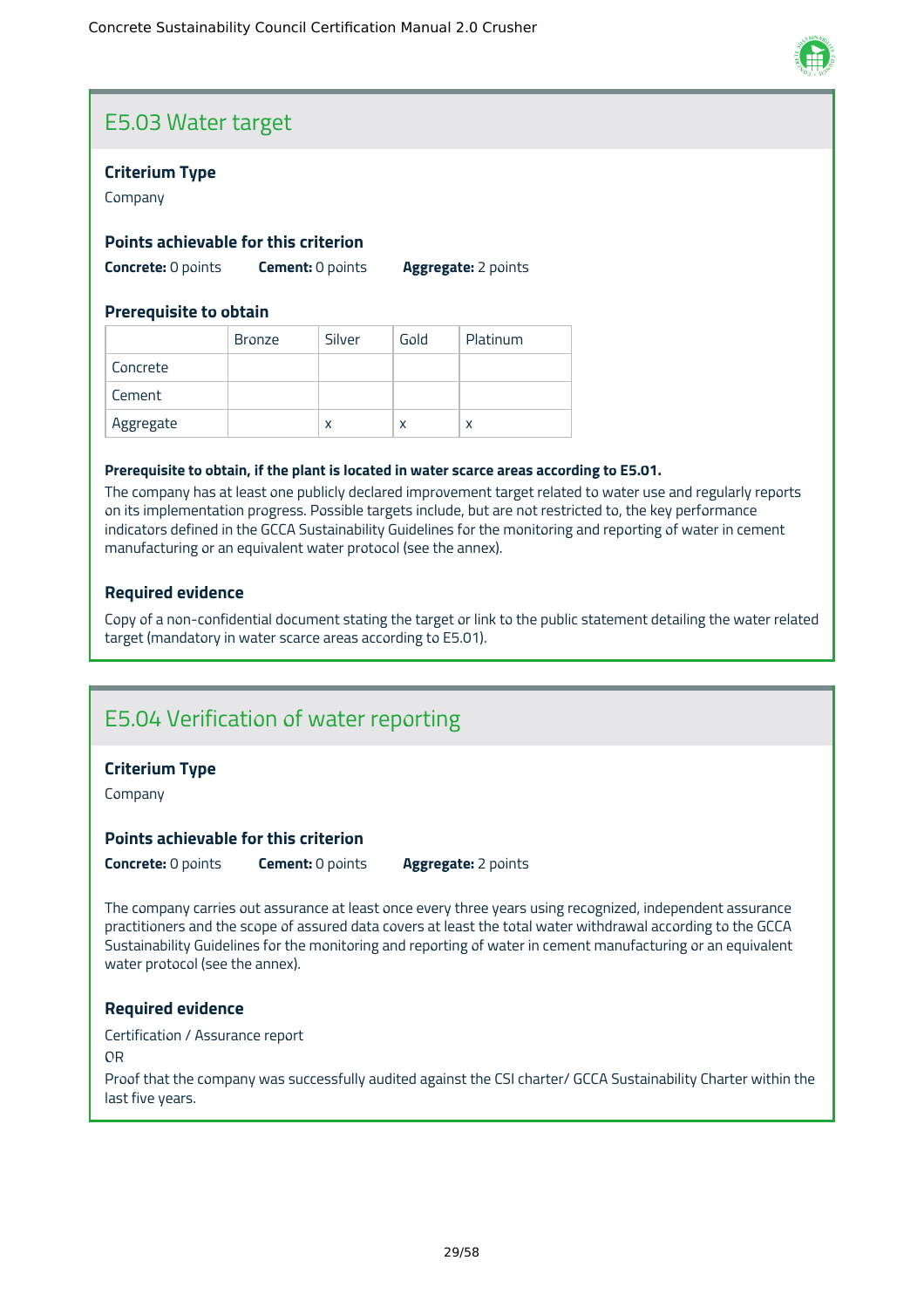

### E5.05 Report on water use and quality of discharged water

#### **Criterium Type**

Plant

#### **Points achievable for this criterion**

**Concrete:** 0 points **Cement:** 0 points **Aggregate:** 2 points

The plant reports water in terms of quantity of use, quality of the discharged water to its stakeholders on at least an annual basis.

The criterion is also awarded if - at the exception of sanitary water - no water is discharged.

#### **Required evidence**

#### **Copy of the public report or link to the public website**

#### **OR**

Minutes, letters or similar of the communication to stakeholders. OR Evidence that - at the exception of sanitary water - no water is discharged.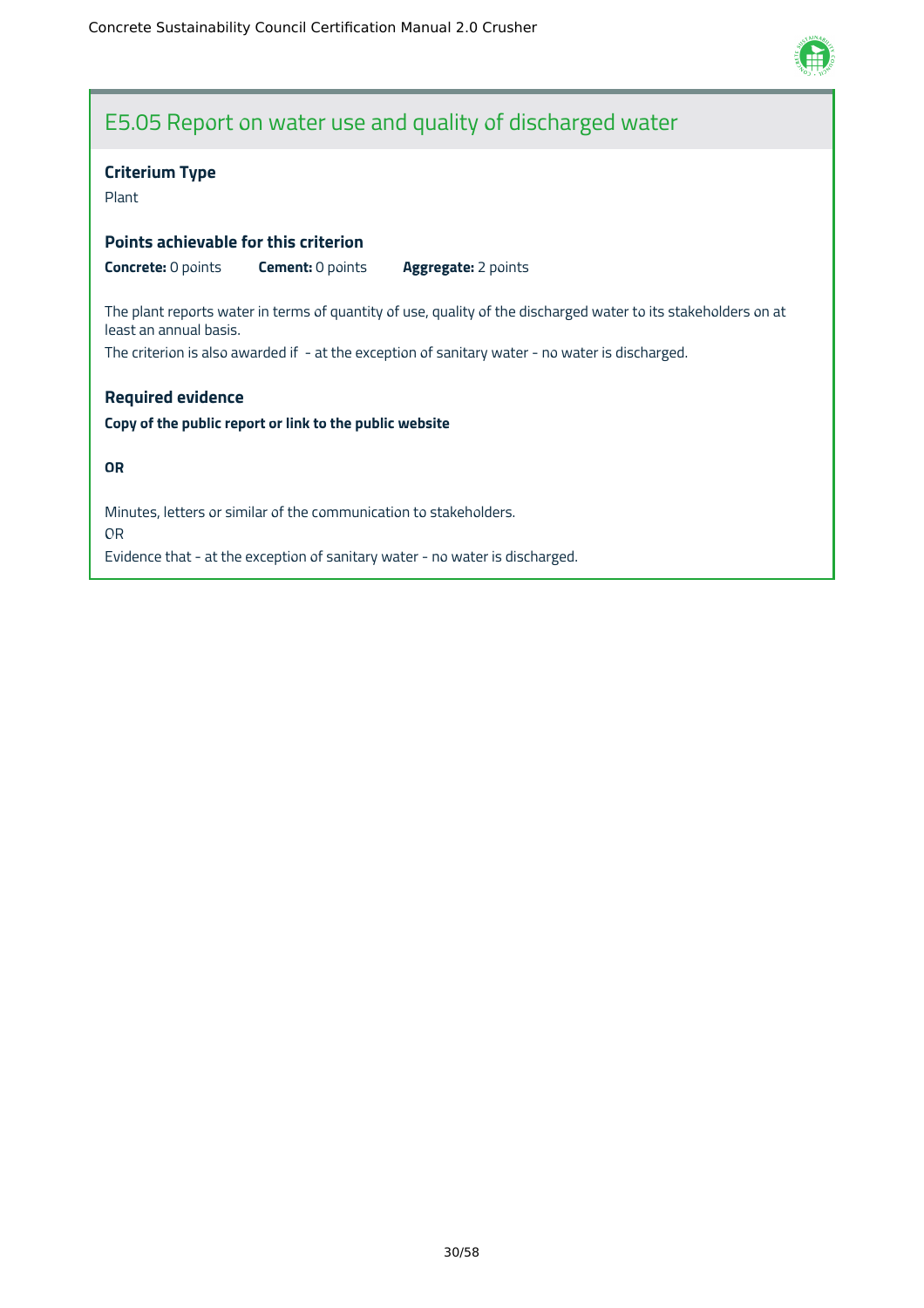

### E5.06 Action for reduction of water consumption

#### **Criterium Type**

Company

#### **Points achievable for this criterion**

**Concrete:** 0 points **Cement:** 0 points **Aggregate:** 2 points

The company has achieved the previous water improvement target (E5.03) or, if the target is in the future, can show that it is on track to meet it.

OR

The plant has a recycling facility, which treats rainwater and water from washing trucks. The criterion is also awarded if - at the exception of sanitary water - no water is discharged.

#### **Required evidence**

Proof that the target has been met, or, if the target is in the future, proof that the plant is on track to achieve it (=at least linear progress must be demonstrated)

OR

Evidence that a recycling facility for rainwater and water from washing trucks is in place, e.g.

- Photographic evidence
- Water flow diagrams
- Stormwater management plan incl. the reference to the recycling plant

OR

Evidence that - at the exception of sanitary water - no water is discharged.

### E5.07 Action for improving the quality of discharged water

#### **Criterium Type**

Plant

#### **Points achievable for this criterion**

**Concrete:** 0 points **Cement:** 0 points **Aggregate:** 2 points

The plant has a system in place to enhance the quality of water discharged, e.g. by filtration or sedimentation. The criterion is also awarded if - at the exception of sanitary water - no water is discharged.

#### **Required evidence**

Relevant evidence (e.g. photographic) that a system to enhance water quality is in place .

OR

Evidence that - at the exception of sanitary water - no water is discharged.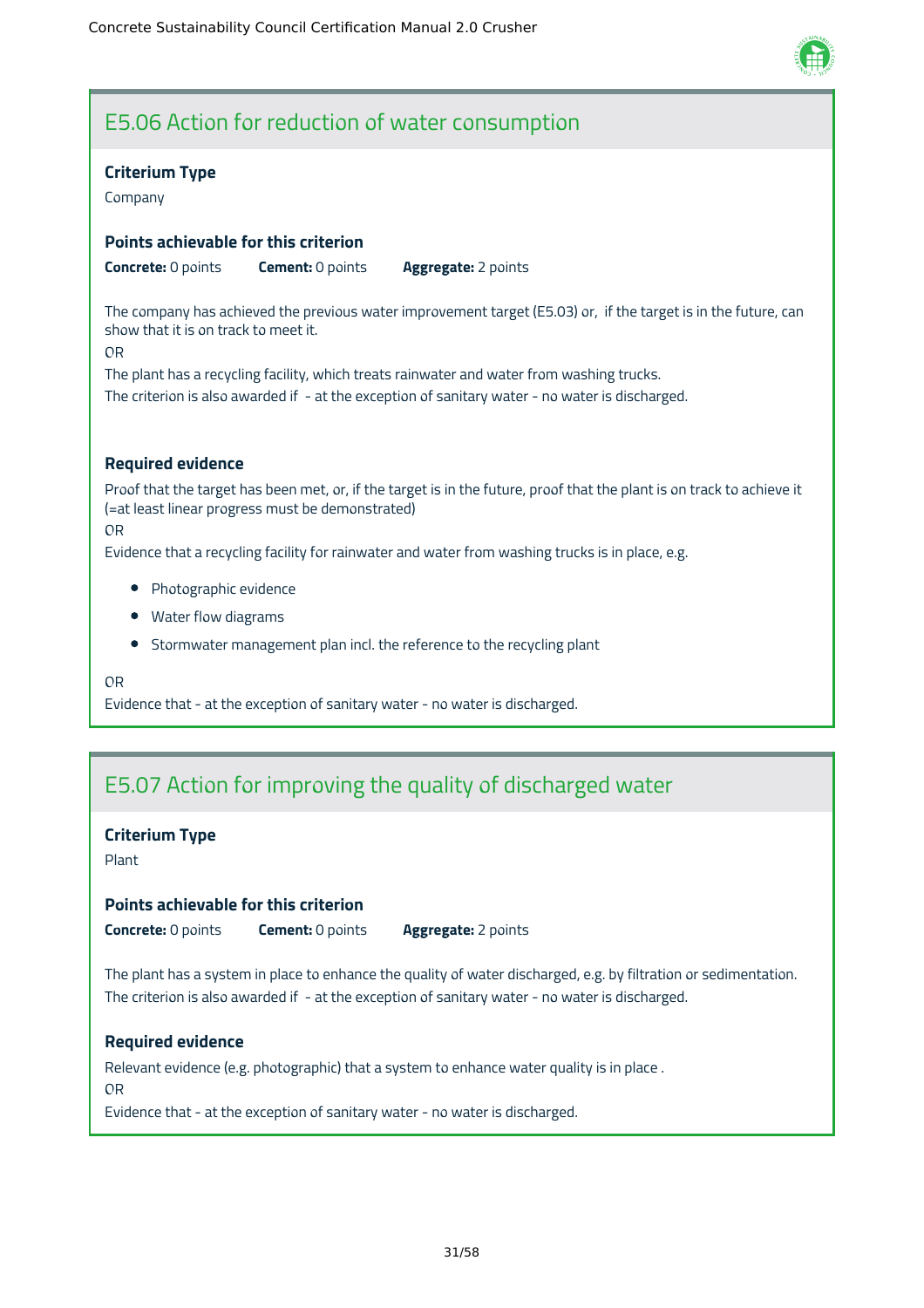

### <span id="page-32-0"></span>**E8 - Transport**

#### **Aim**

To minimize environmental impact of transportation.

| Total points achievable for this credit                                                                                             |                         |                      |  |  |  |
|-------------------------------------------------------------------------------------------------------------------------------------|-------------------------|----------------------|--|--|--|
| <b>Concrete: 0 points</b>                                                                                                           | <b>Cement: 0 points</b> | Aggregate: 12 points |  |  |  |
|                                                                                                                                     |                         |                      |  |  |  |
| <b>E8.01 Transport policy</b>                                                                                                       |                         |                      |  |  |  |
| <b>Criterium Type</b><br>Company                                                                                                    |                         |                      |  |  |  |
| Points achievable for this criterion                                                                                                |                         |                      |  |  |  |
| <b>Concrete: 0 points</b><br><b>Cement: 0 points</b><br><b>Aggregate: 4 points</b>                                                  |                         |                      |  |  |  |
| The organizations has a policy that addresses the environmental impacts of the transport of materials and<br>products to customers. |                         |                      |  |  |  |
| <b>Required evidence</b>                                                                                                            |                         |                      |  |  |  |
| A copy of the policy.                                                                                                               |                         |                      |  |  |  |
|                                                                                                                                     |                         |                      |  |  |  |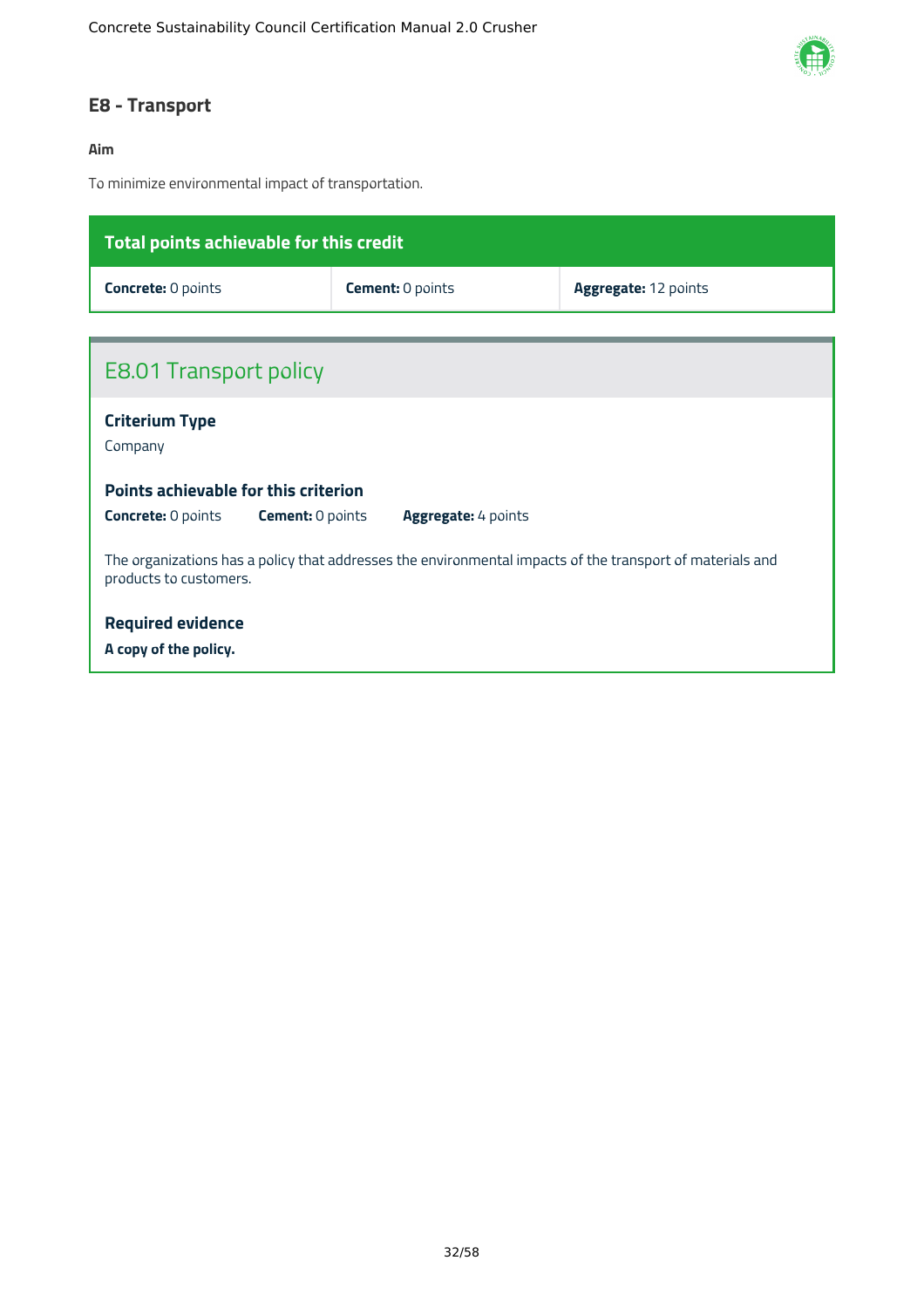

### E8.02 Transport management system

#### **Criterium Type**

Plant

#### **Points achievable for this criterion**

**Concrete:** 0 points **Cement:** 0 points **Aggregate:** 4 points

#### **Prerequisite to obtain**

|           | <b>Bronze</b> | Silver | Gold | Platinum |
|-----------|---------------|--------|------|----------|
| Concrete  |               |        |      |          |
| Cement    |               |        |      |          |
| Aggregate |               | X      | x    | X        |

The plant has a dispatching system in place that contains e.g. operations related transportation data in terms of modes of transportation and distances covered. Distances travelled by contractors directly related to the organization's operations and directly contracted by the organization are also covered.

#### **Required evidence**

Extract of the transportation management system (or logistical disposition system) showing that it contains the required items.

### E8.03 Assessment of clean technologies and methods

#### **Criterium Type**

Company

#### **Points achievable for this criterion**

**Concrete:** 0 points **Cement:** 0 points **Aggregate:** 4 points

The organization performs regular assessments geared towards minimizing impacts, including, for example, centralized dispatching systems, information technology tools for optimizing routes (GPS), training of drivers, awareness training and (real time) fuel consumption monitoring. The assessment must be performed at least every three years.

#### **Required evidence**

Evidence that the assessments are performed according to the requirements.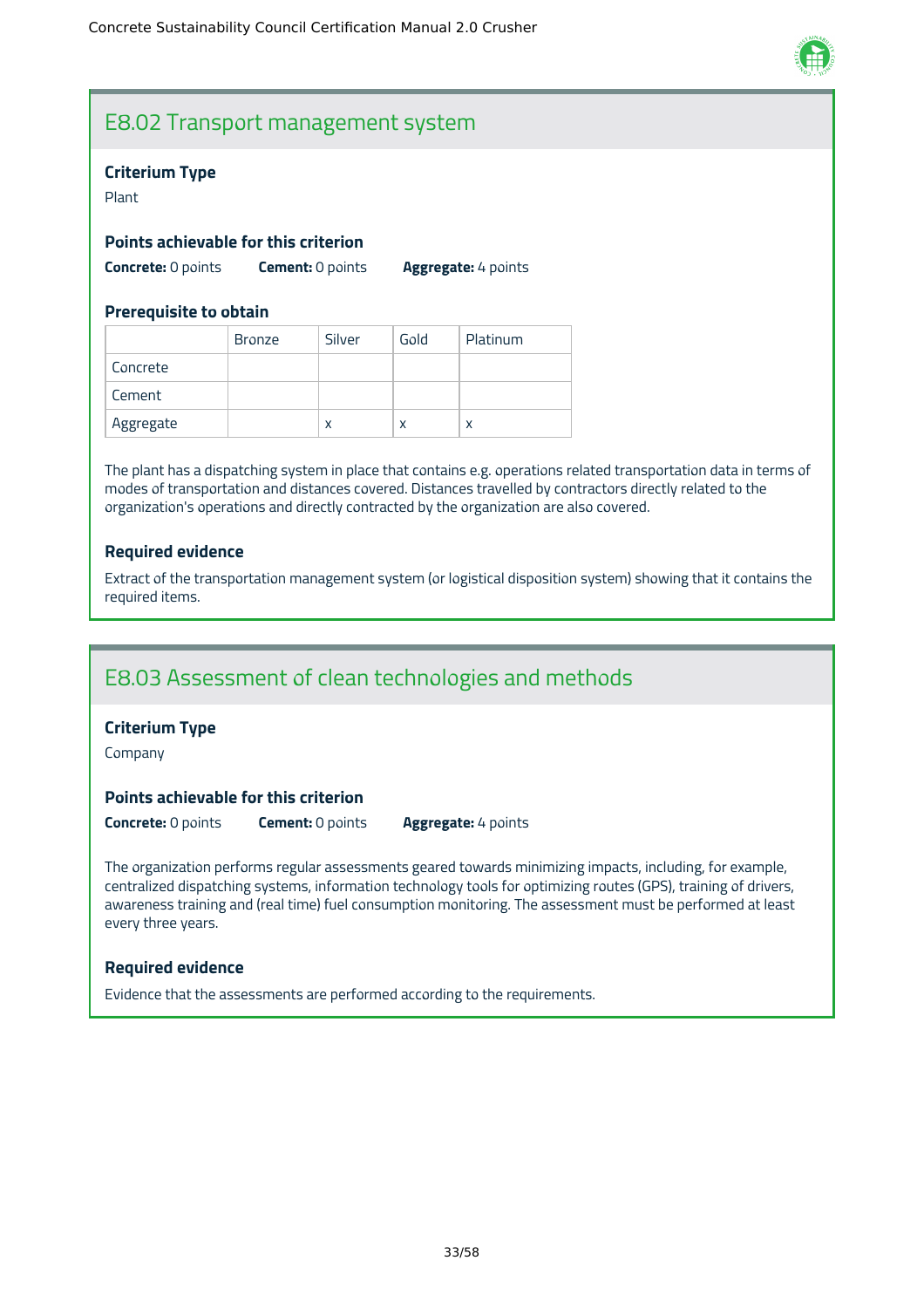### <span id="page-34-0"></span>**Social**

### <span id="page-34-1"></span>**S1 - Local Community**

#### **Aim**

To contribute to higher levels of well-being in the community in which the company operates.

| Total points achievable for this credit |                         |                             |  |  |
|-----------------------------------------|-------------------------|-----------------------------|--|--|
| <b>Concrete: 0 points</b>               | <b>Cement:</b> 0 points | <b>Aggregate: 10 points</b> |  |  |

| S1.01 Policy                                                                                                                                                                          |  |  |  |  |
|---------------------------------------------------------------------------------------------------------------------------------------------------------------------------------------|--|--|--|--|
| <b>Criterium Type</b><br>Company                                                                                                                                                      |  |  |  |  |
| Points achievable for this criterion<br><b>Concrete: 0 points</b><br><b>Cement:</b> 0 points<br><b>Aggregate:</b> 2 points                                                            |  |  |  |  |
| The company has a policy in place to engage with local community on a regular basis (at least once every three<br>years if there are no major changes affecting the local community). |  |  |  |  |
| <b>Required evidence</b><br>A copy of the policy.                                                                                                                                     |  |  |  |  |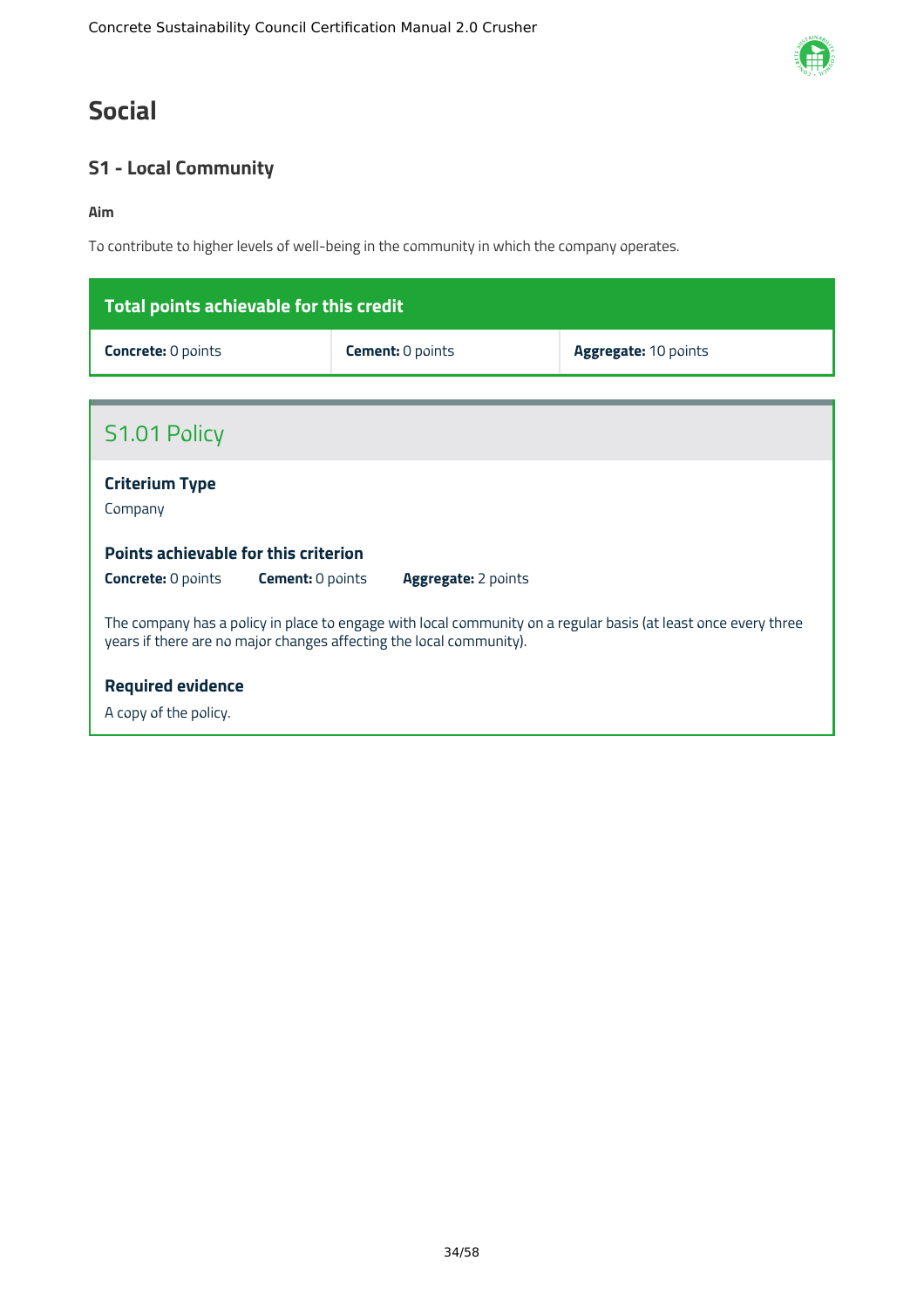

### S1.02 Social investment

#### **Criterium Type**

Company

#### **Points achievable for this criterion**

**Concrete:** 0 points **Cement:** 0 points **Aggregate:** 2 points

#### **Prerequisite to obtain**

|           | <b>Bronze</b> | Silver | Gold | Platinum |
|-----------|---------------|--------|------|----------|
| Concrete  |               |        |      |          |
| Cement    |               |        |      |          |
| Aggregate |               | x      | x    | χ        |

The company has a written policy to invest resources in initiatives and programs aimed at improving the social aspects of community life through for example the following:

- taking into account the promotion of community development in planning social investment projects;
- avoiding actions that perpetuate a community`s dependence on the company's philanthropic activities, ongoing presence or support;
- partnering with other organizations, including government, business or non-governmental organizations (NGOs) to maximize synergies and make use of complementary resources, knowledge and skills;
- contributing to programs that provide access to food and other essential products for vulnerable or discriminated groups and persons with low income;
- taking into account land devaluation and displacement;
- improving the local infrastructure  $\bullet$

#### **Required evidence**

A copy of the policy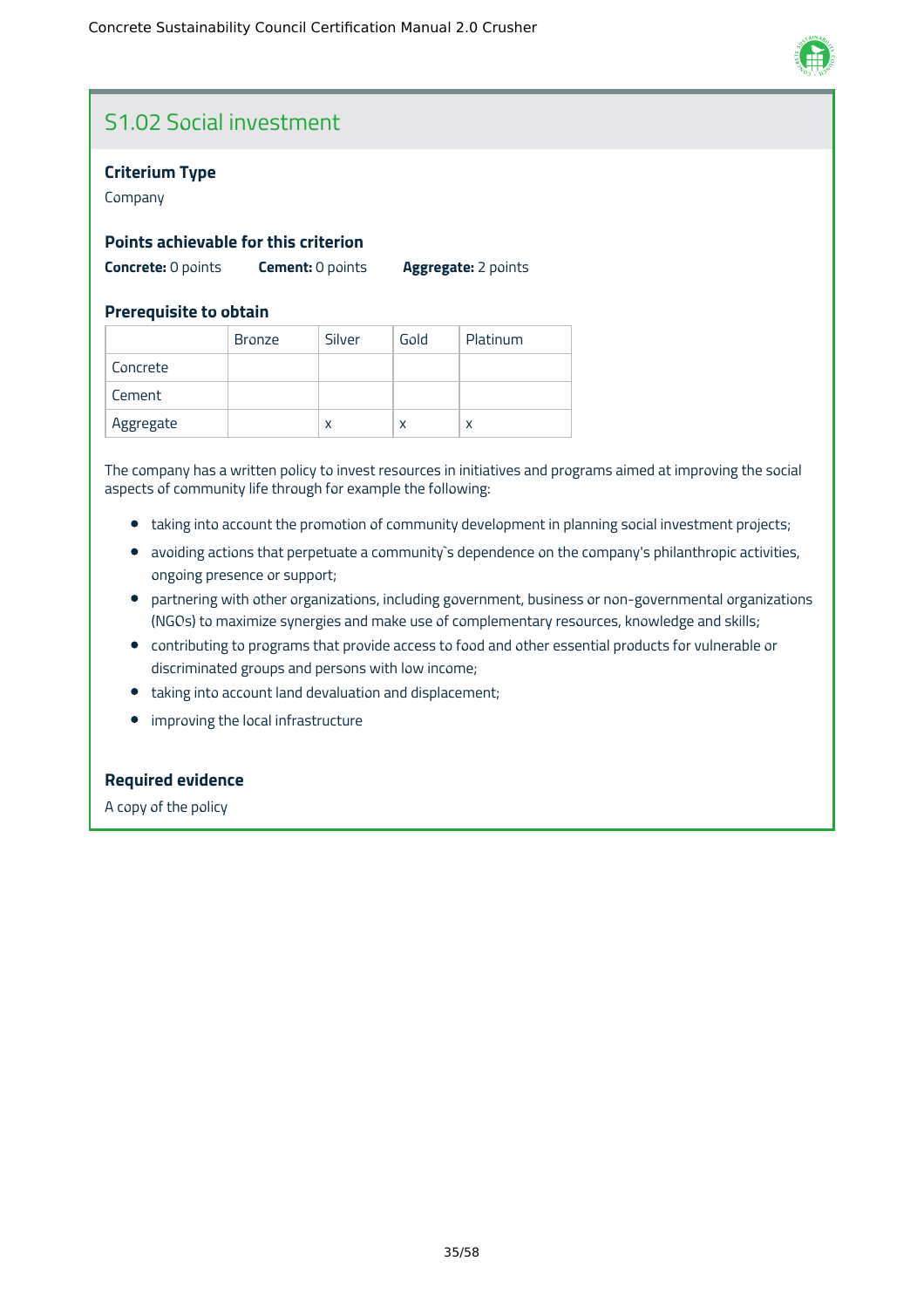### S1.03 Communication & information

#### **Criterium Type**

Plant

#### **Points achievable for this criterion**

**Concrete:** 0 points **Cement:** 0 points **Aggregate:** 1 point

The plant actively communicates with and informs local community on all aspects that have or could significant impact on them, such as increase/decrease of economic activities (extension/reduction of the plant), pollution (land, air, water, noise) and traffic.

#### **Required evidence**

Evidence of active communication and information, such as site visits for the local community and local authorities, meetings, information sessions, flyers, folders and other forms of communication that actively seek to reach the local community.

### S1.04 Noise management plan

#### **Criterium Type**

Plant

#### **Points achievable for this criterion**

**Concrete:** 0 points **Cement:** 0 points **Aggregate:** 1 point

- A noise and/or vibration management plan is in place.
- Stakeholders representing the local community have been consulted when establishing the plan, unless no residential areas are affected.

#### **Required evidence**

Copy of the noise management plan

OR

equivalent evidence such as e.g. national law or a building/operational permit with a reference to noise limits and/or noise management

Evidence of the stakeholder consultation

OR

equivalent evidence such as e.g. building/operational permit in case a dialogue is part of the requirements and if noise protection is covered by national law

OR

evidence that no residential areas are affected by noise from the plant (e.g. zoning plan or other suitable maps)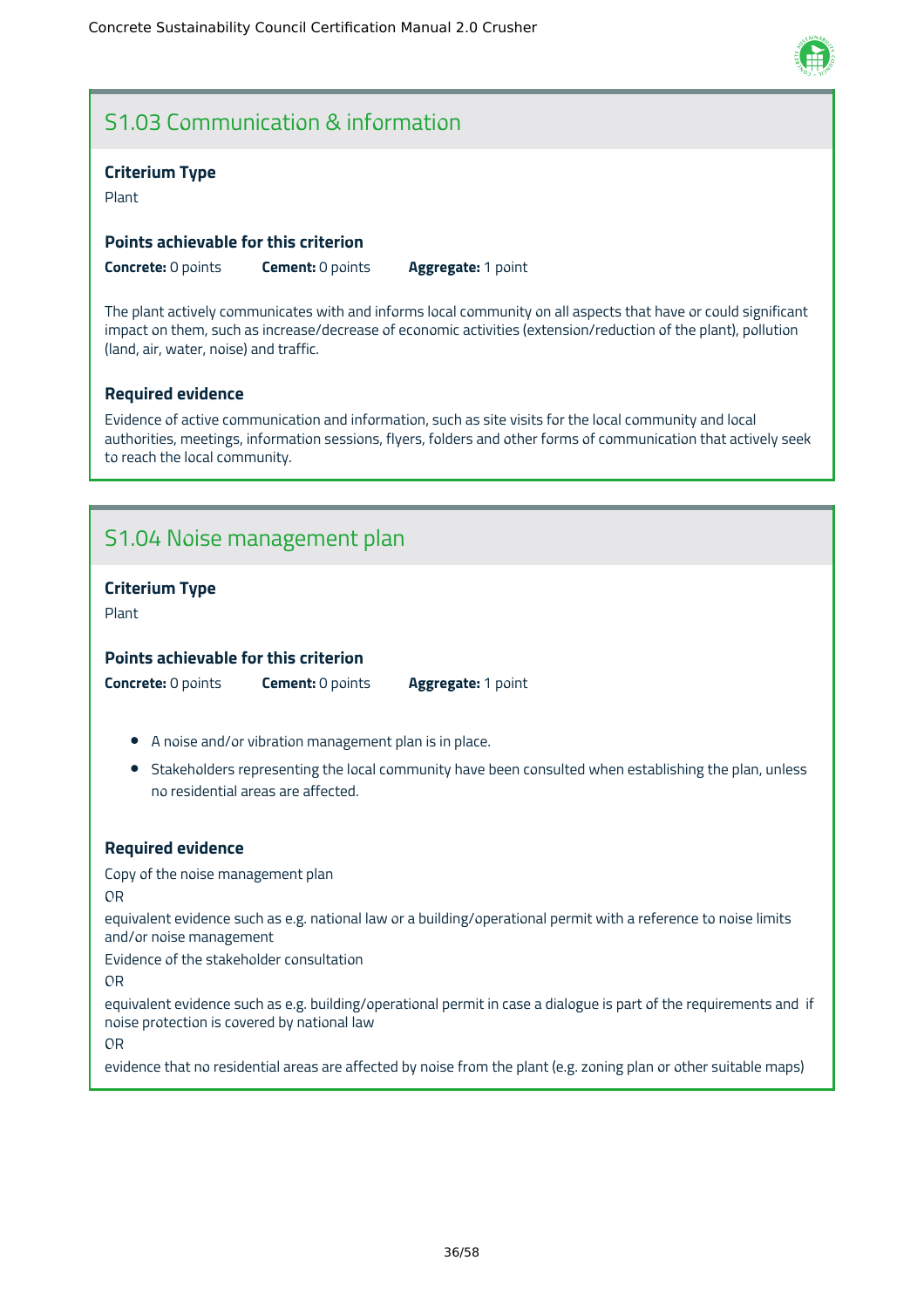

### S1.05 Implementation of the noise pollution, vibration and/or management plan

#### **Criterium Type**

Plant

#### **Points achievable for this criterion**

**Concrete:** 0 points **Cement:** 0 points **Aggregate:** 1 point

The strategies of the noise pollution, vibration and/or management plan have been implemented.

#### **Required evidence**

Evidence that measures taken, such as photos

### S1.06 Safety around site for the local community

#### **Criterium Type**

Plant

#### **Points achievable for this criterion**

**Concrete:** 0 points **Cement:** 0 points **Aggregate:** 2 points

The plant has taken active safety measures such that risks of injuries to passerby are minimized, such as:

- proper fences around the site;
- **•** signs to warn of any risks (e.g. swimming, fishing, high voltage)
- site visits for the local community explaining safety hazards

#### **Required evidence**

Evidence (photographs) of the measures taken; for a site visit, evidence that attention to safety hazards is part of the visit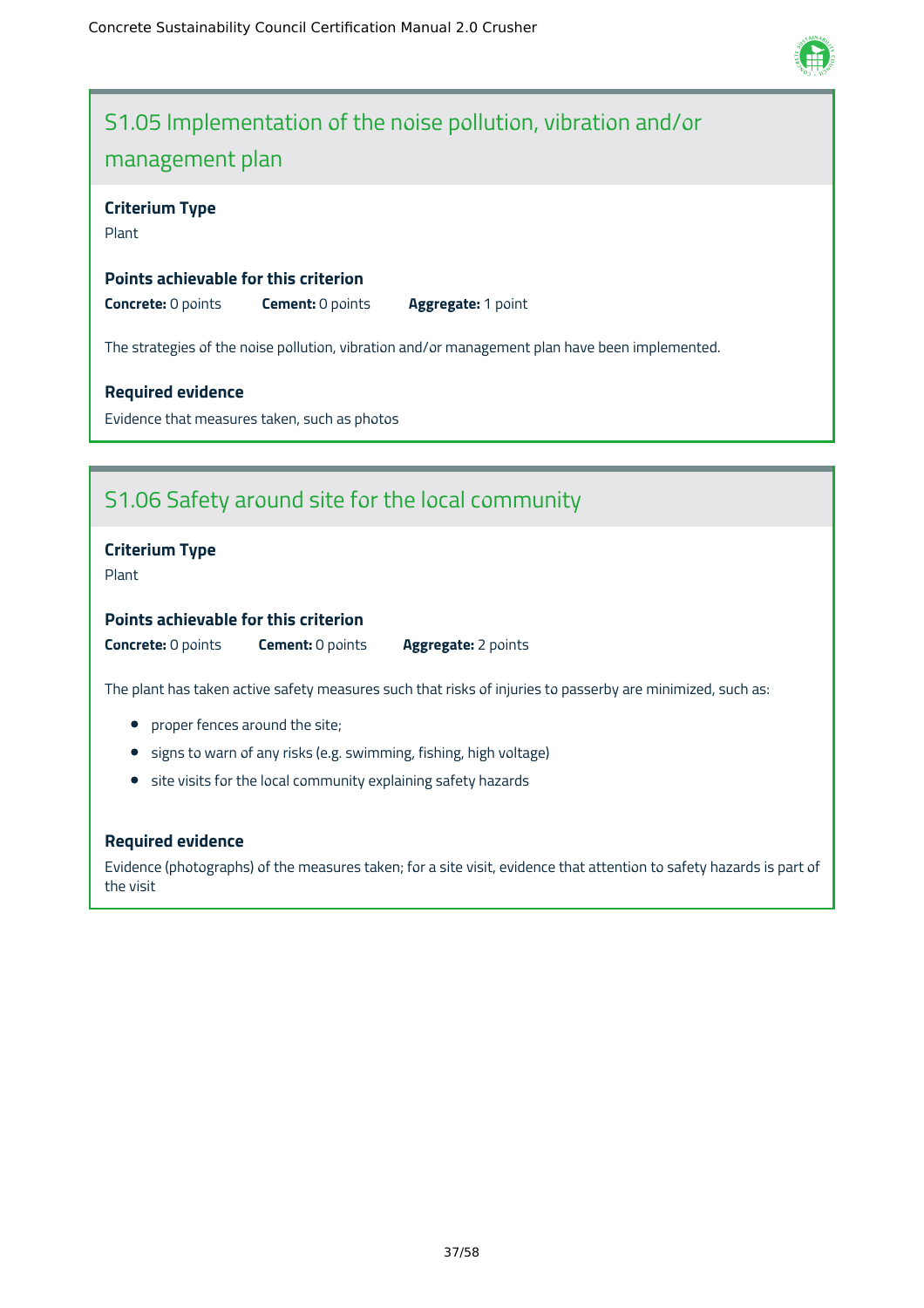

### S1.07 Transport to and from the site

#### **Criterium Type**

Plant

**Points achievable for this criterion**

**Concrete:** 0 points **Cement:** 0 points **Aggregate:** 1 point

Measures are taken to minimize the risk of accidents in the local community related to site transportation, such as:

- clear routing for trucks to the site(s)
- measures that reduce the risk of accidents (e.g. fences around play areas, accident prevention on trucks)

#### **Required evidence**

Evidence (photographs) of the measures taken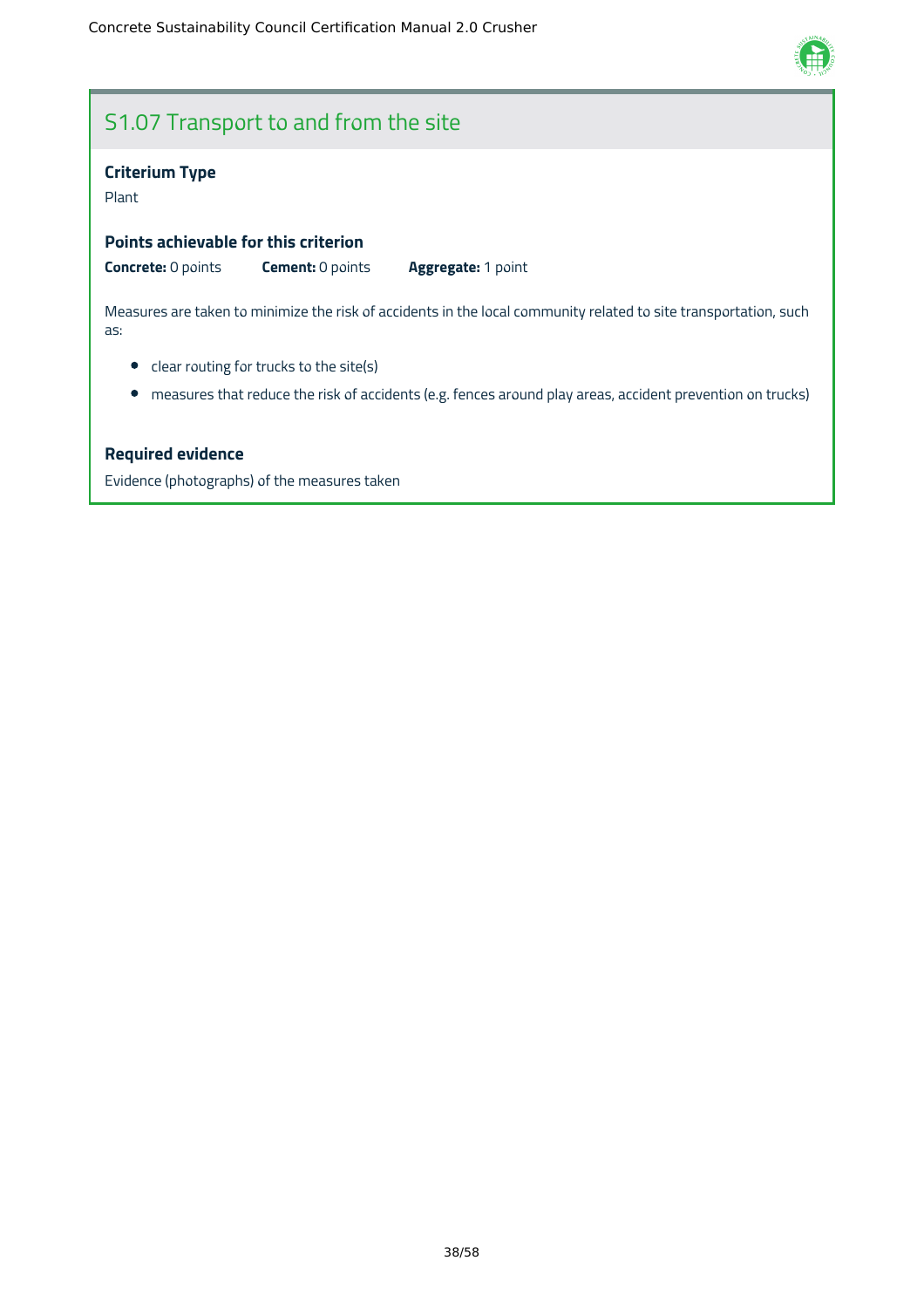

### <span id="page-39-0"></span>**S3 - Occupational Health & Safety**

#### **Aim**

- to ensure the inclusion of workers into occupational safety and health (OSH) matters
- to protect the physical, mental and social well-being of workers
- to prevent harm to health caused by working conditions

| Total points achievable for this credit                                                                                                                            |                       |        |                         |          |                      |
|--------------------------------------------------------------------------------------------------------------------------------------------------------------------|-----------------------|--------|-------------------------|----------|----------------------|
| <b>Concrete: 0 points</b>                                                                                                                                          |                       |        | <b>Cement: 0 points</b> |          | Aggregate: 18 points |
|                                                                                                                                                                    |                       |        |                         |          |                      |
| S3.01 Risk analysis                                                                                                                                                |                       |        |                         |          |                      |
| Company                                                                                                                                                            | <b>Criterium Type</b> |        |                         |          |                      |
| <b>Points achievable for this criterion</b><br><b>Concrete: 0 points</b><br><b>Cement: 0 points</b><br><b>Aggregate:</b> 2 points<br><b>Prerequisite to obtain</b> |                       |        |                         |          |                      |
|                                                                                                                                                                    | <b>Bronze</b>         | Silver | Gold                    | Platinum |                      |
| Concrete                                                                                                                                                           |                       |        |                         |          |                      |
| Cement                                                                                                                                                             |                       |        |                         |          |                      |
| Aggregate<br>X<br>$\mathsf{x}$<br>X                                                                                                                                |                       |        |                         |          |                      |
| The company analyses and controls the health and safety risks involved in its activities at least once every two<br>years.                                         |                       |        |                         |          |                      |

#### **Required evidence**

Evidence of the analysis - not older than two years at the moment of certification. The credit is obtained at company level, but evidence should indicate that the analysis is performed at every single plant, e.g. by providing exemplary documents covering plants within the scope of certification.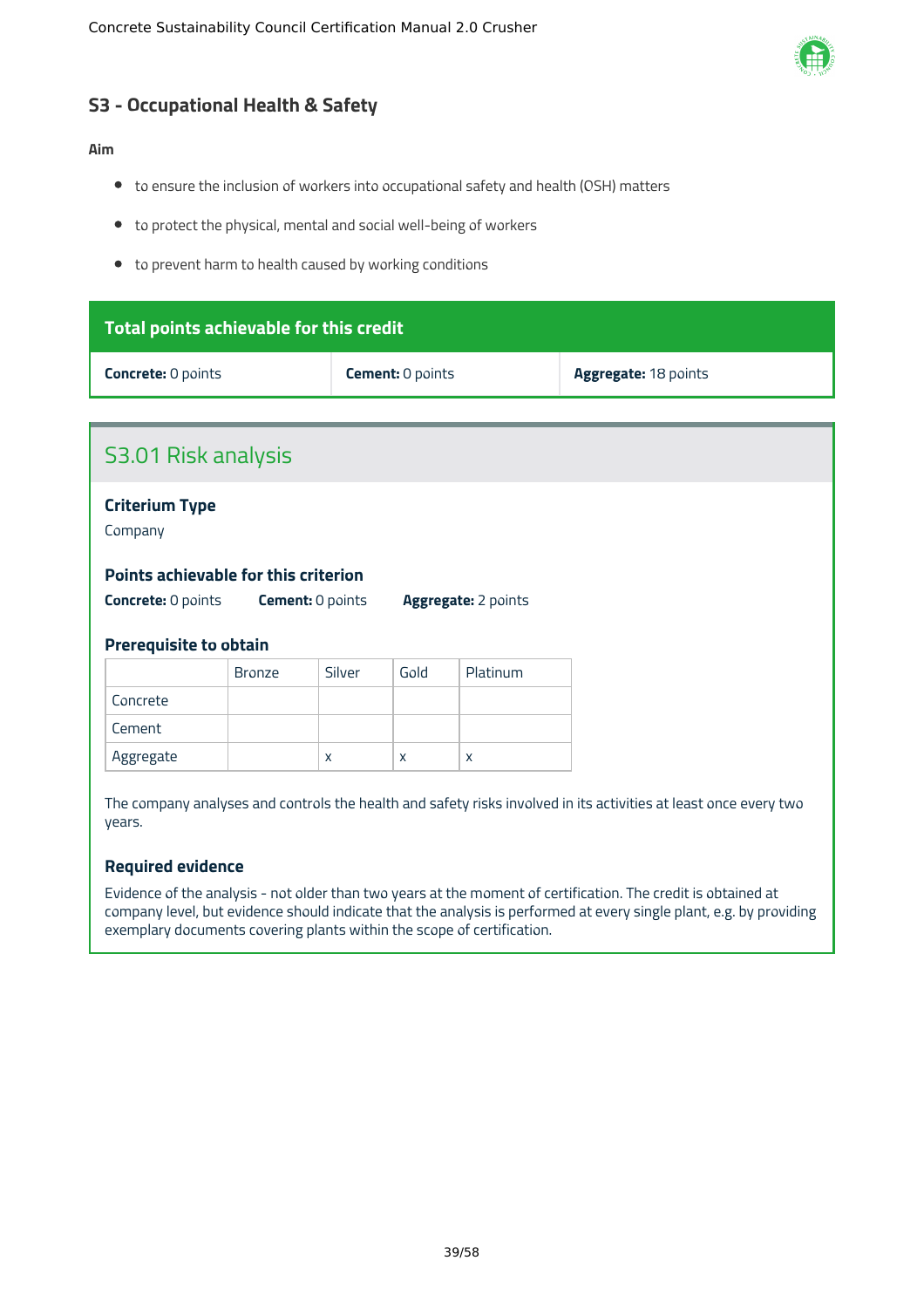

### S3.02 Risk analysis at least once every year

#### **Criterium Type**

Company

#### **Points achievable for this criterion**

**Concrete:** 0 points **Cement:** 0 points **Aggregate:** 1 point

The company analyses and controls the health and safety risks involved in its activities at least once every year.

#### **Required evidence**

Evidence of the analysis - not older than one year at the moment of certification.

### S3.03 Preventive actions

#### **Criterium Type**

Company

#### **Points achievable for this criterion**

**Concrete:** 0 points **Cement:** 0 points **Aggregate:** 2 points

The company takes preventive actions based on the findings of S3.01 and S3.02.

#### **Required evidence**

Evidence that shows implementation actions, e.g. photographs of new equipments, educational documents, other documents providing evidence that measures have been taken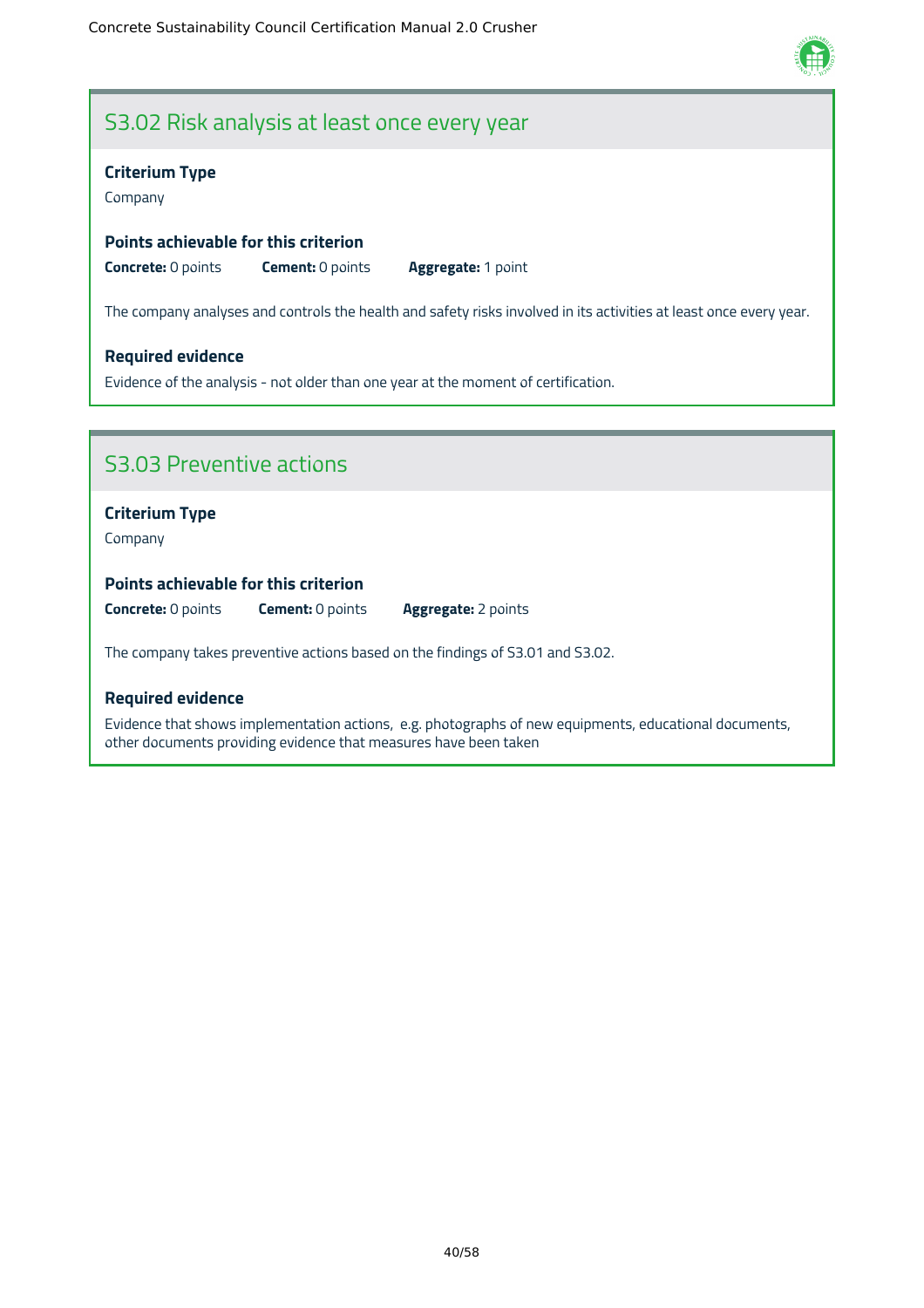

### S3.04 Occupational health and safety policy

#### **Criterium Type**

Company

#### **Points achievable for this criterion**

**Concrete:** 0 points **Cement:** 0 points **Aggregate:** 2 points

#### **Prerequisite to obtain**

|           | <b>Bronze</b> | Silver | Gold | Platinum |
|-----------|---------------|--------|------|----------|
| Concrete  |               |        |      |          |
| Cement    |               |        |      |          |
| Aggregate |               | x      | x    | x        |

The company has an OHS policy in place which for example refers to:

- the scope of the policy
- training for health and safety;
- toolbox instructions;
- health and safety related measures;
- registration of illness and safety incidents;
- **•** responsibilities

#### **Required evidence**

Copy of the policy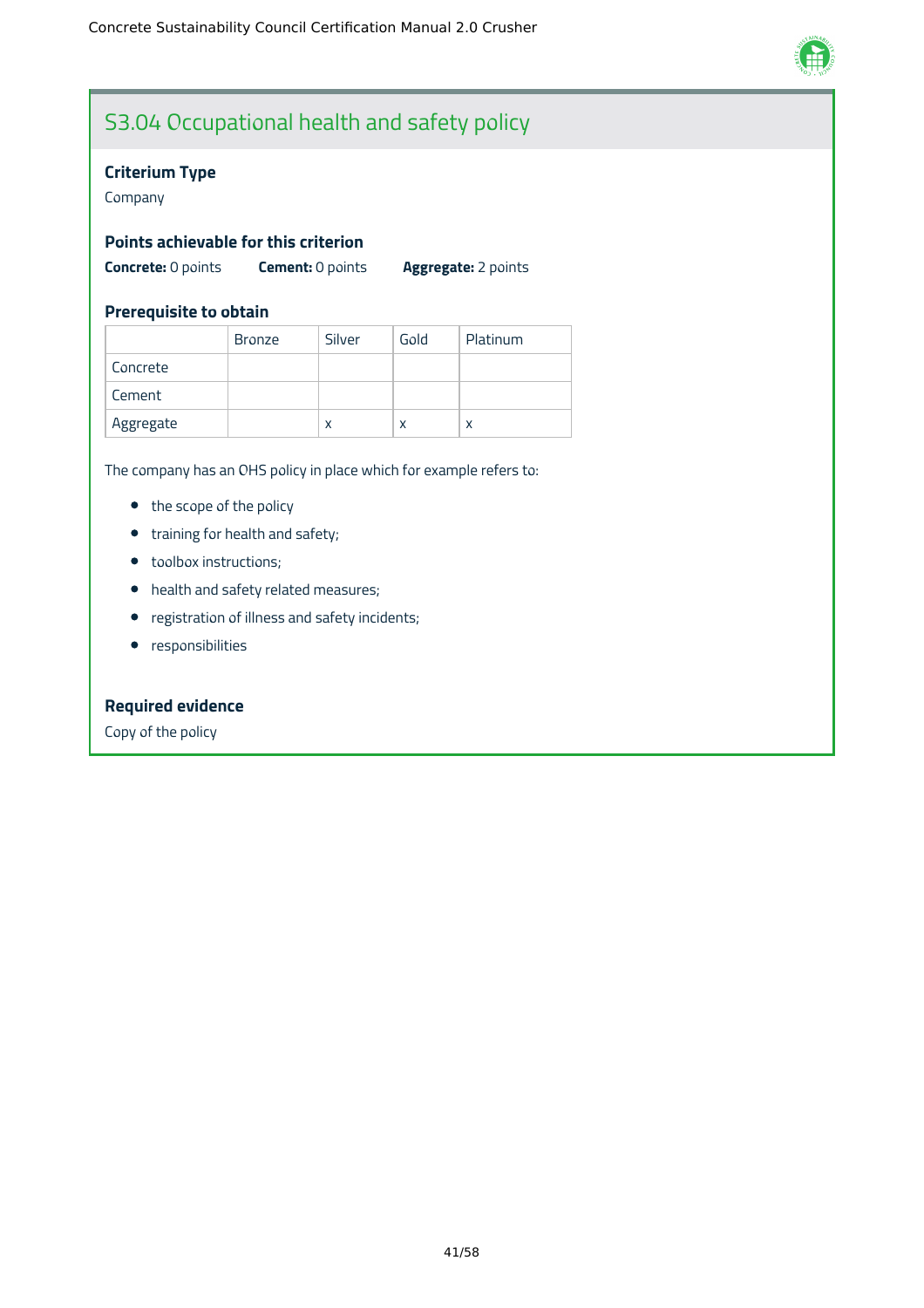

### S3.05 Availability of the OHS policy

#### **Criterium Type**

Company

#### **Points achievable for this criterion**

**Concrete:** 0 points **Cement:** 0 points **Aggregate:** 1 point

#### **Prerequisite to obtain**

|           | <b>Bronze</b> | Silver | Gold | Platinum |
|-----------|---------------|--------|------|----------|
| Concrete  |               |        |      |          |
| Cement    |               |        |      |          |
| Aggregate |               |        | X    | X        |

The policy is shared with, and is available to every employee.

#### **Required evidence**

Evidence that the policy is available to all employees.

### S3.06 Access to medical treatment

#### **Criterium Type**

Plant

#### **Points achievable for this criterion**

**Concrete:** 0 points **Cement:** 0 points **Aggregate:** 1 point

#### **Prerequisite to obtain**

|           | <b>Bronze</b> | Silver | Gold | Platinum |
|-----------|---------------|--------|------|----------|
| Concrete  |               |        |      |          |
| Cement    |               |        |      |          |
| Aggregate |               | x      | x    | x        |

The plant ensures quick access to medical treatment.

AND

If the plant has regularly more than five employees per shift on site, there should be at least one trained first aider in each shift.

#### **Required evidence**

Evidence about the availability of 1st aid or medical treatment within reasonable proximity.

Evidence that there is at least one trained first aider in each shift (e.g. shift plans, number of trained first aiders) OR

Evidence that normally not more than five employees per shift are on site (e.g. shift plans).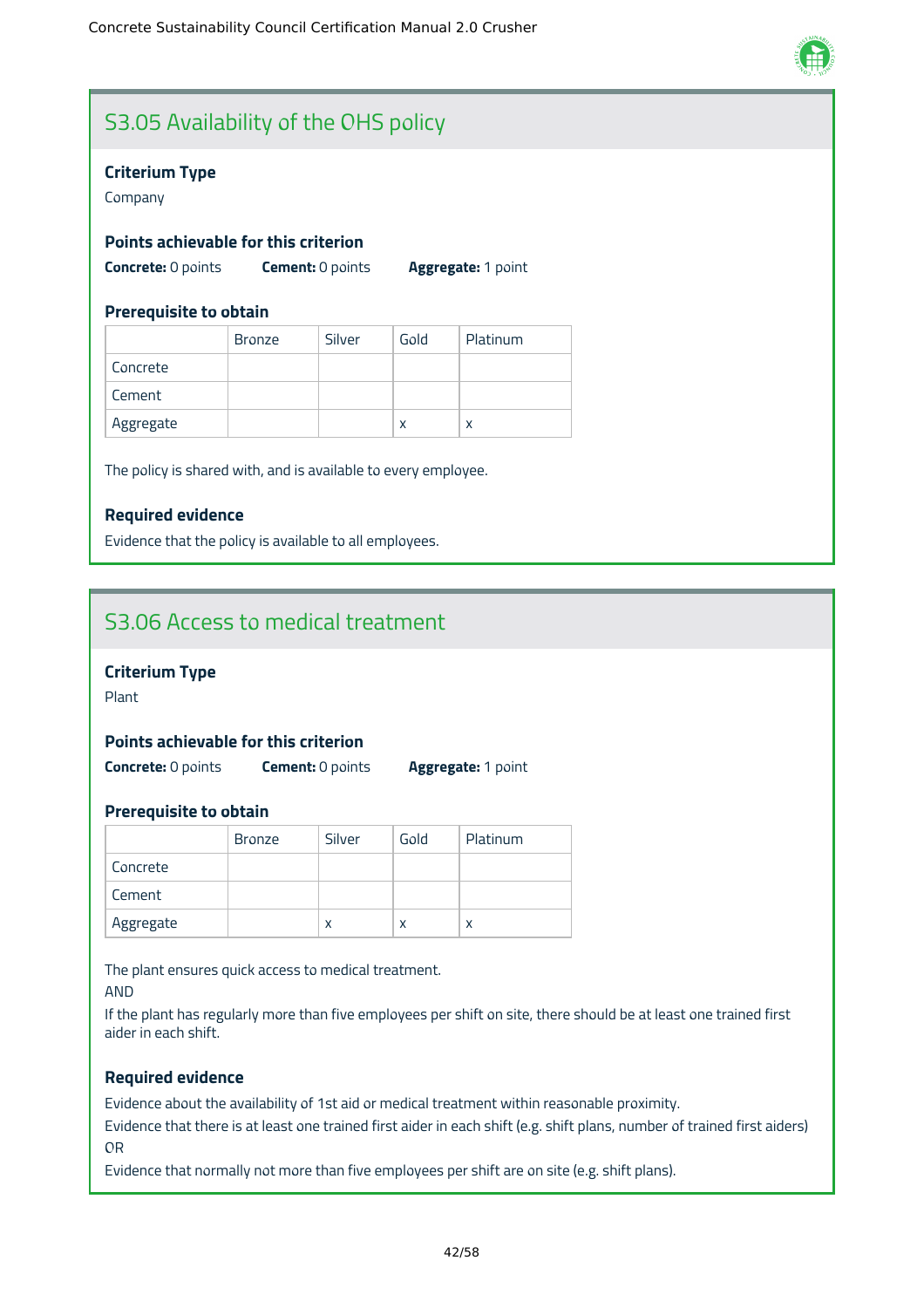### S3.07 Access to clean drinking water

#### **Criterium Type**

Plant

#### **Points achievable for this criterion**

**Concrete:** 0 points **Cement:** 0 points **Aggregate:** 1 point

Access to clean drinking water and sanitation for the workforce must be guaranteed.

#### **Required evidence**

Evidence about the access to clean drinking water and sanitation, e.g. signed WASH pledge or photographs of facility or water quality report of municipality.

### S3.08 Training on health and safety

#### **Criterium Type**

Plant

#### **Points achievable for this criterion**

**Concrete:** 0 points **Cement:** 0 points **Aggregate:** 2 points

#### **Prerequisite to obtain**

|           | <b>Bronze</b> | Silver | Gold | Platinum |
|-----------|---------------|--------|------|----------|
| Concrete  |               |        |      |          |
| Cement    |               |        |      |          |
| Aggregate |               |        | x    | x        |

The employees are regularly trained on health and safety issues related to their work. For example:

- by instructions
- meetings with employees addressing health and safety issues

#### **Required evidence**

e.g. minutes of trainings, scripts of educational trainings not older than one year at the moment of certification.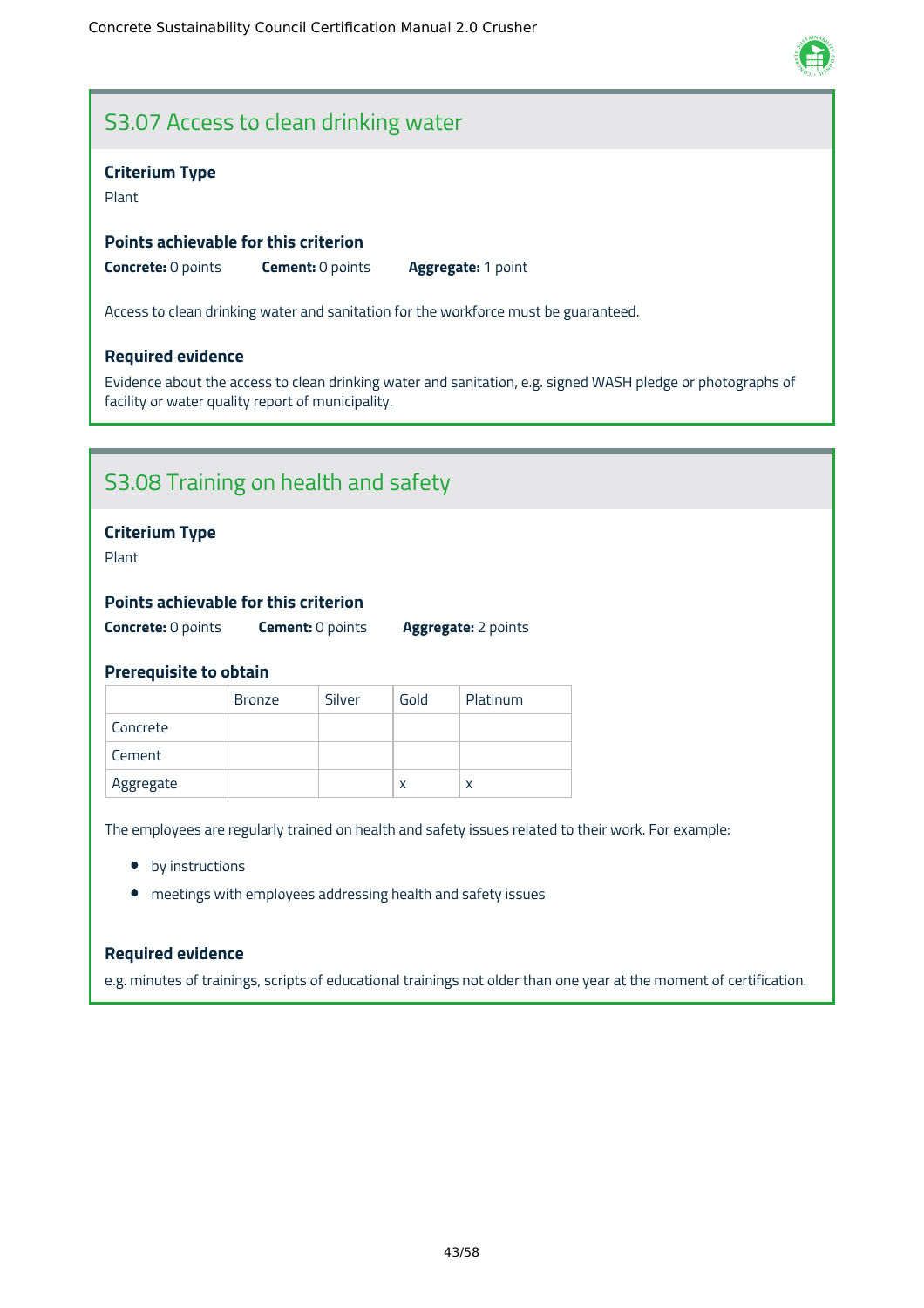

### S3.09 Recording of incidents

#### **Criterium Type**

Company

#### **Points achievable for this criterion**

**Concrete:** 0 points **Cement:** 0 points **Aggregate:** 2 points

#### **Prerequisite to obtain**

|           | <b>Bronze</b> | Silver | Gold | Platinum |
|-----------|---------------|--------|------|----------|
| Concrete  |               |        |      |          |
| Cement    |               |        |      |          |
| Aggregate |               | x      | x    | X        |

The company records:

- near misses\*;
- medical incidents\*;
- lost time injuries\*;
- fatalities\*

(\*) equivalent terminologies may apply

#### **Required evidence**

Record/statistics of incidents not older than one year at the moment of certification.

### S3.10 Corrective actions based upon fatal incidents

#### **Criterium Type**

Company

#### **Points achievable for this criterion**

**Concrete:** 0 points **Cement:** 0 points **Aggregate:** 2 points

The company analyses fatal incidents and implements corrective actions.

#### **Required evidence**

- Documentation of corrective actions taken after a fatal incident incl. internal communication
- In case no fatal incident has occured, documentation of a reporting & implementation procedure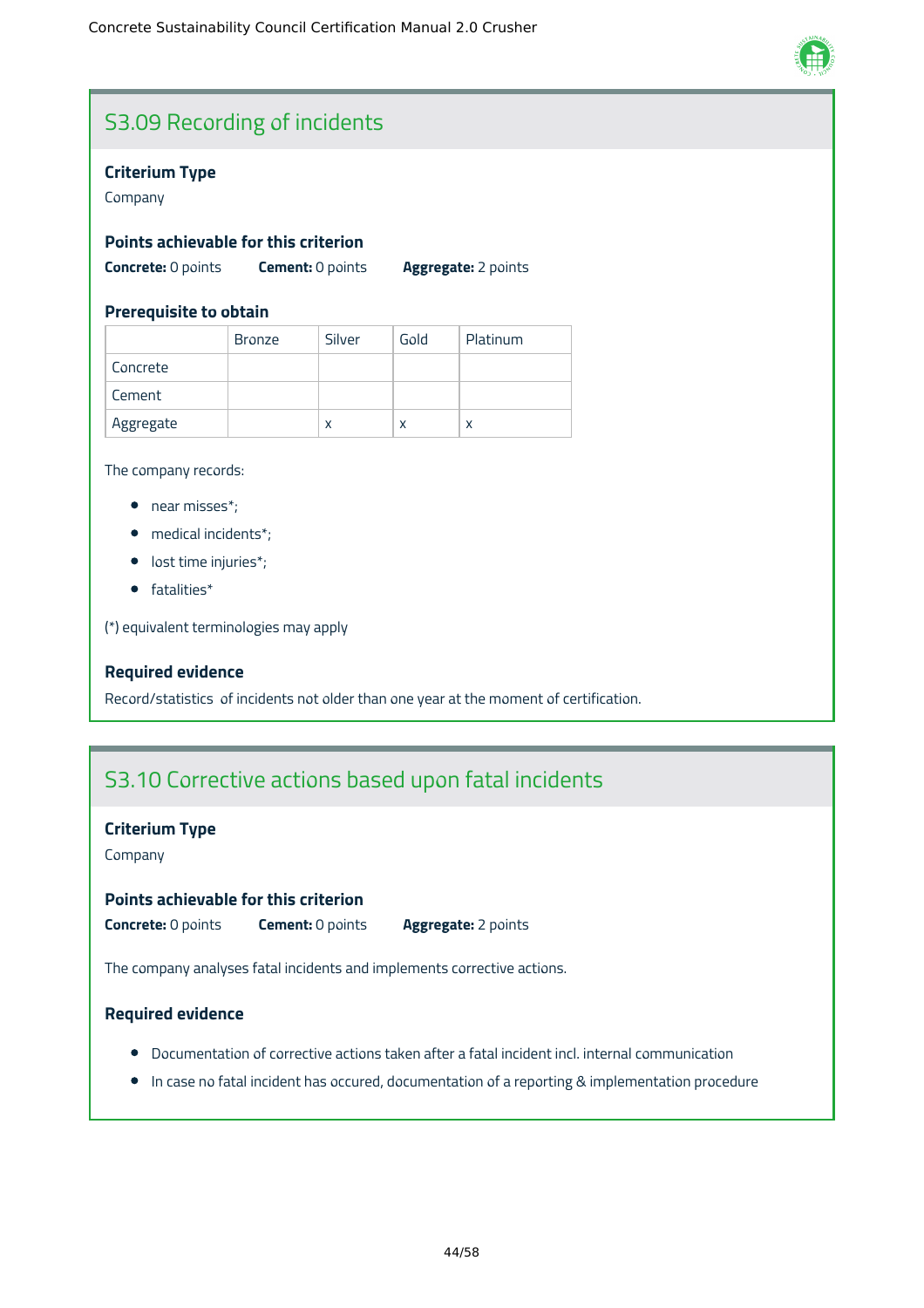

### S3.11 No lost time injuries (LTI) during last three years

#### **Criterium Type**

Plant

#### **Points achievable for this criterion**

**Concrete:** 0 points **Cement:** 0 points **Aggregate:** 1 point

#### **Prerequisite to obtain**

|           | <b>Bronze</b> | Silver | Gold | Platinum |
|-----------|---------------|--------|------|----------|
| Concrete  |               |        |      |          |
| Cement    |               |        |      |          |
| Aggregate |               |        |      | X        |

The plant has had no LTI during the last three years at the moment of certification.

#### **Required evidence**

Evidence in the record/statistics that no LTI incidents have occurred at the plant during the last three years at the moment of certification.

### S3.12 No fatality during last three years

#### **Criterium Type**

Plant

#### **Points achievable for this criterion**

**Concrete:** 0 points **Cement:** 0 points **Aggregate:** 1 point

#### **Prerequisite to obtain**

|           | <b>Bronze</b> | Silver | Gold | Platinum |
|-----------|---------------|--------|------|----------|
| Concrete  |               |        |      |          |
| Cement    |               |        |      |          |
| Aggregate |               |        |      |          |

The plant has had no fatality during the last three years at the moment of certification.

#### **Required evidence**

Evidence in the record/statistics that no fatal incidents have occurred at the plant during the last three years at the moment of certification.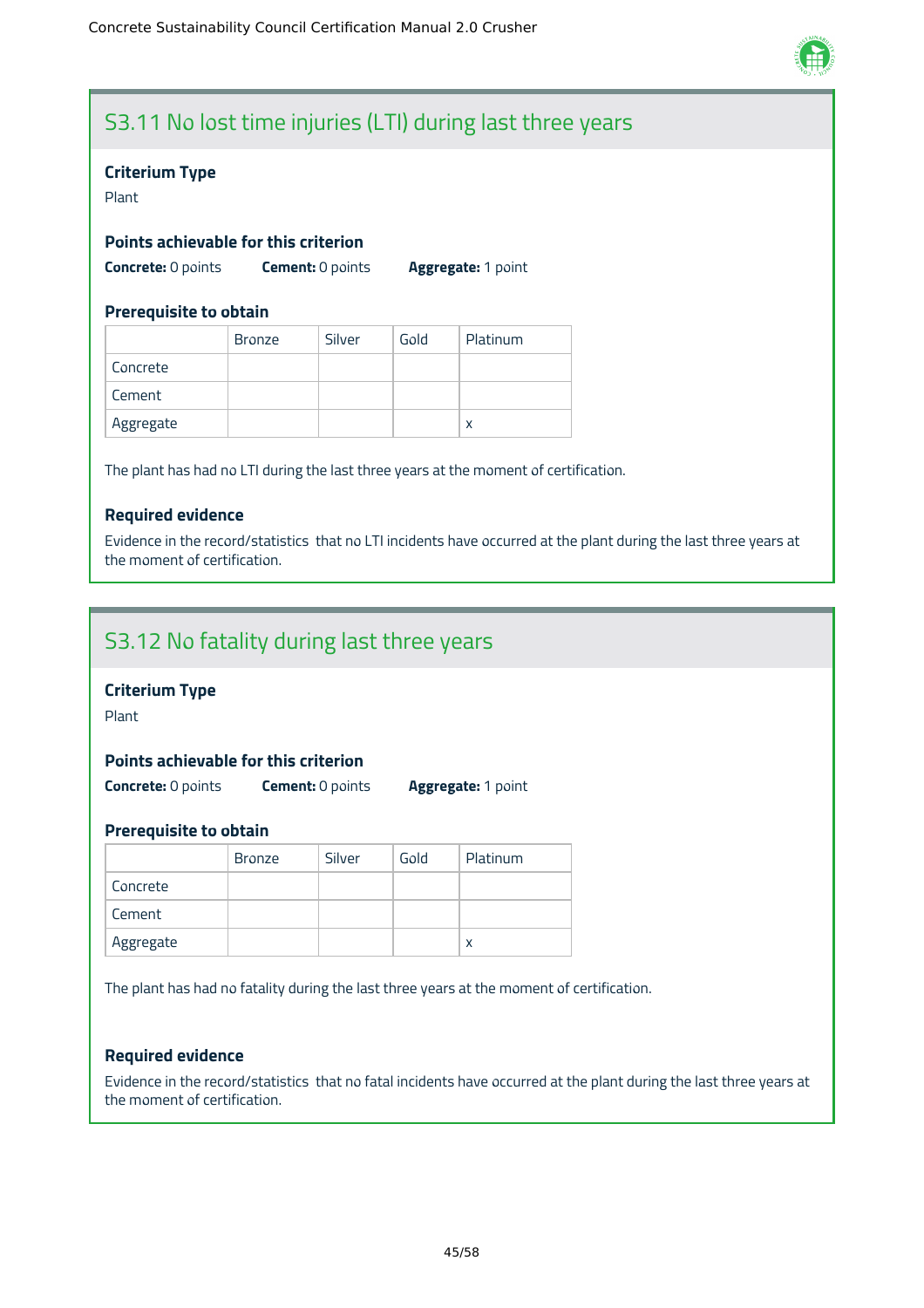

### <span id="page-46-0"></span>**S4 - Labor Practices**

#### **Aim**

To ensure the fair and equitable treatment of workers.

| Total points achievable for this credit                                                                                                                                                                                                                                                                                     |                         |                            |  |  |  |  |  |
|-----------------------------------------------------------------------------------------------------------------------------------------------------------------------------------------------------------------------------------------------------------------------------------------------------------------------------|-------------------------|----------------------------|--|--|--|--|--|
| <b>Concrete: 0 points</b>                                                                                                                                                                                                                                                                                                   | <b>Cement: 0 points</b> | Aggregate: 8 points (+1EP) |  |  |  |  |  |
|                                                                                                                                                                                                                                                                                                                             |                         |                            |  |  |  |  |  |
| S4.01 Policy on social protection                                                                                                                                                                                                                                                                                           |                         |                            |  |  |  |  |  |
| <b>Criterium Type</b><br>Company                                                                                                                                                                                                                                                                                            |                         |                            |  |  |  |  |  |
| Points achievable for this criterion                                                                                                                                                                                                                                                                                        |                         |                            |  |  |  |  |  |
| <b>Concrete: 0 points</b><br><b>Cement: 0 points</b><br><b>Aggregate: 1 point</b>                                                                                                                                                                                                                                           |                         |                            |  |  |  |  |  |
| Where changes in operations would have major employment impacts, the company has a written commitment to<br>provide reasonable notice to the appropriate authorities and representatives of the workers so that the<br>implications may be examined jointly to mitigate any adverse impact to the greatest possible extent. |                         |                            |  |  |  |  |  |
| <b>Required evidence</b>                                                                                                                                                                                                                                                                                                    |                         |                            |  |  |  |  |  |
| Copy of a formal document containing this commitment<br>OR                                                                                                                                                                                                                                                                  |                         |                            |  |  |  |  |  |
| local law in case this fulfills the requirement.                                                                                                                                                                                                                                                                            |                         |                            |  |  |  |  |  |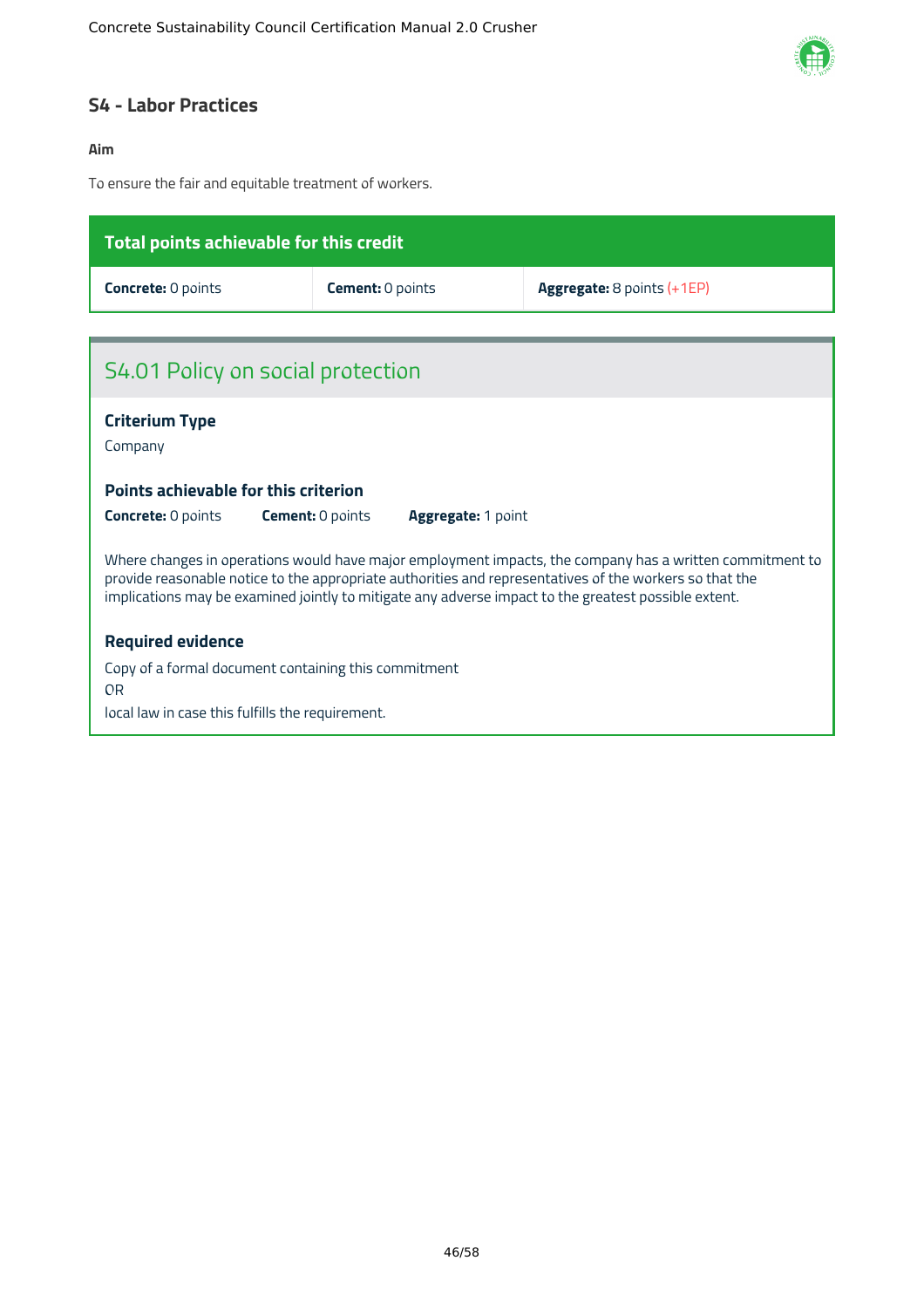

### S4.02 Personal record for all employees

#### **Criterium Type**

Company

#### **Points achievable for this criterion**

**Concrete:** 0 points **Cement:** 0 points **Aggregate:** 1 point

Every employee has a personal record dossier with proof of education and safety training relevant to the tasks the employees perform.

AND

All personal data and the privacy of the workers are protected against unauthorized access.

#### **Required evidence**

Evidence of the existence of personal records for all employees, for example a picture of the cover of the records of different people with different functions, or a letter signed by the person responsible for human resources that explains that records

are kept for all employees.

OR

Relevant local laws.

Explanation, where possible supported by photographic evidence (e.g. a locked room, filing cabinet or password protected program), of how personal data is protected.

OR

Relevant local laws.

### S4.03 Access to personal record for all employees

#### **Criterium Type**

Company

#### **Points achievable for this criterion**

**Concrete:** 0 points **Cement:** 0 points **Aggregate:** 1 point

All employees are granted access to their personal record upon first request.

#### **Required evidence**

Copy of a formal document containing this right to access. OR Relevant local laws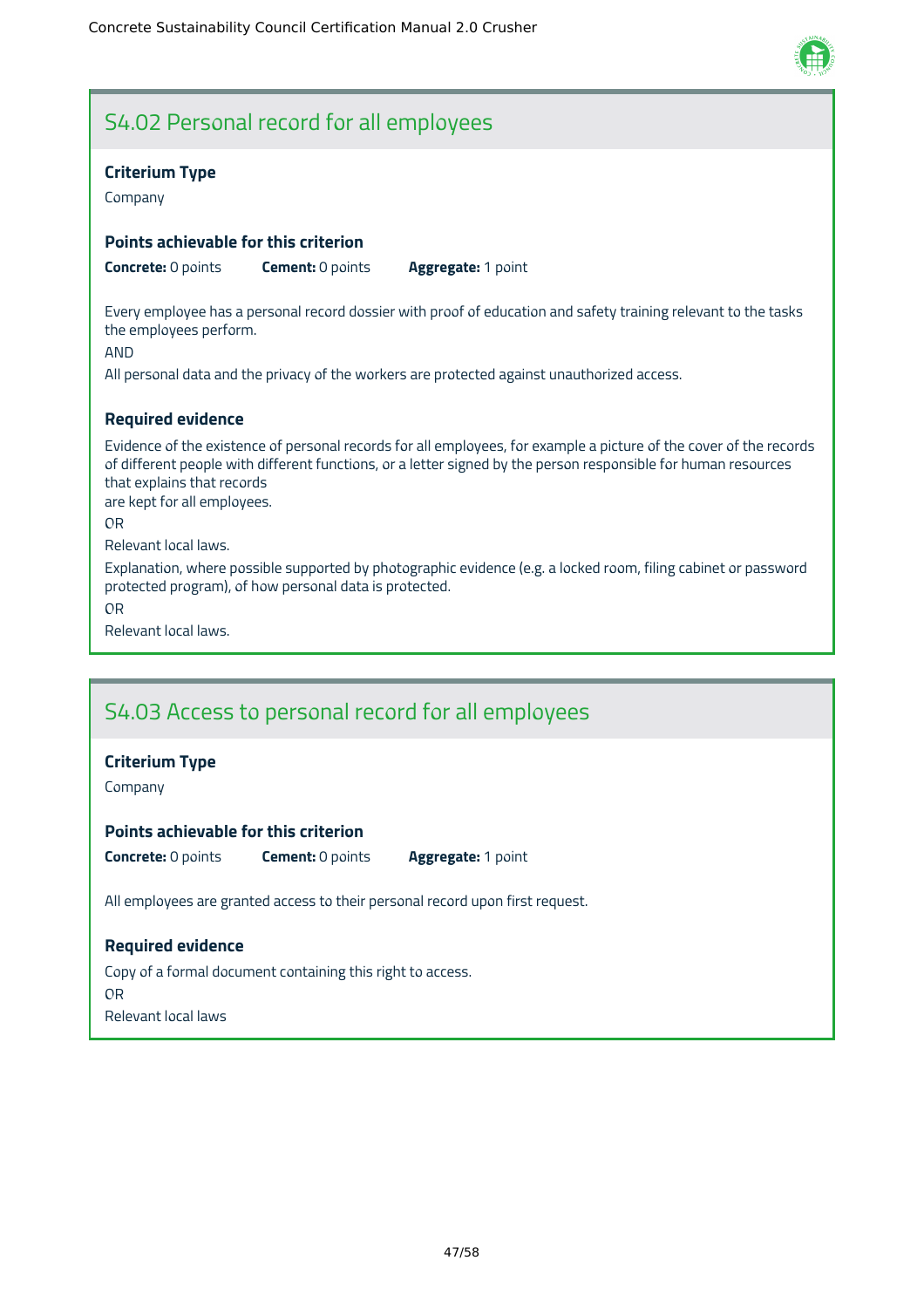

### S4.04 Personal evaluation

#### **Criterium Type**

Company

#### **Points achievable for this criterion**

**Concrete:** 0 points **Cement:** 0 points **Aggregate:** 1 point

An appraisal procedure is in place which foresees regular evaluation meetings with the employee; the results of the meeting being signed off by the employee.

#### **Required evidence**

Representative sample of cover sheets of current evaluation reports for different employees with different functions

AND

A copy of the appraisal procedure.

### S4.05 Availability of job profiles

#### **Criterium Type**

Company

#### **Points achievable for this criterion**

**Concrete:** 0 points **Cement:** 0 points **Aggregate:** 1 point

A profile has been made for every job

#### **Required evidence**

A copy of a number of representative function profiles.

### S4.06 Training in the workplace

#### **Criterium Type**

Company

#### **Points achievable for this criterion**

**Concrete:** 0 points **Cement:** 0 points **Aggregate:** 1 point

All workers at all stages of their work experience are provided with access to skills development, training and apprenticeships, and opportunities for career advancement.

#### **Required evidence**

Evidence of access to skills development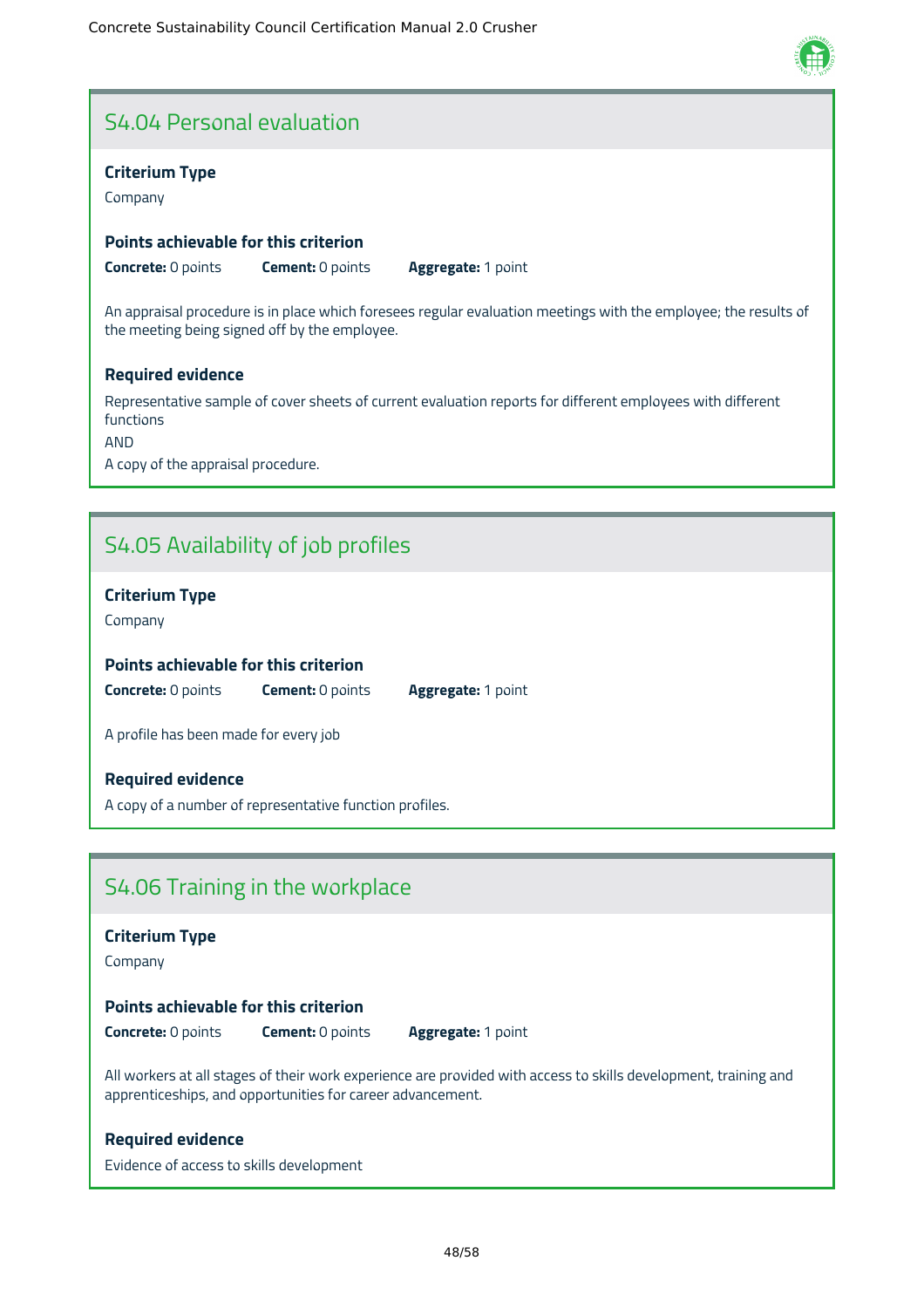

### S4.07 Preventive medical examination

#### **Criterium Type**

Company

#### **Points achievable for this criterion**

**Concrete:** 0 points **Cement:** 0 points **Aggregate:** 1 point

Regular preventive medical examination is offered to all employees at no cost at least every three years as recommended in the CSI/GCCA health management handbook.

#### **Required evidence**

Evidence of preventive medical examination no older than three years.

### S4.08 Work-life balance

#### **Criterium Type**

Company

#### **Points achievable for this criterion**

**Concrete:** 0 points **Cement:** 0 points **Aggregate:** 1 point

#### **Prerequisite to obtain**

|           | <b>Bronze</b> | Silver | Gold | Platinum |
|-----------|---------------|--------|------|----------|
| Concrete  |               |        |      |          |
| Cement    |               |        |      |          |
| Aggregate |               |        |      |          |

Conditions of work permit work-life balance in terms of reasonable working hours (overtime is voluntary and infrequent), parental leave and child care, and other services.

#### **Required evidence**

Evidence that choices in work-life balance are possible, such as evidence of facilities, voluntary contractual agreements

OR

Evidence (e.g. exemplary time sheets), that working hours comply with contract

OR

Reference to local law (where applicable)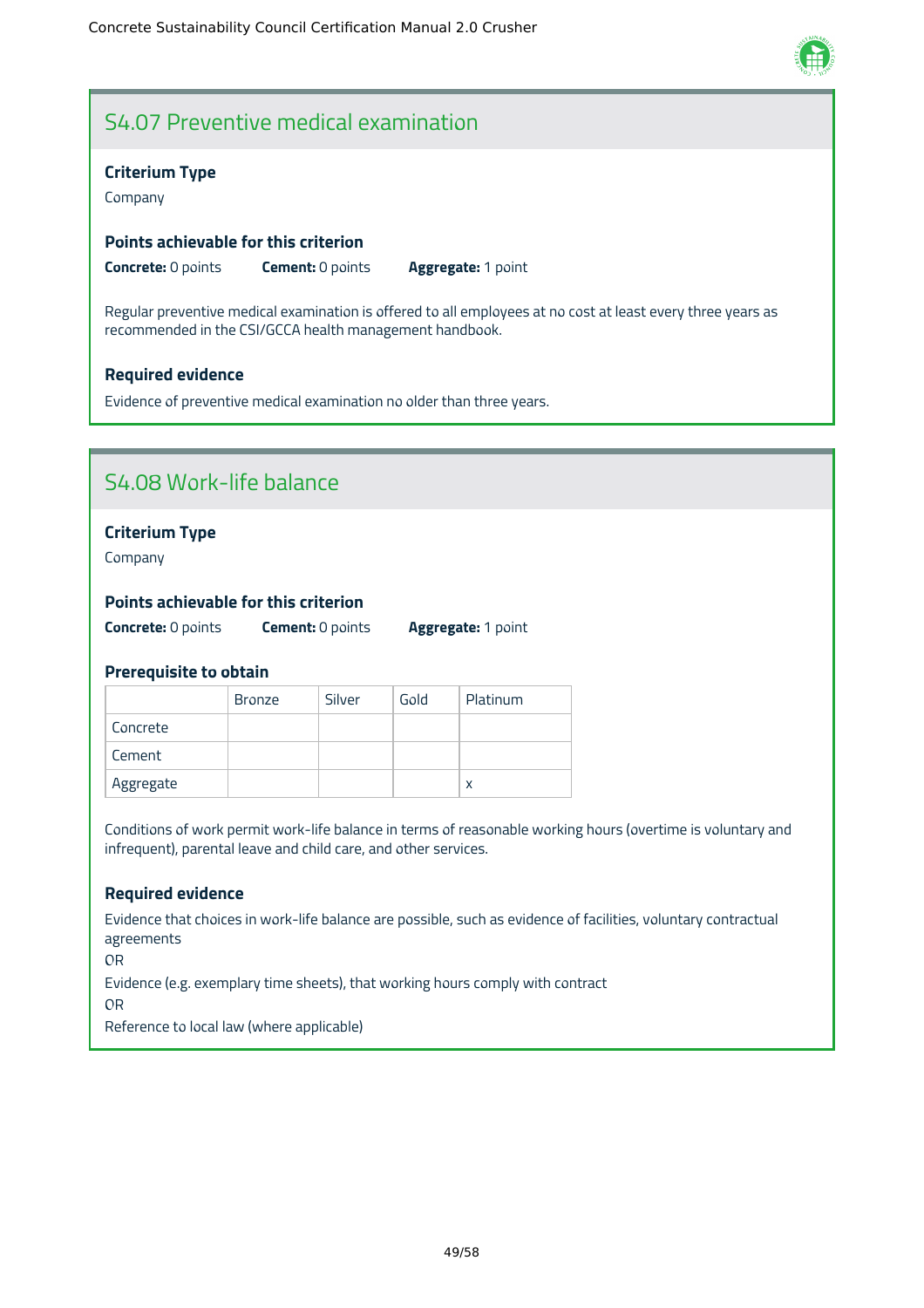

## S4.09 (EP) External control of social standards and compliance with human rights

#### **Criterium Type**

Company

#### **Points achievable for this criterion**

**Concrete:** 0 points **Cement:** 0 points **Aggregate:** 1 point

#### Exemplary Performance criteria:

There is a reasonable level of external control of social standards and compliance with human rights via a dedicated external adequacy audit (see the annex).

#### **Required evidence**

Adequacy investigation comprising the following elements of human rights management:

- 1. Culture (includes "tone from the top")
- 2. Objectives
- 3. Risks (includes risk assessments, reporting, KPIs)
- 4. Programme (includes policy, whistleblowing, case management, sanctions)
- 5. Organisation
- 6. Communication (includes communication concept and trainings)
- 7. Controls (includes audits)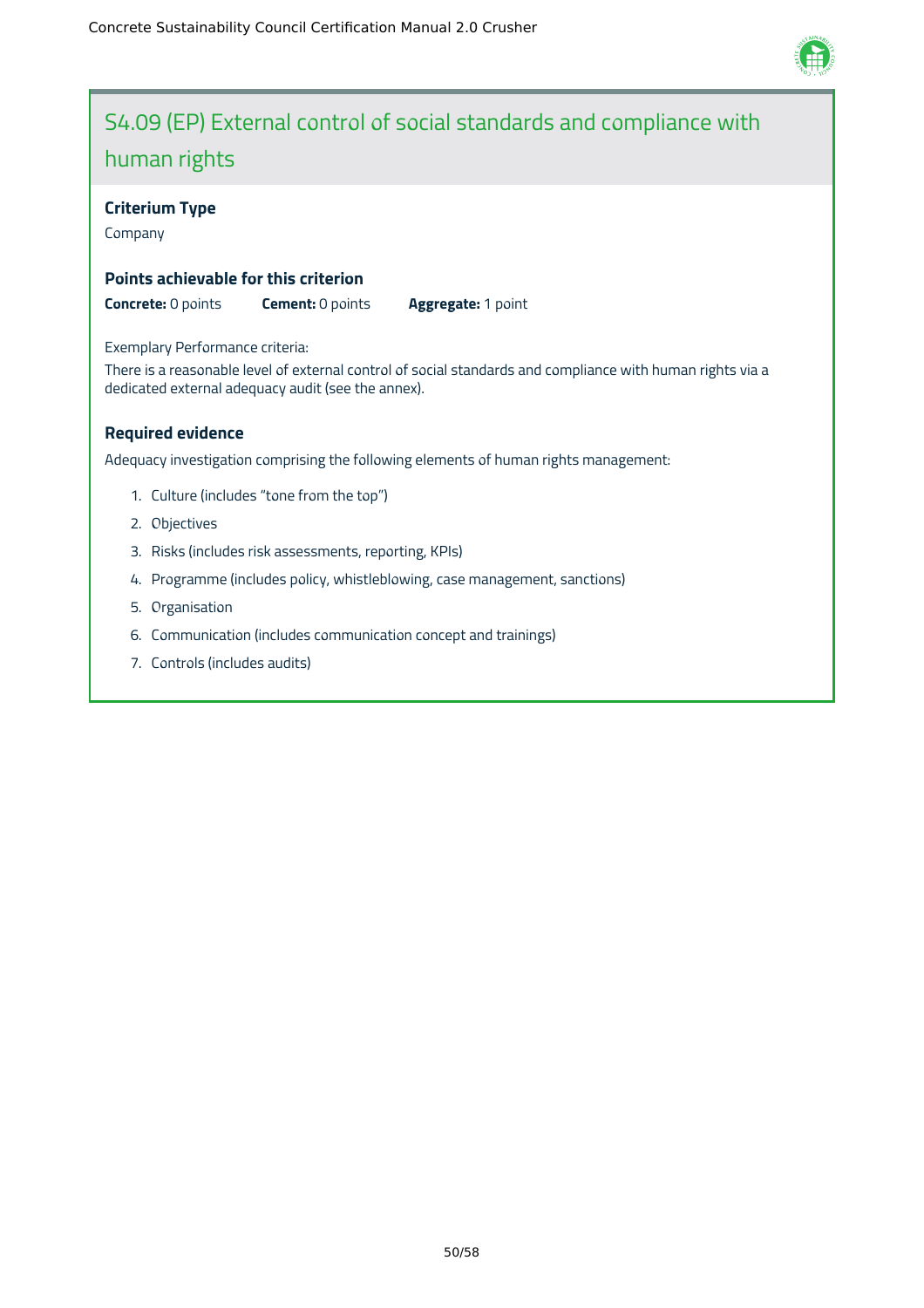## <span id="page-51-0"></span>**Economics**

### <span id="page-51-1"></span>**B1 - Local Economy**

#### **Aim**

To promote the adoption of practices for the economic benefits of the local community.

| Total points achievable for this credit |                         |                            |  |  |  |
|-----------------------------------------|-------------------------|----------------------------|--|--|--|
| <b>Concrete: 0 points</b>               | <b>Cement:</b> 0 points | <b>Aggregate:</b> 4 points |  |  |  |

| <b>Criterium Type</b><br>Plant<br>Points achievable for this criterion<br><b>Concrete: 0 points</b><br><b>Cement: 0 points</b><br>Aggregate: 4 points<br><b>Prerequisite to obtain</b><br>Gold<br>Silver<br>Platinum<br><b>Bronze</b> |
|---------------------------------------------------------------------------------------------------------------------------------------------------------------------------------------------------------------------------------------|
|                                                                                                                                                                                                                                       |
|                                                                                                                                                                                                                                       |
|                                                                                                                                                                                                                                       |
| Concrete                                                                                                                                                                                                                              |
| Cement                                                                                                                                                                                                                                |
| Aggregate<br>$\mathsf{x}$<br>$\mathsf{x}$<br>X                                                                                                                                                                                        |

Evidence where the local economy is supported, e.g. by local hire, local training, suppliers, involvement of local businesses etc., taking into account the legal boundaries.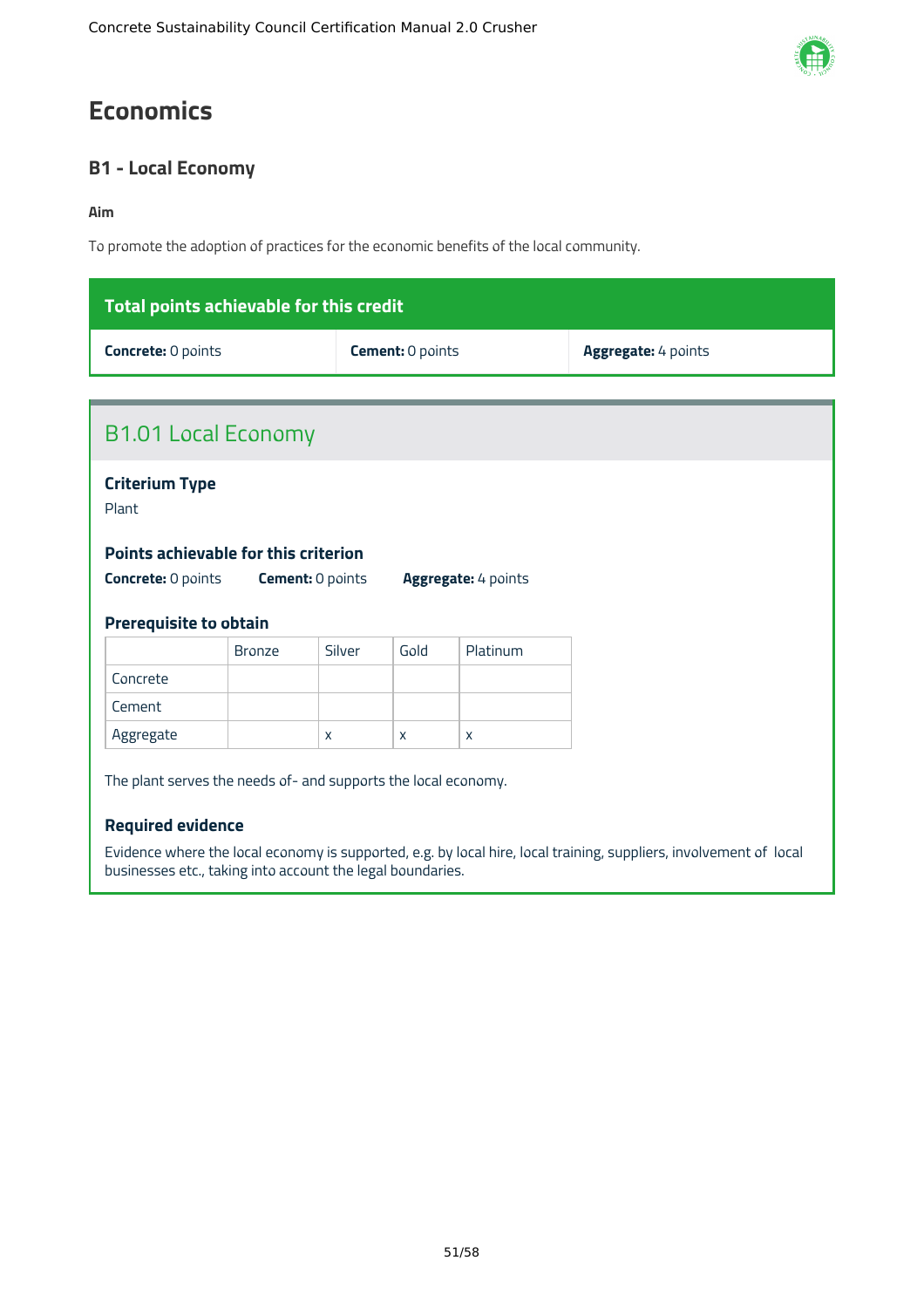

#### <span id="page-52-0"></span>**B2 - Ethical Business**

#### **Aim**

To operate the business in a fair and ethical manner.

| Total points achievable for this credit |                         |                            |  |  |  |
|-----------------------------------------|-------------------------|----------------------------|--|--|--|
| <b>Concrete: 0 points</b>               | <b>Cement: 0 points</b> | <b>Aggregate: 9 points</b> |  |  |  |
|                                         |                         |                            |  |  |  |

### B2.01 Ethical risk assessment

#### **Criterium Type**

Company

#### **Points achievable for this criterion**

**Concrete:** 0 points **Cement:** 0 points **Aggregate:** 3 points

#### **Prerequisite to obtain**

|           | <b>Bronze</b> | Silver | Gold | Platinum |
|-----------|---------------|--------|------|----------|
| Concrete  |               |        |      |          |
| Cement    |               |        |      |          |
| Aggregate |               | X      | X    | X        |

The company conducts and documents risk assessments of its operations focused on the avoidance of bribery and corruption, fair marketing, and respect of property rights, with maximum intervals of three years.

#### **Required evidence**

Evidence that a risk assessment has been performed less than 3 years before; this can be a confirmation that the auditor has seen the assessment or a copy of the assessment.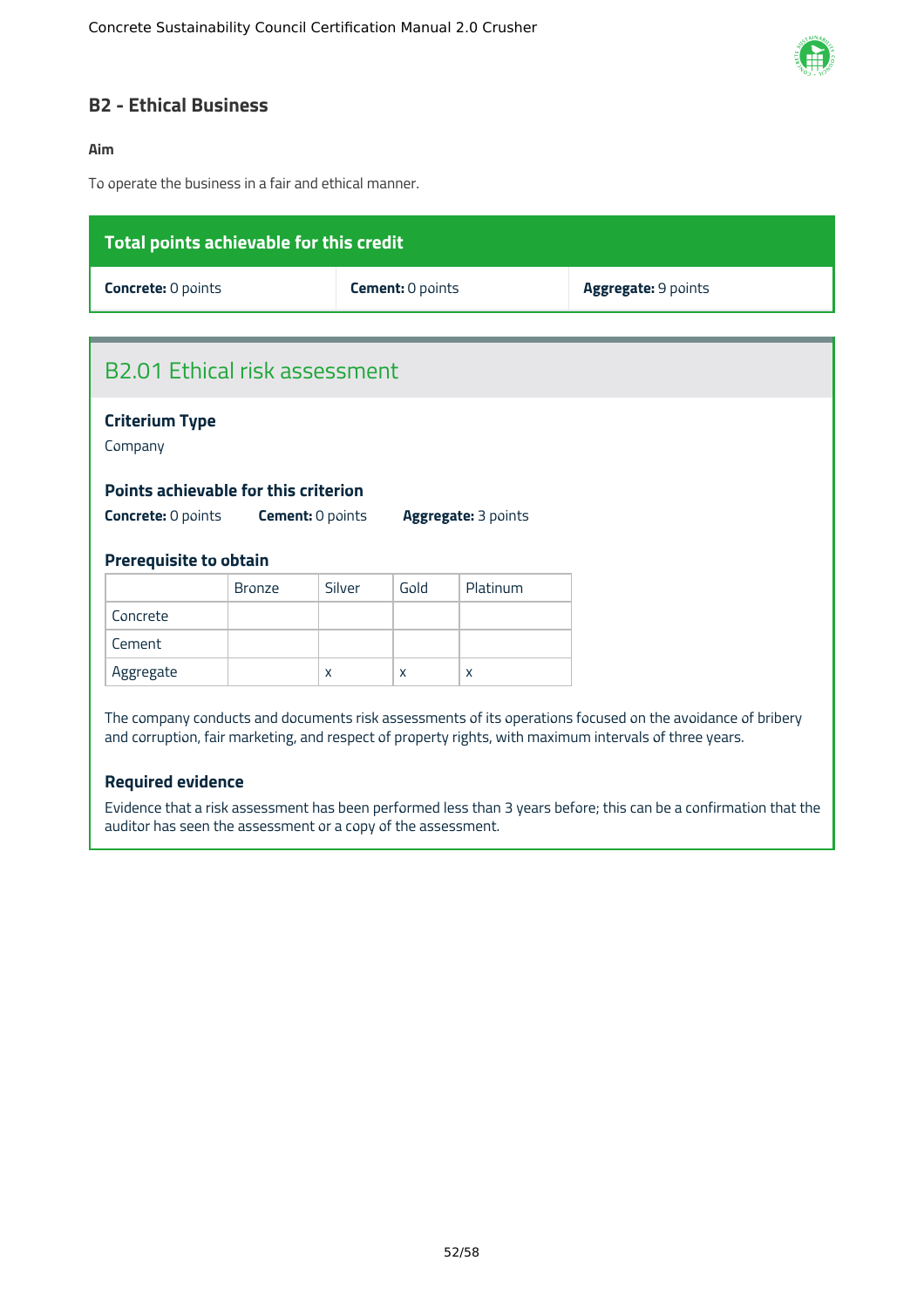

### B2.02 Policy or code for ethical business

#### **Criterium Type**

Company

#### **Points achievable for this criterion**

**Concrete:** 0 points **Cement:** 0 points **Aggregate:** 3 points

The company has a policy (or a number of policies) or code of business ethics (or a number of codes) in place. The policy (policies, code/codes) includes procedures that cover anti-corruption, fair competition and marketing, respect for property rights, responsible political involvement and confidential investigation.

#### **Required evidence**

A copy of the code, proving that suppliers are within the scope.

### B2.03 Confidential investigation

#### **Criterium Type**

Company

#### **Points achievable for this criterion**

**Concrete:** 0 points **Cement:** 0 points **Aggregate:** 1 point

The organization has a mechanism for confidential investigation, resolution and reporting of suspected cases of bribery and/or corruption in place.

#### **Required evidence**

Evidence that a mechanism for confidential investigation (on company level) is in place. E.g.:

- a company hotline
- a publicly available telephone number to submit a complaint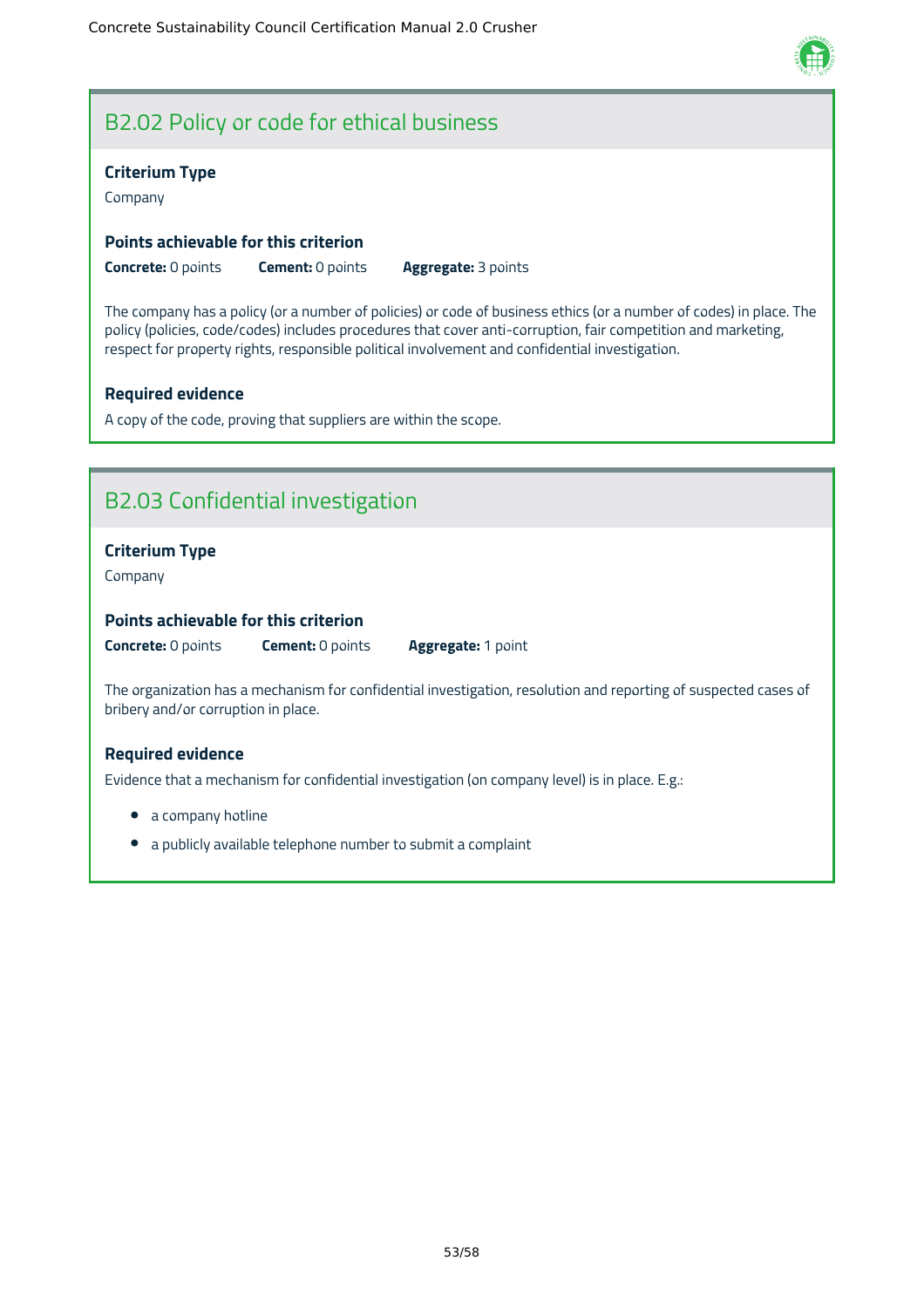### B2.04 Responsible political involvement

#### **Criterium Type**

Company

#### **Points achievable for this criterion**

**Concrete:** 0 points **Cement:** 0 points **Aggregate:** 1 point

The company has trainings in place to secure the ethical business behaviour of its relevant employees.

#### **Required evidence**

Evidence of the training procedure, program, exemplary certificates or similar.

### B2.05 Respect for property rights

#### **Criterium Type**

Company

#### **Points achievable for this criterion**

**Concrete:** 0 points **Cement:** 0 points **Aggregate:** 1 point

The company recognizes property rights, both physical and intellectual.

#### **Required evidence**

A policy or statement addressing respecting property rights.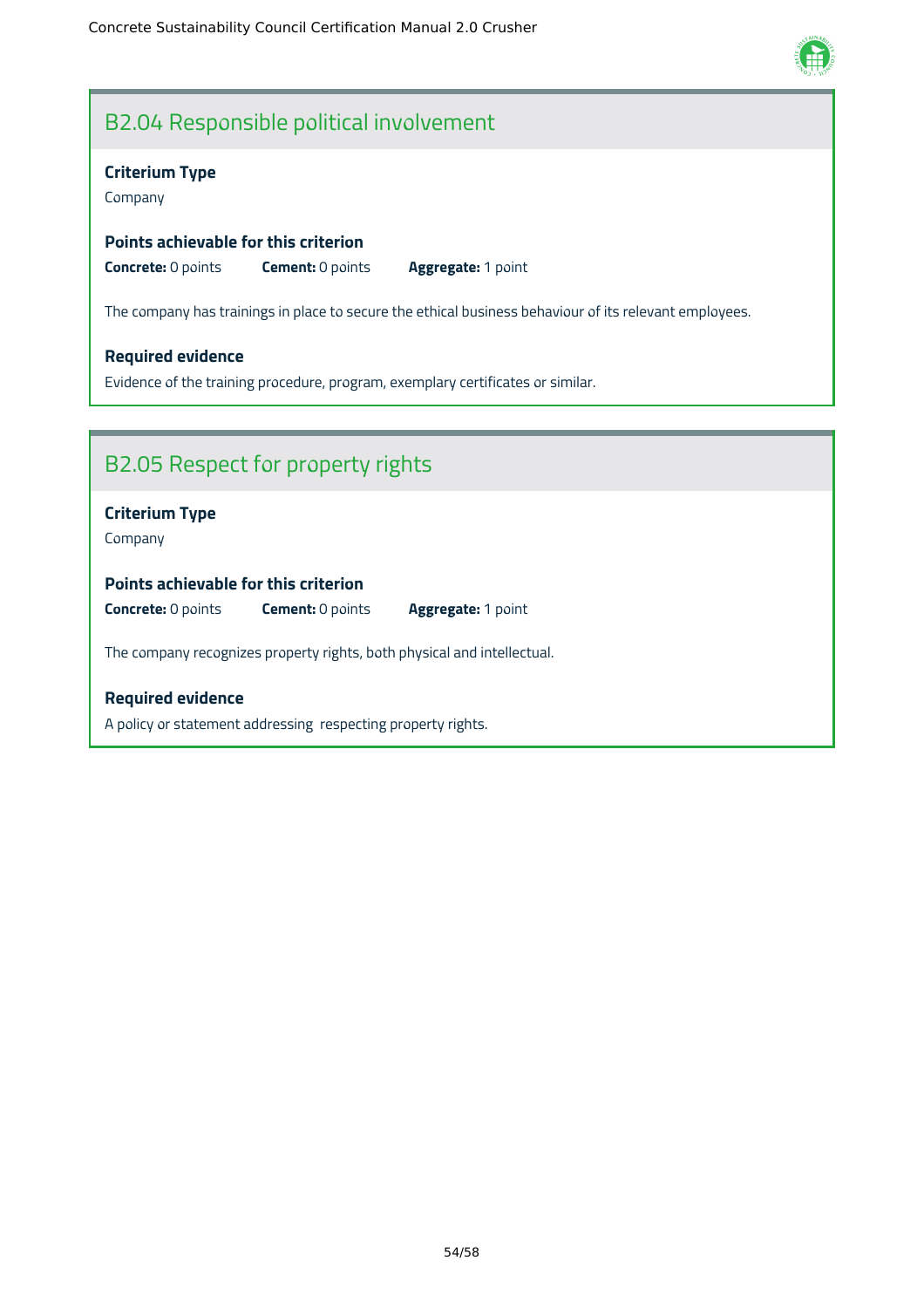

#### <span id="page-55-0"></span>**B3 - Innovation**

#### **Aim**

To stimulate

- the development and implementation of new solutions that contribute to the sustainability of the operations, its products, its suppliers or other parts of the value chain,
- execution of best practices in the field of sustainability that are not covered by this certification systems, and
- exemplary performance under any criterion in this system.

| Total points achievable for this credit                                                                                                                                                               |                         |                     |  |  |
|-------------------------------------------------------------------------------------------------------------------------------------------------------------------------------------------------------|-------------------------|---------------------|--|--|
| <b>Concrete: 0 points</b>                                                                                                                                                                             | <b>Cement: 0 points</b> | Aggregate: 9 points |  |  |
|                                                                                                                                                                                                       |                         |                     |  |  |
| B3.01 Innovative solutions and/or exemplary performance                                                                                                                                               |                         |                     |  |  |
| <b>Criterium Type</b><br>Company                                                                                                                                                                      |                         |                     |  |  |
| <b>Points achievable for this criterion</b>                                                                                                                                                           |                         |                     |  |  |
| <b>Concrete: 0 points</b><br><b>Cement: 0 points</b>                                                                                                                                                  | Aggregate: 9 points     |                     |  |  |
| The company develops, tests and/or implements innovative practices/products or demonstrates exemplary<br>performance in the field of responsible sourcing in the sense of this CSC system and beyond. |                         |                     |  |  |
| <b>Required evidence</b>                                                                                                                                                                              |                         |                     |  |  |
| The common letter of the law matter Committee. Including the minules of colote to be committed for the                                                                                                |                         |                     |  |  |

The approval letter of the Innovation Committee, including the number of points to be awarded for the innovation or exemplary performance.

The formal process of applying for the Innovation Credit is described in the Innovation Credit Guidelines (see the annex).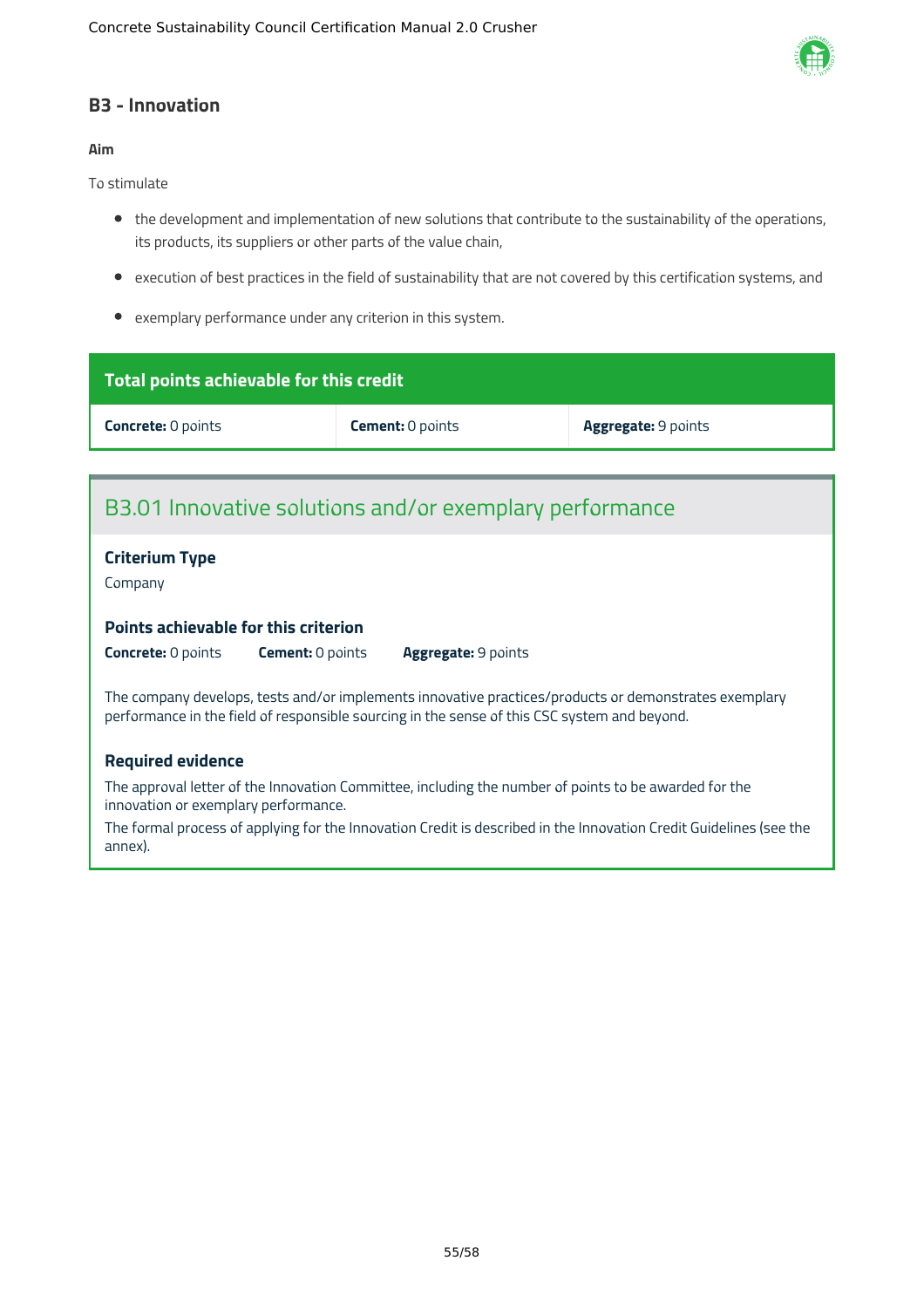

#### <span id="page-56-0"></span>**B4 - Feedback Procedure**

#### **Aim**

To establish a channel that allows the local community, employees and customers to provide feedback to the company.

| $^\prime$ Total points achievable for this credit $_1$ |                         |                            |
|--------------------------------------------------------|-------------------------|----------------------------|
| <b>Concrete: 0 points</b>                              | <b>Cement:</b> 0 points | <b>Aggregate: 3 points</b> |

### B4.01 Feedback and complaints procedure for the local community

### **Criterium Type**

Plant

#### **Points achievable for this criterion**

**Concrete:** 0 points **Cement:** 0 points **Aggregate:** 1 point

#### **Prerequisite to obtain**

|           | <b>Bronze</b> | Silver | Gold | Platinum |
|-----------|---------------|--------|------|----------|
| Concrete  |               |        |      |          |
| Cement    |               |        |      |          |
| Aggregate |               |        |      | x        |

A feedback and complaint procedure and complaint facility is in place for the local community.

#### **Required evidence**

Link on website OR phone number OR Email address OR contact details of a responsible person to handle the complaints. The contact can also be on company level, as long as it covers local complaints/grievance.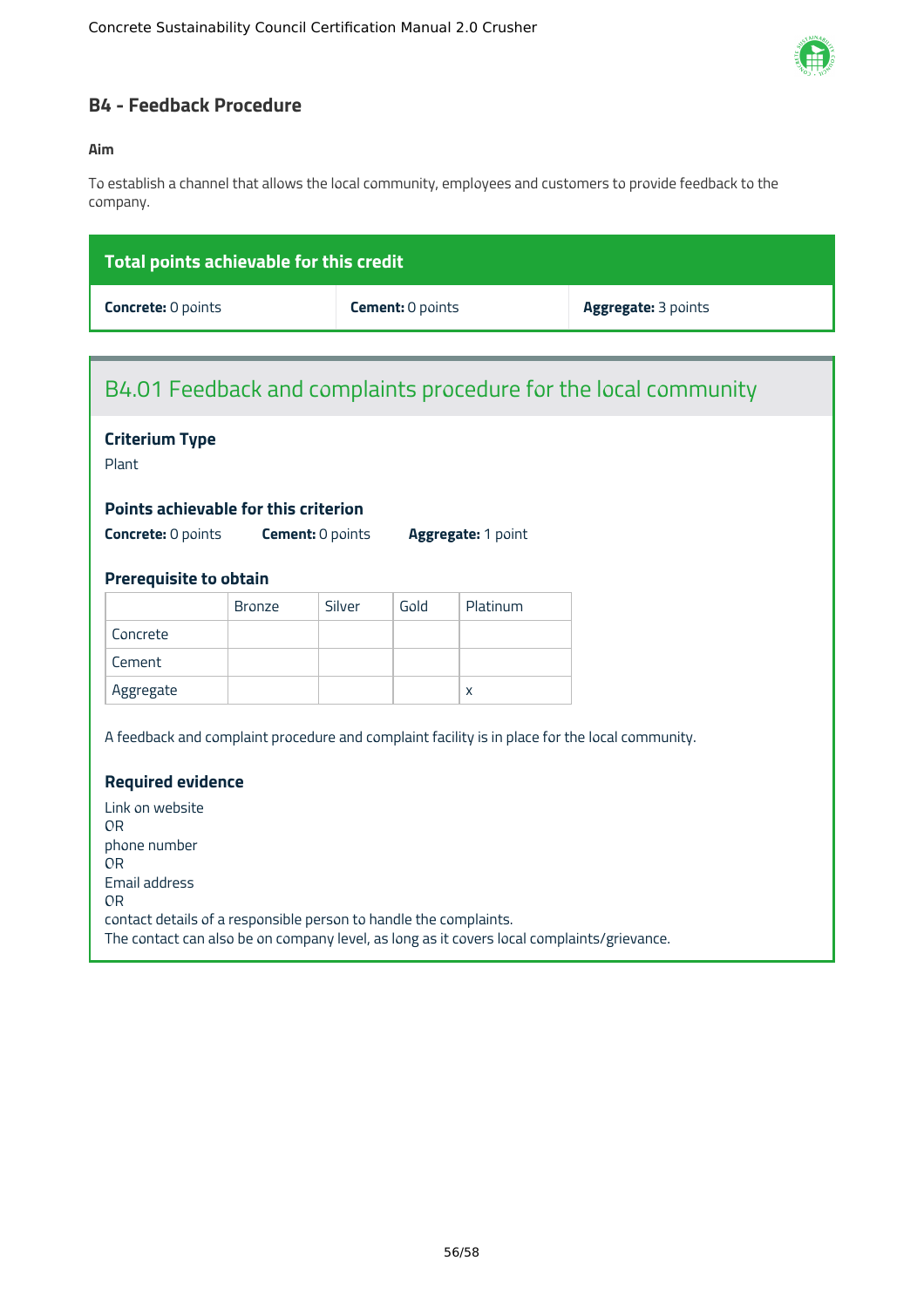

### B4.02 Feedback and complaints procedure for employees

#### **Criterium Type**

Plant

#### **Points achievable for this criterion**

**Concrete:** 0 points **Cement:** 0 points **Aggregate:** 1 point

A feedback and complaint procedure and complaint facility is in place for employees.

#### **Required evidence**

Link on website OR phone number OR Email address OR contact details of a responsible person to handle the complaints. The contact can also be on company level, as long as it covers local complaints/grievance.

### B4.03 Feedback and complaints procedure for customers

#### **Criterium Type**

Plant

#### **Points achievable for this criterion**

**Concrete:** 0 points **Cement:** 0 points **Aggregate:** 1 point

#### **Prerequisite to obtain**

|           | <b>Bronze</b> | Silver | Gold | Platinum |
|-----------|---------------|--------|------|----------|
| Concrete  |               |        |      |          |
| Cement    |               |        |      |          |
| Aggregate |               |        |      | x        |

A feedback and complaint procedure and complaint facility is in place for customers.

#### **Required evidence**

Link on website OR phone number OR Email address OR contact details of a responsible person to handle the complaints. The contact can also be on company level, as long as it covers local complaints/grievance.